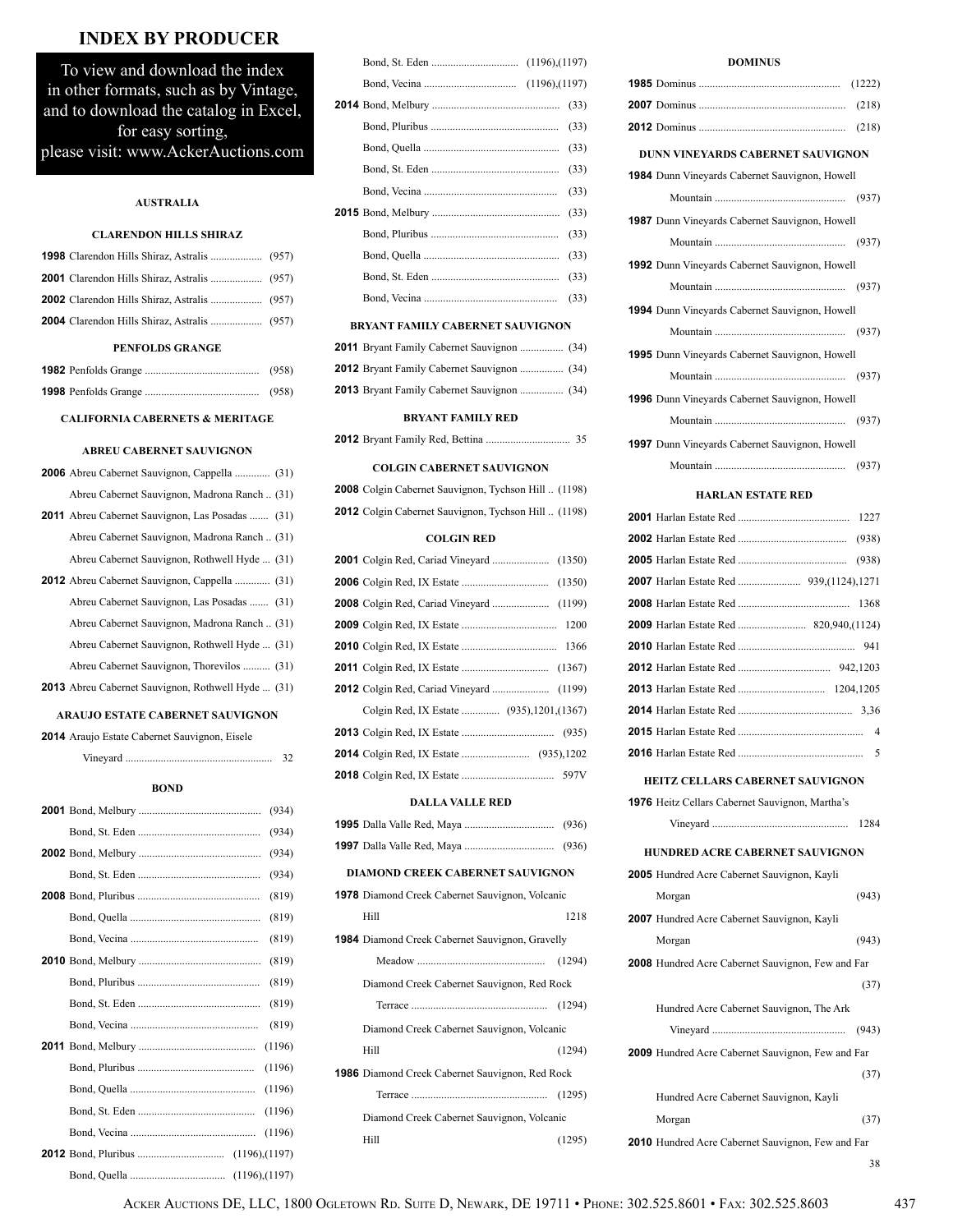| 2011 Hundred Acre Cabernet Sauvignon, Few and Far        |
|----------------------------------------------------------|
| (37)                                                     |
| Hundred Acre Cabernet Sauvignon, Kayli                   |
| 41<br>Morgan                                             |
| Hundred Acre Cabernet Sauvignon, The Ark                 |
| 44                                                       |
| 2012 Hundred Acre Cabernet Sauvignon, Few and Far        |
| 39                                                       |
| Hundred Acre Cabernet Sauvignon, The Ark                 |
| 45                                                       |
|                                                          |
| 2013 Hundred Acre Cabernet Sauvignon, Few and Far        |
| 40                                                       |
| Hundred Acre Cabernet Sauvignon, Kayli                   |
| Morgan<br>42                                             |
| 2014 Hundred Acre Cabernet Sauvignon, Kayli              |
| 43<br>Morgan                                             |
| <b>JOSEPH PHELPS CABERNET SAUVIGNON</b>                  |
| 2013 Joseph Phelps Cabernet Sauvignon, Backus            |
| 1206                                                     |
| <b>JOSEPH PHELPS WINERY</b>                              |
|                                                          |
|                                                          |
|                                                          |
|                                                          |
|                                                          |
| 2013 Joseph Phelps Winery, Insignia  (1207)              |
| LAIL VINEYARDS CABERNET SAUVIGNON                        |
| <b>2011</b> Lail Vineyards Cabernet Sauvignon, Blueprint |
| (1208)                                                   |
| Lail Vineyards Cabernet Sauvignon, J. Daniel             |
|                                                          |
| 2012 Lail Vineyards Cabernet Sauvignon, Blueprint        |
| (1208)                                                   |
| Lail Vineyards Cabernet Sauvignon, J. Daniel             |
| (1208)                                                   |
| 2013 Lail Vineyards Cabernet Sauvignon, J. Daniel        |
| (1208)                                                   |
| 2015 Lail Vineyards Cabernet Sauvignon, J. Daniel        |
| (1208)                                                   |
|                                                          |
| <b>LEVY AND MCCLELLAN RED</b>                            |
|                                                          |
| 46                                                       |
|                                                          |
|                                                          |
|                                                          |
|                                                          |
| <b>OPUS ONE</b>                                          |

# **1995** Opus One ................................................... (1222) **2000** Opus One ................................................... (1222)

| <b>1990</b> Ridge Cabernet Sauvignon, Monte Bello  (949) |  |
|----------------------------------------------------------|--|
| <b>1996</b> Ridge Cabernet Sauvignon, Monte Bello  (949) |  |

# **2010** Scarecrow Cabernet Sauvignon ...................... 821 **2013** Scarecrow Cabernet Sauvignon .................... 1272 **2018** Scarecrow Cabernet Sauvignon ...................... (55) **SCHRADER CABERNET SAUVIGNON 2006** Schrader Cabernet Sauvignon, Old Sparky . (1236) **2007** Schrader Cabernet Sauvignon, Old Sparky . (1236) **2008** Schrader Cabernet Sauvignon, Old Sparky . (1236) **2009** Schrader Cabernet Sauvignon, Old Sparky . (1236) **2012** Schrader Cabernet Sauvignon, Beckstoffer To-Kalon Vineyard ................................ (1212) Schrader Cabernet Sauvignon, GIII ............ (1212) Schrader Cabernet Sauvignon, LPV ........... (1212) Schrader Cabernet Sauvignon, RBS ........... (1212) Schrader Cabernet Sauvignon, T6 .............. (1212) **2017** Schrader Cabernet Sauvignon, Old Sparky ..... (73) **2019** Schrader Cabernet Sauvignon, Old Sparky ..... (73) **SCREAMING EAGLE CABERNET SAUVIGNON 2002** Screaming Eagle Cabernet Sauvignon ........... 1228 **2005** Screaming Eagle Cabernet Sauvignon ........... 1273 **2014** Screaming Eagle Cabernet Sauvignon ................. 6 **2015** Screaming Eagle Cabernet Sauvignon ................. 7 **2016** Screaming Eagle Cabernet Sauvignon .......... 8,384 **2017** Screaming Eagle Cabernet Sauvignon ................. 9 **2018** Screaming Eagle Cabernet Sauvignon ............ 1,10 **2019** Screaming Eagle Cabernet Sauvignon ............ 2,78

 Ridge Cabernet Sauvignon, Monte Bello ...... (949) Ridge Cabernet Sauvignon, Monte Bello ...... (949) Ridge Cabernet Sauvignon, Monte Bello ...... (949) **SCARECROW CABERNET SAUVIGNON** Scarecrow Cabernet Sauvignon .................... 1351

### **SECOND FLIGHT OF EAGLES**

### **SHAFER CABERNET SAUVIGNON**

| <b>1997</b> Shafer Cabernet Sauvignon, Hillside Select (950) |  |
|--------------------------------------------------------------|--|
| <b>2001</b> Shafer Cabernet Sauvignon, Hillside Select (950) |  |
| <b>2002</b> Shafer Cabernet Sauvignon, Hillside Select (950) |  |
| <b>2006</b> Shafer Cabernet Sauvignon, Hillside Select (822) |  |
| 2010 Shafer Cabernet Sauvignon, Hillside Select (822)        |  |

#### **SILVER OAK CABERNET SAUVIGNON**

**1994** Silver Oak Cabernet Sauvignon, Napa Valley .1213

#### **SLOAN RED**

|  | (823) |
|--|-------|
|  |       |

### **SPOTTSWOODE CABERNET SAUVIGNON**

| <b>2012</b> Spottswoode Cabernet Sauvignon, Estate  52   |  |
|----------------------------------------------------------|--|
| <b>2013</b> Spottswoode Cabernet Sauvignon, Estate  (53) |  |
| <b>2015</b> Spottswoode Cabernet Sauvignon, Estate  (53) |  |

#### **PAUL HOBBS CABERNET SAUVIGNON**

| <b>2002</b> Paul Hobbs Cabernet Sauvignon, Beckstoffer     |  |  |
|------------------------------------------------------------|--|--|
|                                                            |  |  |
| 2004 Paul Hobbs Cabernet Sauvignon, Beckstoffer            |  |  |
|                                                            |  |  |
| 2007 Paul Hobbs Cabernet Sauvignon, Beckstoffer            |  |  |
|                                                            |  |  |
| 2008 Paul Hobbs Cabernet Sauvignon, Hyde Vineyard          |  |  |
| (1209)                                                     |  |  |
| <b>2009</b> Paul Hobbs Cabernet Sauvignon, Beckstoffer Dr. |  |  |
| (1209)                                                     |  |  |
| 2012 Paul Hobbs Cabernet Sauvignon, Beckstoffer Dr.        |  |  |
| (1209)                                                     |  |  |
| Paul Hobbs Cabernet Sauvignon, Beckstoffer Las             |  |  |
| (1209)                                                     |  |  |
| PETER MICHAEL RED                                          |  |  |
|                                                            |  |  |
|                                                            |  |  |

#### **PHILIP TOGNI CABERNET SAUVIGNON**

### **PRIDE MOUNTAIN CABERNET SAUVIGNON**

| 2007 Pride Mountain Cabernet Sauvignon  (1210) |  |
|------------------------------------------------|--|
| 2015 Pride Mountain Cabernet Sauvignon  (1210) |  |

### **PRIDE MOUNTAIN RESERVE CABERNET SAUVIGNON**

| <b>2009</b> Pride Mountain Reserve Cabernet Sauvignon |        |
|-------------------------------------------------------|--------|
|                                                       | (1210) |
| <b>2010</b> Pride Mountain Reserve Cabernet Sauvignon |        |
|                                                       | (1210) |
| <b>2012</b> Pride Mountain Reserve Cabernet Sauvignon |        |
|                                                       | (1210) |
| <b>2013</b> Pride Mountain Reserve Cabernet Sauvignon |        |
|                                                       | (1210) |

#### **PRIDE MOUNTAIN RESERVE CLARET**

### **PROMONTORY RED**

#### **RIDGE CABERNET SAUVIGNON**

| <b>990</b> Ridge Cabernet Sauvignon, Monte Bello  (949) |  |
|---------------------------------------------------------|--|
| 996 Ridge Cabernet Sauvignon, Monte Bello (949)         |  |

|                                                          | (1208) |  |  |  |
|----------------------------------------------------------|--------|--|--|--|
| Lail Vineyards Cabernet Sauvignon, J. Daniel             |        |  |  |  |
|                                                          | (1208) |  |  |  |
| <b>2012</b> Lail Vineyards Cabernet Sauvignon, Blueprint |        |  |  |  |
|                                                          | (1208) |  |  |  |
| Lail Vineyards Cabernet Sauvignon, J. Daniel             |        |  |  |  |
|                                                          | (1208) |  |  |  |
| <b>2013</b> Lail Vineyards Cabernet Sauvignon, J. Daniel |        |  |  |  |
|                                                          | (1208) |  |  |  |
| <b>2015</b> Lail Vineyards Cabernet Sauvignon, J. Daniel |        |  |  |  |
|                                                          | (1208) |  |  |  |
|                                                          |        |  |  |  |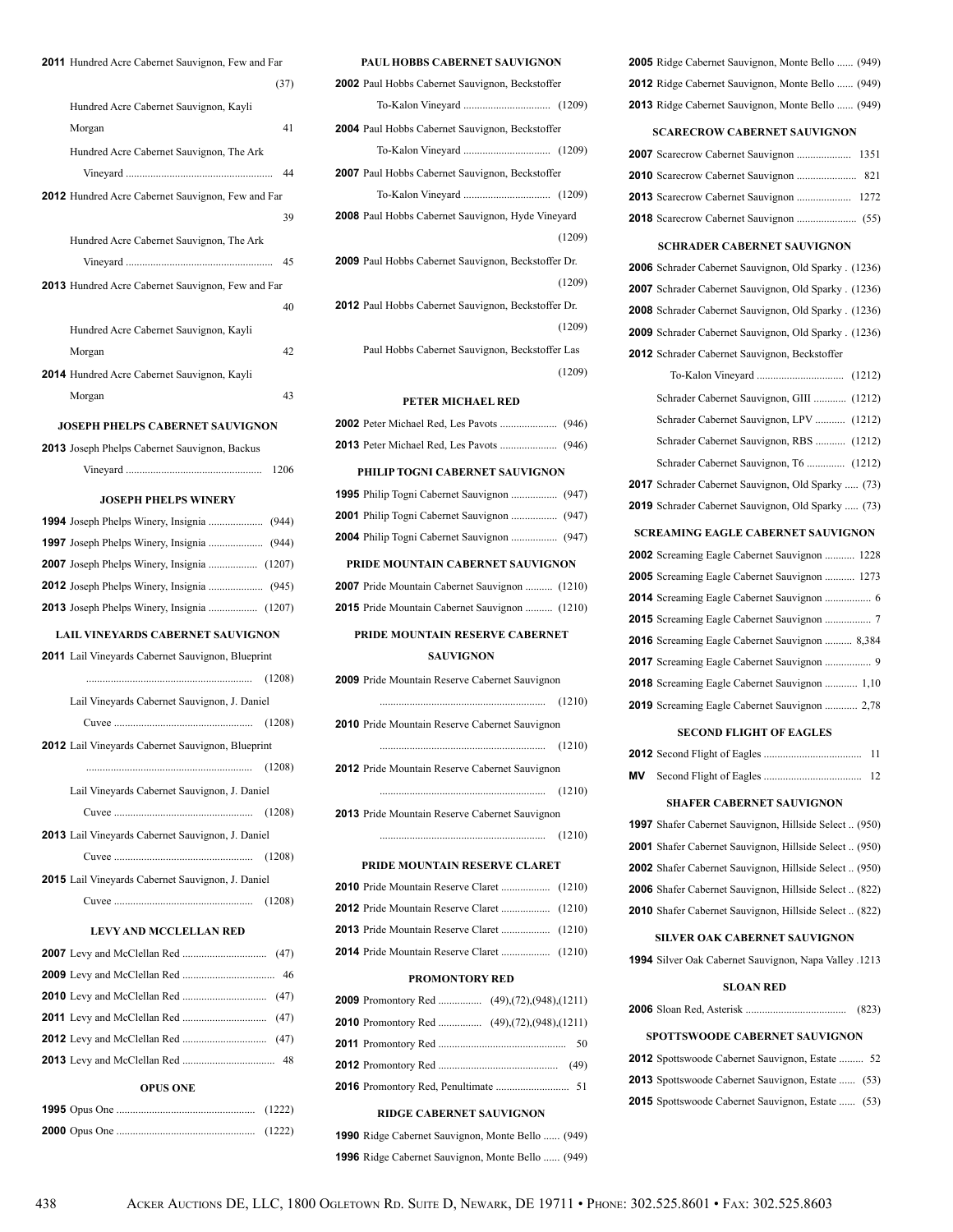### **STAG'S LEAP WINE CELLARS CABERNET**

### **SAUVIGNON**

| <b>1997</b> Stag's Leap Wine Cellars Cabernet Sauvignon,    |                |
|-------------------------------------------------------------|----------------|
|                                                             |                |
| <b>CALIFORNIA RED</b>                                       |                |
| <b>AUBERT VINEYARDS PINOT NOIR</b>                          |                |
| <b>2016</b> Aubert Vineyards Pinot Noir, CIX Estate         |                |
| Vineyard                                                    | (74)           |
| <b>2017</b> Aubert Vineyards Pinot Noir, CIX Estate         |                |
| Vineyard                                                    | (74)           |
| <b>2018</b> Aubert Vineyards Pinot Noir, CIX Estate         |                |
| Vineyard                                                    | (74)           |
| <b>2019</b> Aubert Vineyards Pinot Noir, CIX Estate         |                |
| Vineyard                                                    | (74)           |
| MARCASSIN PINOT NOIR                                        |                |
| <b>2002</b> Marcassin Pinot Noir, Marcassin Vineyard  (951) |                |
| <b>2009</b> Marcassin Pinot Noir, Blue Slide Ridge Vineyard |                |
|                                                             | (951)          |
| Marcassin Pinot Noir, Marcassin Vineyard  (951)             |                |
| <b>NEXT OF KYN RED</b>                                      |                |
|                                                             |                |
| NEXT OF KYN TOURIGA NACIONAL                                |                |
| <b>2018</b> Next of Kyn Touriga Nacional, Numero Quatro     |                |
|                                                             |                |
|                                                             |                |
|                                                             |                |
| <b>OVID RED</b>                                             |                |
|                                                             | (952)<br>(952) |
|                                                             |                |
|                                                             |                |
|                                                             |                |
|                                                             |                |
| <b>2015</b> Ovid Red.                                       | $(57)$         |
|                                                             | (59)           |
|                                                             | (57)           |
|                                                             | (58)           |
|                                                             | (58)           |
|                                                             | (59)           |
|                                                             | (57)           |
|                                                             | (58)           |
|                                                             | (57)           |
|                                                             | (58)           |
|                                                             |                |
| <b>SINE QUA NON GRENACHE</b>                                |                |
|                                                             |                |
| <b>2005</b> Sine Qua Non Grenache, Atlantis Fe 203 2A, B &  | (954)          |

**2011** Sine Qua Non Grenache, Dark Blossom ...... (954) Sine Qua Non Grenache, Patine ................... (954)

| <b>2013</b> Sine Qua Non Grenache, Female  (15), (954)    |
|-----------------------------------------------------------|
| 2014 Sine Qua Non Grenache, Shakti  (16),(17)             |
|                                                           |
| Sine Qua Non Grenache, Le Chemin Vers                     |
|                                                           |
| <b>2016</b> Sine Qua Non Grenache, Dirt Vernacular  (19)  |
| Sine Qua Non Grenache, Pajarito Del Amor                  |
|                                                           |
| 2017 Sine Qua Non Grenache, Eleven Confessions            |
|                                                           |
| 2018 Sine Qua Non Grenache, Profuga .(24),(25),(63),64    |
| <b>2019</b> Sine Qua Non Grenache, Distenta 1  65,(75)    |
| <b>SINE QUA NON SYRAH</b>                                 |
| <b>1994</b> Sine Qua Non Syrah, Queen of Spades  14       |
| <b>2005</b> Sine Qua Non Syrah, Atlantis Fe 203 1A  (955) |
| Sine Qua Non Syrah, Atlantis Fe 203 1B  (955)             |
| Sine Qua Non Syrah, The 17th Nail In My                   |
|                                                           |
| 2006 Sine Qua Non Syrah, Raven Series  (955)              |
|                                                           |
|                                                           |
|                                                           |
|                                                           |
| 2014 Sine Qua Non Syrah, Piranha Water Dance              |
| (16),(17)                                                 |
|                                                           |
|                                                           |
| Sine Qua Non Syrah, Trouver L'Arene  (18)                 |
|                                                           |
|                                                           |
| <b>2017</b> Sine Qua Non Syrah, Eleven Confessions        |
|                                                           |
| <b>2018</b> Sine Qua Non Syrah, Ziehharmonika             |
|                                                           |
| <b>2019</b> Sine Qua Non Syrah, Distenta 1  67,(75)       |
| THE THIRD TWIN GRACIANO                                   |
|                                                           |
|                                                           |
|                                                           |
| THE THIRD TWIN MOURVEDRE                                  |
| 2016 The Third Twin Mourvedre, Nuestra Senora del         |
| 27                                                        |
| <b>2017</b> The Third Twin Mourvedre, Nuestra Senora del  |
|                                                           |
| <b>2018</b> The Third Twin Mourvedre, Nuestra Senora del  |
|                                                           |
| THE THIRD TWIN RED                                        |
| 2017 The Third Twin Red, Nuestra Senora del Tercer        |

### **CALIFORNIA WHITE**

| AUBERT VINEYARDS CHARDONNAY                              |
|----------------------------------------------------------|
| 2016 Aubert Vineyards Chardonnay, CIX Estate             |
|                                                          |
| Aubert Vineyards Chardonnay, Lauren Vineyard             |
| (1252)                                                   |
| Aubert Vineyards Chardonnay, Ritchie Vineyard            |
| (1253)                                                   |
| <b>2017</b> Aubert Vineyards Chardonnay, CIX Estate      |
|                                                          |
|                                                          |
| Aubert Vineyards Chardonnay, Eastside  (1253)            |
| <b>2018</b> Aubert Vineyards Chardonnay, CIX Estate      |
|                                                          |
| Aubert Vineyards Chardonnay, Lauren Vineyard             |
| (1252)                                                   |
| <b>KONGSGAARD CHARDONNAY</b>                             |
| 2006 Kongsgaard Chardonnay, The Judge  1125              |
| <b>SINE QUA NON WHITE</b>                                |
|                                                          |
|                                                          |
| <b>CHAMPAGNE</b>                                         |
| <b>BOLLINGER VINTAGE CHAMPAGNE</b>                       |
| <b>1988</b> Bollinger Vintage Champagne, RD  (374)       |
| <b>1996</b> Bollinger Vintage Champagne, RD  (374)       |
| 2004 Bollinger Vintage Champagne, Grande Annee           |
| $(1166)$                                                 |
| <b>DOM PERIGNON VINTAGE CHAMPAGNE</b>                    |
| <b>1964</b> Dom Perignon Vintage Champagne, RD  310      |
| 1973 Dom Perignon Vintage Champagne  1302                |
| 1975 Dom Perignon Vintage Champagne  311,312             |
| 2002 Dom Perignon Vintage Champagne  (884)               |
| Dom Perignon Vintage Champagne, Rose  (1303)             |
| 2003 Dom Perignon Vintage Champagne, Rose                |
| Metamorphosis Limited Edition by Iris Van 888            |
| Herpen.                                                  |
| 2004 Dom Perignon Vintage Champagne  (884)               |
| Dom Perignon Vintage Champagne, Rose  (887)              |
| <b>2005</b> Dom Perignon Vintage Champagne  (886)        |
| 2006 Dom Perignon Vintage Champagne  (885), (886)        |
| <b>2009</b> Dom Perignon Vintage Champagne  (885), (886) |
|                                                          |
| <b>JACQUES SELOSSE VINTAGE CHAMPAGNE</b>                 |
| <b>1999</b> Jacques Selosse Vintage Champagne  (1235)    |
| <b>2005</b> Jacques Selosse Vintage Champagne  (1235)    |
| <b>KRUG CHAMPAGNE</b>                                    |
| ΝV<br>889                                                |
| <b>KRUG VINTAGE CHAMPAGNE</b>                            |
| 1981 Krug Vintage Champagne, Clos du Mesnil  1542        |

**1988** Krug Vintage Champagne ...................... 313,1282 **1990** Krug Vintage Champagne ............................ (314) **2000** Krug Vintage Champagne ........ 890,(1396),(1397)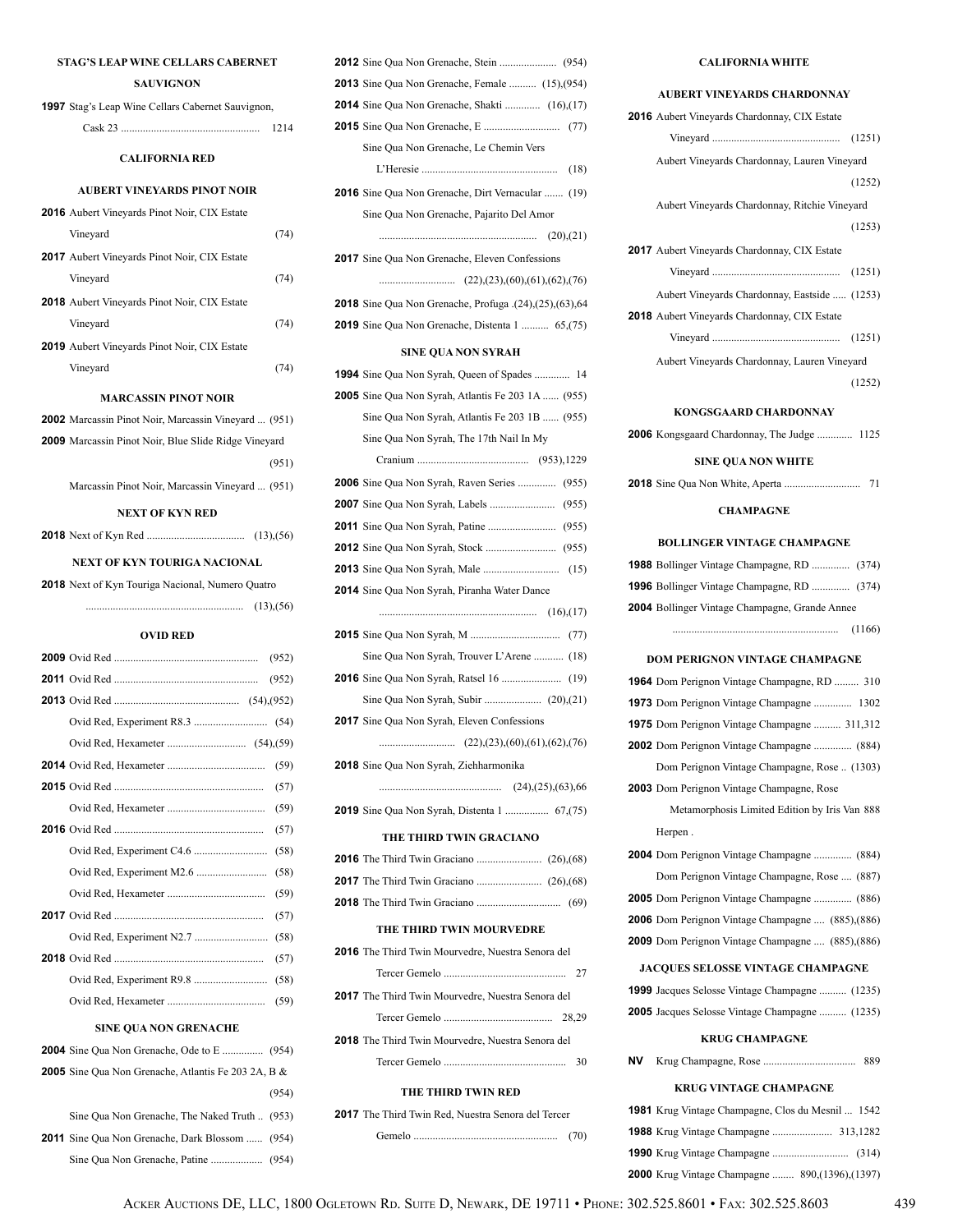| <b>LOUIS ROEDERER VINTAGE CHAMPAGNE</b>                              |
|----------------------------------------------------------------------|
| 1981 Louis Roederer Vintage Champagne, Cristal .(1304)               |
| 1986 Louis Roederer Vintage Champagne, Cristal .(1304)               |
| 1995 Louis Roederer Vintage Champagne, Cristal .(1543)               |
| <b>1999</b> Louis Roederer Vintage Champagne, Cristal Rose           |
| (1543)                                                               |
| (1543). <b>2000</b> Louis Roederer Vintage Champagne, Cristal (1543) |
| 2004 Louis Roederer Vintage Champagne, Cristal . (892)               |
| 2005 Louis Roederer Vintage Champagne, Cristal . (893)               |
| <b>2006</b> Louis Roederer Vintage Champagne, Cristal                |
|                                                                      |
| 2007 Louis Roederer Vintage Champagne, Cristal. (892)                |
| Louis Roederer Vintage Champagne, Cristal Rose                       |
| 897                                                                  |
| <b>2008</b> Louis Roederer Vintage Champagne, Cristal  894           |
| <b>2009</b> Louis Roederer Vintage Champagne, Cristal                |
|                                                                      |
| PHILIPPONNAT VINTAGE CHAMPAGNE                                       |
| <b>1989</b> Philipponnat Vintage Champagne, Clos des                 |
|                                                                      |
|                                                                      |
| <b>1990</b> Philipponnat Vintage Champagne, Clos des                 |
|                                                                      |
| <b>1999</b> Philipponnat Vintage Champagne, Clos des                 |
|                                                                      |
| POL ROGER VINTAGE CHAMPAGNE                                          |
| 1979 Pol Roger Vintage Champagne, Cuvee Sir                          |
| Winston<br>597Q                                                      |
| <b>1985</b> Pol Roger Vintage Champagne, Cuvee Sir                   |
| 597R<br>Winston                                                      |
| <b>1990</b> Pol Roger Vintage Champagne, Cuvee Sir                   |
| Winston<br>1167                                                      |
| <b>2008</b> Pol Roger Vintage Champagne, Cuvee Sir                   |
| Winston<br>$(1168)$ , $(1614)$                                       |
| <b>2012</b> Pol Roger Vintage Champagne, Cuvee Sir                   |
| Winston<br>(1168)                                                    |
| <b>SALON ASSORTMENT</b>                                              |
| ΜV<br>Salon Assortment, Oenotheque  1161,1162                        |
| SALON VINTAGE CHAMPAGNE                                              |
| <b>1982</b> Salon Vintage Champagne, Le Mesnil  597S                 |
| <b>1983</b> Salon Vintage Champagne, Le Mesnil  597T                 |
| <b>1988</b> Salon Vintage Champagne, Le Mesnil  597U                 |
| <b>1996</b> Salon Vintage Champagne, Le Mesnil                       |
| $(1399)$ , $(1400)$ , $(1401)$ , $(1402)$ , $(1403)$ , $(1544)$      |
| 1999 Salon Vintage Champagne, Le Mesnil  (1544)                      |
|                                                                      |

### **TAITTINGER VINTAGE CHAMPAGNE**

| <b>1964</b> Taittinger Vintage Champagne, Comtes de |
|-----------------------------------------------------|
| (1169)                                              |
| <b>1966</b> Taittinger Vintage Champagne, Comtes de |
| (1169)                                              |
| <b>1969</b> Taittinger Vintage Champagne, Comtes de |
| (1169)                                              |
| Taittinger Vintage Champagne, Comtes de             |
|                                                     |
| 1996 Taittinger Vintage Champagne, Comtes de        |
|                                                     |
| <b>1999</b> Taittinger Vintage Champagne, Comtes de |
| (1171)                                              |
| 2002 Taittinger Vintage Champagne, Comtes de        |
|                                                     |
| Taittinger Vintage Champagne, Comtes de             |
|                                                     |
| 2004 Taittinger Vintage Champagne, Comtes de        |
| (1175)                                              |
| <b>2005</b> Taittinger Vintage Champagne, Comtes de |
| (1172)                                              |
| 2006 Taittinger Vintage Champagne, Comtes de        |
|                                                     |
| Taittinger Vintage Champagne, Comtes de             |
|                                                     |
|                                                     |

### **FORTIFIED**

### **DOW'S VINTAGE PORT**

| <b>GRAHAM'S VINTAGE PORT</b> |  |  |  |
|------------------------------|--|--|--|

| <b>1945</b> Graham's Vintage Port, Finest Reserve  (1321) |  |  |  |  |
|-----------------------------------------------------------|--|--|--|--|
| <b>1955</b> Graham's Vintage Port, Finest Reserve  (1321) |  |  |  |  |

#### **QUINTA DO NOVAL VINTAGE PORT**

**1970** Quinta do Noval Vintage Port, Nacional ..... (1321)

#### **QUINTA DO VESUVIO VINTAGE PORT**

#### **TAYLOR FLADGATE VINTAGE PORT**

### **FRANCE MISC.**

#### **D. DAGUENEAU**

| <b>2004</b> Pouilly Fume, Pur Sang, D. Dagueneau  (216) |  |
|---------------------------------------------------------|--|
| <b>2006</b> Pouilly Fume, Blanc Fume de Pouilly, D.     |  |
|                                                         |  |
| Pouilly Fume, Pur Sang, D. Dagueneau  (216)             |  |
| <b>2007</b> Pouilly Fume, Blanc Fume de Pouilly, D.     |  |
|                                                         |  |

| Pouilly Fume, Silex, D. Dagueneau  (216)                |  |
|---------------------------------------------------------|--|
| <b>2008</b> Pouilly Fume, Pur Sang, D. Dagueneau  (216) |  |
| <b>2009</b> Pouilly Fume, Silex, D. Dagueneau  (216)    |  |
| <b>2010</b> Pouilly Fume, Pur Sang, D. Dagueneau  (216) |  |

### **GERMANY**

#### **B. SIMON**

| <b>1990</b> Riesling Auslese, Serringer Wurtzberg, Gold |  |  |
|---------------------------------------------------------|--|--|
|                                                         |  |  |

### **BISCHÖFLICHES KONVIKT**

**1971** Riesling Trockenbeerenauslese, Eitelsbacher Marienholz, Gold Capsule, Bischöfliches (1615) Konvikt .

### **BISCHOFLICHES PRIESTERSEMINAR**

**1976** Riesling Auslese, Kaseler Nieschen, Gold Capsule, 1616

### **BOLLIG-NUMMER**

| <b>1971</b> Riesling Auslese, Trittenheimer Apotheke, |  |
|-------------------------------------------------------|--|
|                                                       |  |

### **BURGERSPITAL WURZBURG**

| <b>1983</b> Riesling Spatlese, Wurzburger Stein Harfe, |  |
|--------------------------------------------------------|--|
|                                                        |  |

### **BURKLIN-WOLF**

| <b>1990</b> Riesling Auslese, Forster Pechstein "R", |  |
|------------------------------------------------------|--|
|                                                      |  |
| <b>1971</b> Riesling Trockenbeerenauslese, Forster   |  |

Ungeheuer, Burklin-Wolf ...................... (1618)

#### **DEINHARD**

**1959** Riesling Auslese, Uerziger Wurzgarten, Deinhard <sup>1619</sup>

### **DONNHOFF**

**2001** Riesling Auslese, Niederhauser Hermannshohle, (405) **2000** Riesling Spatlese, Oberhauser Brucke, Gold

Capsule, Donnhoff .................................. (405)

#### **DR. BURKLIN-WOLF**

**1990** Riesling Trockenbeerenauslese, Wachenheimer

Rechbachel, Dr. Burklin-Wolf ............... (1617)

### **DR. CRUSIUS**

**1989** Riesling Auslese, Schlossbockelheimer Felsenberg, (1620)

#### **DR. FISCHER**

**1983** Riesling Auslese, Ockfener Bockstein, Dr. Fischer (1621)

### **DR. LOOSEN**

**1983** Riesling Auslese, Erdener Pralat, Gold Capsule, <sup>1622</sup>

**2002** Salon Vintage Champagne, Le Mesnil

............................................... (383),898,1283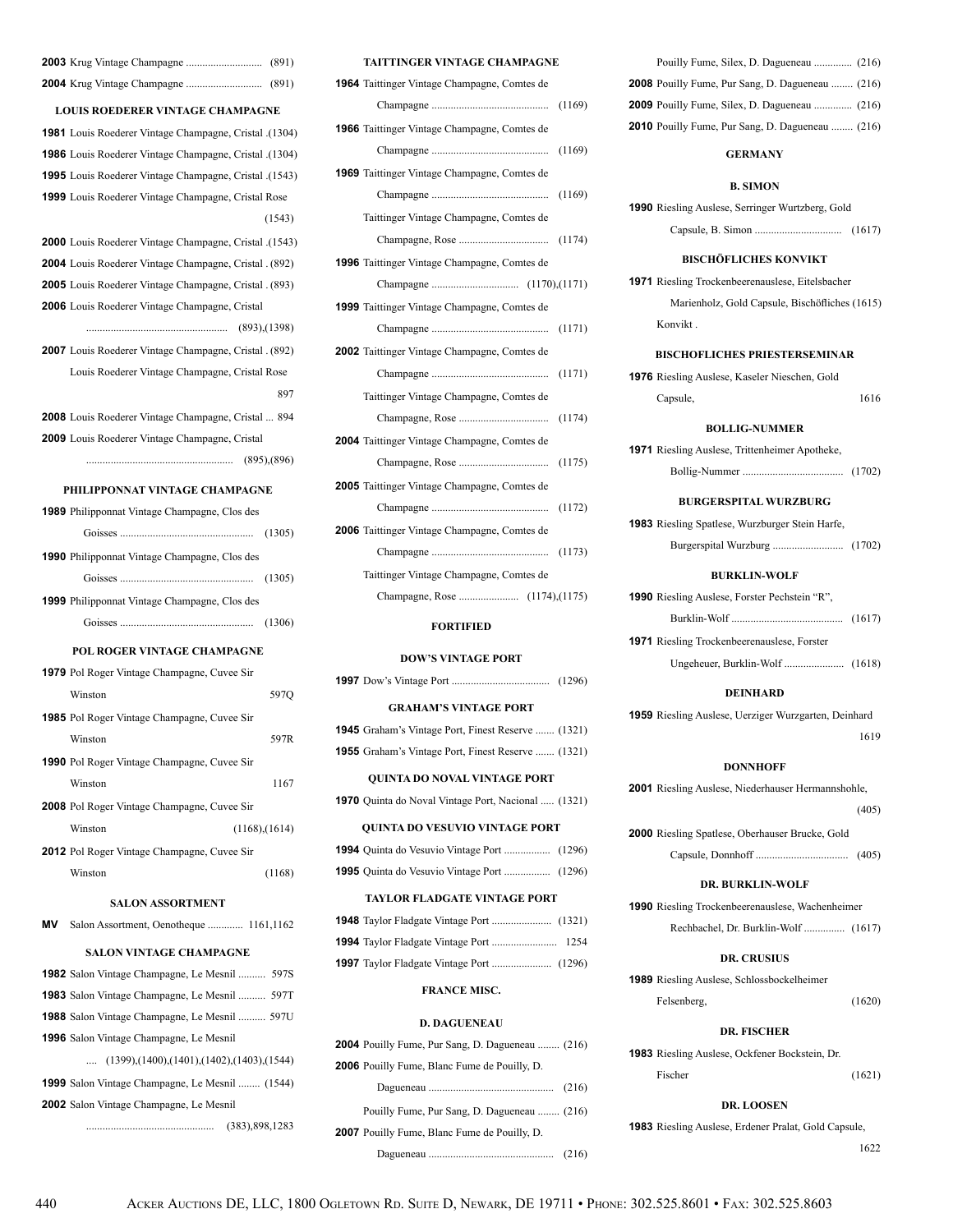| <b>2001</b> Riesling Auslese, Wehlener Sonnenuhr, Gold       |        |  |
|--------------------------------------------------------------|--------|--|
|                                                              |        |  |
| <b>1988</b> Riesling Spatlese, Erdener Pralat, Gold Capsule, |        |  |
|                                                              | (1702) |  |

### **DR. PAULY BERGWEILER**

**1985** Riesling Eiswein, Bernkasteler Badstube, Dr. Pauly Bergweiler ................................... (1702)

### **DR. THANISCH**

**1975** Riesling Auslese, Brauneberger Juffer Sonnenuhr, (1624)

### **E. MULLER**

**1997** Riesling Auslese, Scharzhofberger, Gold Capsule, <sup>1625</sup>

### **F. HAAG**

| <b>F. KUNSTLER</b>                                            |
|---------------------------------------------------------------|
| (1626)                                                        |
| <b>1990</b> Riesling Spatlese, Brauneberger Juffer Sonnenuhr, |
| F<br>(1626)                                                   |
| <b>1989</b> Riesling Kabinett, Brauneberger Mandelgarben,     |
| (1626)                                                        |
| <b>1990</b> Riesling Auslese, Brauneberger Juffer Sonnenuhr,  |
| (1626)                                                        |
| <b>1989</b> Riesling Auslese, Braunberger Juffer Sonnenuhr,   |

# **1971** Riesling Beerenauslese, Hochheimer

| Kirchenstuck, | (1702) |
|---------------|--------|
|               |        |

### **FRIEDRICH-WILHELM-GYMNASIUM**

**1959** Riesling Trockenbeerenauslese, Mehringer Treppchen, Friedrich-Wilhelm-Gymnasium .1627

### **GROENESTEYN**

| <b>1953</b> Riesling Auslese, Kiedricher Grafenberg, |        |
|------------------------------------------------------|--------|
|                                                      |        |
| <b>1959</b> Riesling Trockenbeerenauslese Cabinet,   |        |
| Kiedricher                                           | (1628) |

### **HEINZ WAGNER**

| <b>1990</b> Riesling Spatlese, Ockfener Bochstein, Heinz |  |  |
|----------------------------------------------------------|--|--|
|                                                          |  |  |
| Riesling Spatlese, Ockfener Bockstein, Heinz             |  |  |
|                                                          |  |  |

### **HERMANNSHOF**

| <b>921</b> Riesling Trockenbeerenauslese, Niersteiner, |      |
|--------------------------------------------------------|------|
|                                                        | 1629 |

#### **J. ROSCH**

**1997** Riesling Beerenauslese, Trittenheimer Apotheke,  $J.$  (1702)

### **J.J. PRUM**

**1976** Riesling Auslese, Wehlener Sonnenuhr, Gold

Capsule, J.J. Prum ................................ (1630)

| <b>1983</b> Riesling Auslese, Wehlener Sonnenuhr, J.J. Prum  |
|--------------------------------------------------------------|
| (1630)                                                       |
| <b>1988</b> Riesling Auslese, Wehlener Sonnenuhr, Gold       |
|                                                              |
| <b>1990</b> Riesling Auslese, Wehlener Sonnenuhr, J.J. Prum  |
| (1630)                                                       |
| Riesling Auslese, Wehlener Sonnenuhr, LGK, J.J.              |
| (1631)                                                       |
| <b>1983</b> Riesling Eiswein, Wehlener Sonnenuhr, Gold       |
| 1632                                                         |
| <b>1997</b> Riesling Kabinett, Wehlener Sonnenuhr, J.J. Prum |
| (1633)                                                       |

### **KARTHAUSERHOF**

| <b>1973</b> Riesling Auslese, Eitelsbacher                   |        |
|--------------------------------------------------------------|--------|
| Karthauserhofberg,                                           | (1637) |
| <b>1976</b> Riesling Auslese, Eitelsbacher                   |        |
| Karthauserhofberg                                            | (1637) |
| <b>1983</b> Riesling Auslese, Eitelsbacher                   |        |
| Karthauserhofberg                                            | (1637) |
| <b>1989</b> Riesling Auslese, Eitelsbacher Kartauserhofberg, |        |
|                                                              | (1634) |
| <b>1990</b> Riesling Auslese, Eitelsbacher                   |        |
| (1634), 1635, (1636)<br>Karthauserhofberg,                   |        |
| 2001 Riesling Auslese, Eitelsbacher Kartauserhofberg,        |        |
|                                                              | (1634) |
| <b>1989</b> Riesling Beerenauslese, Eitelsbacher             |        |
| Karthauserhofberg, Karthauserhof  (1638)                     |        |
| <b>2001</b> Riesling Eiswein, Eitelsbacher                   |        |
| Karthauserhofberg,                                           | (1639) |
| 1990 Riesling Kabinett, Eitelsbacher                         |        |
| Karthauserhofberg,                                           | (1639) |
| <b>1966</b> Riesling Spatlese, Eitelsbacher                  |        |
| Karthauserhofberg,                                           | (1639) |
| <b>1976</b> Riesling Spatlese, Eitelsbacher Kartauserhofberg |        |
|                                                              | (1639) |
|                                                              |        |

### **KERPEN**

| <b>1990</b> Riesling Auslese, Wehlener Sonnenuhr ***. |      |
|-------------------------------------------------------|------|
|                                                       | 1640 |

#### **KLOSTER EBERBACH**

**1997** Riesling Auslese, Erbacher Marcobrunn, Kloster 1641,1642

**2001** Riesling Auslese, Erbacher Marcobrunn, Gold Capsule, Kloster Eberbach ...................... 1643 Riesling Trockenbeerenauslese, Steinberger,

Gold 1644

#### **KONIGER**

**1976** Riesling Auslese, Martinsthaler Wildsau,

Koniger (1702)

| <b>LOTHAR FRANZ</b>                                          |
|--------------------------------------------------------------|
| <b>2001</b> Riesling Spatlese, Hattenheimer Pfaffenberg,     |
|                                                              |
| <b>MAX FERD RICHTER</b>                                      |
| <b>1966</b> Riesling Beerenauslese, Brauneberger Juffer, Max |
| (1646)                                                       |
| 1969 Riesling Beerenauslese, Brauneberger Juffer und         |
|                                                              |
| <b>1975</b> Riesling Beerenauslese, Brauneberger Juffer      |
| Sonnenuhr, Max Ferd Richter  (1646)                          |
| 1976 Riesling Beerenauslese, Graacher Himmelreich,           |
|                                                              |
| <b>1989</b> Riesling Beerenauslese, Brauneberger Juffer, Max |
| (1646)                                                       |
| <b>1973</b> Riesling Beerenauslese Eiswein, Mulheimer        |
| Helenenkloster, Max Ferd Richter  (1646)                     |
| <b>1959</b> Riesling Trockenbeerenauslese, Mulheimer         |
| Sonnenlay, Graacher und Brauneberger, Max (1646)             |
| Ferd Richter.                                                |
| <b>MILZ LAURENTIUSHOF</b>                                    |
| <b>1990</b> Riesling Auslese, Trittenheimer Felsenkopf, Gold |
| (1647)                                                       |
| Riesling Eiswein, Trittenheimer Apotheke, Gold               |
| (1647)                                                       |
|                                                              |
| Riesling Eiswein, Trittenheimer Apotheke, Milz<br>(1647)     |
|                                                              |
| <b>MULLER-CATOIR</b>                                         |
| <b>1990</b> Riesling Auslese, Mussbacher Eselshaut,          |
|                                                              |
| <b>1991</b> Riesling Eiswein, Haardter Herzog, Muller-       |
| Catoir<br>(1702)                                             |
| <b>OTTO DUNWEG</b>                                           |
| <b>1971</b> Riesling Beerenauslese, Dhroner Grosser          |
| Hengelberg Mittelstuck, Otto Dunweg  (1702)                  |
| <b>P. LICHT-BERGWEILER</b>                                   |
| <b>1976</b> Riesling Auslese, Wehlener Sonnenuhr, P.         |
|                                                              |
| <b>PREUSSISCHER DOMANEN</b>                                  |
| <b>WEINBAIJVERWALTIJNG</b>                                   |
| <b>1921</b> Riesling Trockenbeerenauslese, Avelsbacher       |
| Thielsei, Preussischer Domanen<br>1648                       |
| Weinbauverwaltung.                                           |
|                                                              |
| <b>SCHLOSS ELTZ</b>                                          |
| <b>1964</b> Riesling Trockenbeerenauslese, Rauenthaler       |
| 1649                                                         |

### **SCHLOSS GROENESTEYN**

**1953** Riesling Auslese, Kiedricher Grafenberg, Schloss <sup>1650</sup>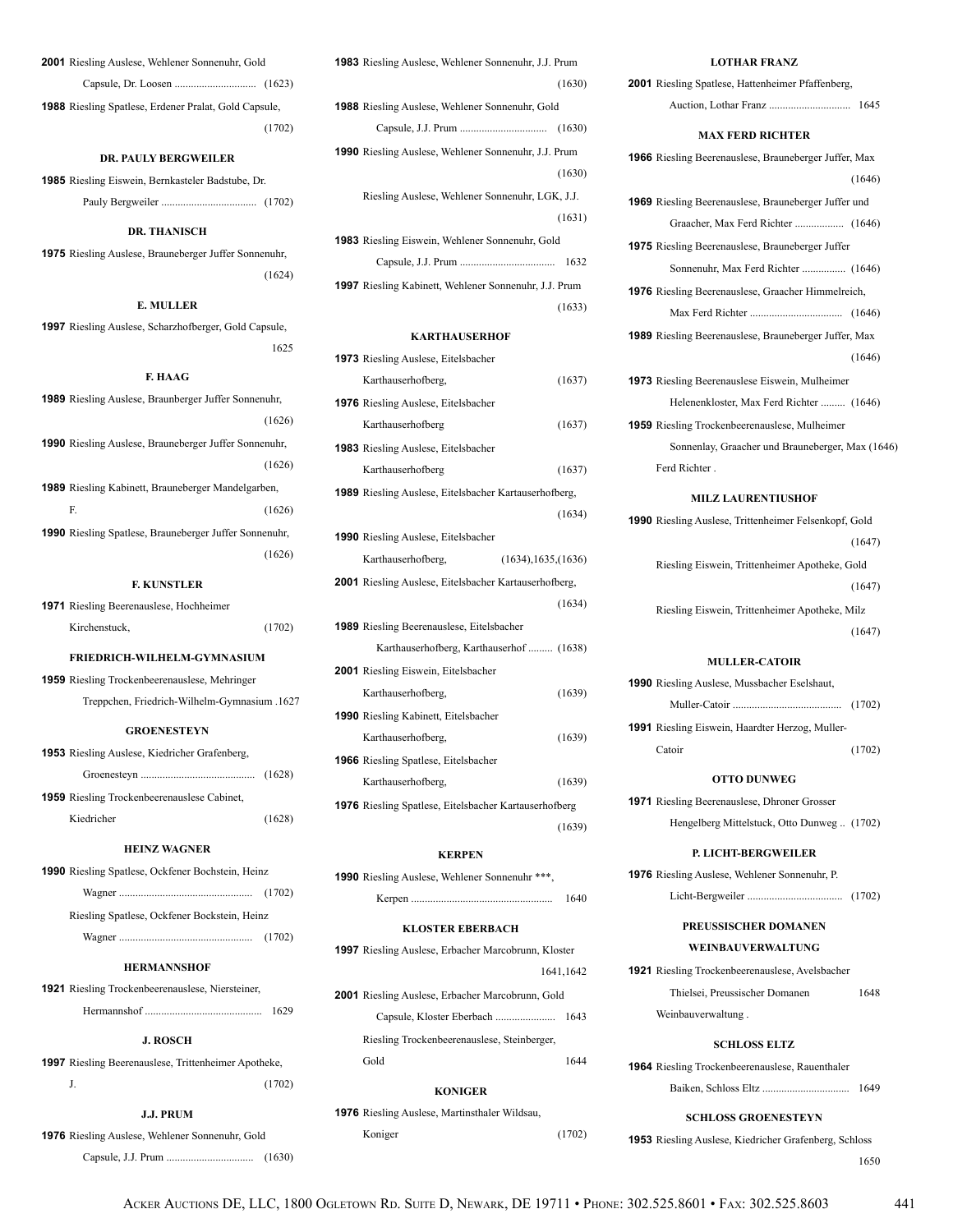### **SCHLOSS JOHANNISBERG**

| <b>1945</b> Riesling Auslese, Rosalack, Schloss             |
|-------------------------------------------------------------|
| 1651<br>Johannisberg                                        |
| 1971 Riesling Auslese, Rosalack, Schloss                    |
| 1652<br>Johannisberg                                        |
| <b>1975</b> Riesling Auslese, Rosalack, Schloss             |
| Johannisberg<br>1653                                        |
| 1976 Riesling Auslese, Rosalack, Schloss                    |
| 1654<br>Johannisberg                                        |
| <b>1958</b> Riesling Cabinet, Schloss Johannisberg<br>1655  |
| 1959 Riesling Feinste Spatlese Cabinet, Schloss             |
| 1656                                                        |
| <b>SCHLOSS REINHARTSHAUSEN</b>                              |
|                                                             |
| 1976 Riesling Beerenauslese, Hattenheimer                   |
| Nussbrunnen, Schloss Reinhartshausen  1657                  |
| <b>1967</b> Riesling Beerenauslese Cabinet, Erbacher        |
| Siegelsberg, Schloss Reinhartshausen  (1658)                |
| Riesling Kabinett, Rauenthaler Wulfen, Schloss              |
|                                                             |
| 1976 Riesling Kabinett, Hattenheimer Deutelsberg,           |
|                                                             |
| 1975 Riesling Spatlese, Erbacher Marcobrunn, Schloss        |
| (1660)                                                      |
| Riesling Spatlese, Hattenheimer Nussbrunnen,                |
|                                                             |
| 1976 Riesling Trockenbeerenauslese, Erbacher                |
| Schlossberg, Schloss Reinhartshausen  1661                  |
| Riesling Trockenbeerenauslese, Hattenheimer                 |
| (1662). Wisselbrunnen, Schloss Reinhartshausen              |
| <b>1959</b> Riesling Trockenbeerenauslese Cabinet, Erbacher |
| (1662)                                                      |
| <b>SCHLOSS SAARSTEIN</b>                                    |
| 1976 Riesling Auslese, Serringer Schloss Saarsteiner,       |
| Gold Capsule, Schloss Saarstein  (1663)                     |
| 1997 Riesling Auslese, Serriger Schloss Saarsteiner,        |
| Gold Capsule, Schloss Saarstein  (1663)                     |
| Riesling Auslese, Serringer Schloss Saarsteiner,            |

 Gold Capsule, Schloss Saarstein ........... (1664) **1989** Riesling Beerenauslese, Serriger Schloss Saarsteiner, Gold Capsule, Schloss Saarstein .(1663) **1985** Riesling Eiswein, Schloss Saarsteiner, Gold Capsule, Schloss Saarstein .................... (1663) Riesling Eiswein, Serriger Schloss Saarsteiner, Gold Capsule, Schloss Saarstein ........... (1663) **1990** Riesling Eiswein, Serriger Schloss Saarsteiner,

 Gold Capsule, Schloss Saarstein ........... (1665) Riesling Spatlese, Serringer Schloss Saarsteiner, 1666

### **SCHLOSS SCHONBORN**

| SUHLUSS SUHUNBUKN                                         |  |  |
|-----------------------------------------------------------|--|--|
| <b>1976</b> Riesling Beerenauslese, Erbacher Marcobrunn,  |  |  |
|                                                           |  |  |
| <b>1971</b> Riesling Trockenbeerenauslese, Marcobrunner,  |  |  |
|                                                           |  |  |
| <b>SCHLOSS VOLLRADS</b>                                   |  |  |
| <b>1959</b> Riesling Beerenauslese, Fass 46, Schloss      |  |  |
| Vollrads<br>1668                                          |  |  |
| 1970 Riesling Eiswein, Gelesen Weihnachten, Gold          |  |  |
| 1669                                                      |  |  |
| <b>1959</b> Riesling Trockenbeerenauslese, Fass 165,      |  |  |
| Schloss<br>1670                                           |  |  |
|                                                           |  |  |
| <b>STAATLICHE WEINBAUDOMANEN</b>                          |  |  |
| <b>1976</b> Riesling Beerenauslese, Binger Scharlachberg, |  |  |
| Staatliche Weinbaudomanen  (1671)                         |  |  |
| <b>STAATLICHEN WEINBAUDOMANE</b>                          |  |  |
| <b>1971</b> Riesling Auslese, Niederhauser Hermannsberg,  |  |  |
| Staatlichen Weinbaudomane  (1672)                         |  |  |
| <b>1985</b> Riesling Eiswein, Niederhauser Hermannsberg,  |  |  |
|                                                           |  |  |
| Riesling Kabinett, Niederhauser Hermannsberg,             |  |  |
|                                                           |  |  |

#### **STAATSWEINGUTER ELTVILLE**

| 1971 Riesling Auslese, Erbacher Marcobrunn,             |
|---------------------------------------------------------|
|                                                         |
| <b>1976</b> Riesling Auslese, Rauenthaler Baiken,       |
|                                                         |
| Riesling Auslese, Steinberger, Staatsweinguter          |
|                                                         |
| <b>1971</b> Riesling Auslese Eiswein, Steinberger,      |
|                                                         |
| Riesling Beerenauslese, Rauenthaler Baiken,             |
|                                                         |
| 1953 Riesling Edelbeerenauslese Cabinet, Steinberger,   |
| 1677, 1678                                              |
| 1959 Riesling Edelbeerenauslese Cabinet, Steinberger,   |
|                                                         |
| (1676)                                                  |
| Riesling Spatlese, Hochheimer Domdechaney,              |
|                                                         |
| 1976 Riesling Spatlese, Steinberger, Staatsweinguter    |
|                                                         |
| <b>1959</b> Riesling Trockenbeerenauslese, Steinberger, |
| Staatsweinguter Eltville  1681                          |
| 1971 Riesling Trockenbeerenauslese, Rauenthaler         |
| 1680<br>Baiken, Staatsweinguter Eltville                |
| 1976 Riesling Trockenbeerenauslese, Steinberger,        |
| 1682                                                    |
| <b>1937</b> Riesling Trockenbeerenauslese Cabinet,      |

**1959** Riesling Trockenbeerenauslese Cabinet, Steinberger, Staatsweinguter Eltville .1684,1685 **1973** Riesling Trockenbeerenauslese Eiswein,

| Ockfener | (1674) |
|----------|--------|

#### **STAATSWEINGUTER KLOSTER EBERBACH**

**1971** Riesling Beerenauslese, Steinberger, Staatsweinguter Kloster Eberbach ......... (1702)

#### **VEREINIGTE HOSPITIEN**

| <b>1971</b> Riesling Beerenauslese, Zeltinger Sonnenuhr,    |        |  |
|-------------------------------------------------------------|--------|--|
| Gold                                                        | (1686) |  |
| <b>1976</b> Riesling Trockenbeerenauslese, Wiltinger Braune |        |  |
|                                                             | (1686) |  |

### **VON BRENTANO**

**1976** Riesling Beerenauslese, Winfeler Hasensprung, Von Brentano ........................................... 1687

#### **VON HOVEL**

| <b>1990</b> Riesling Auslese, Scharzhofberger, Von Hovel    |        |
|-------------------------------------------------------------|--------|
|                                                             | (1688) |
| <b>2001</b> Riesling Auslese, Oberemmeler Hutte, Gold       |        |
|                                                             |        |
| <b>1988</b> Riesling Spatlese, Oberemmeler Hutte, Von Hovel |        |
|                                                             | (1688) |

### **VON KESSELSTATT**

| <b>1989</b> Riesling Auslese, Kaseler Nieschen, Gold       |        |
|------------------------------------------------------------|--------|
| Capsule,                                                   | (1689) |
| 1997 Riesling Auslese, Josephshofer, Von Kesselstatt       |        |
|                                                            | (1689) |
| <b>1971</b> Riesling Trockenbeerenauslese, Josephshofer,   |        |
| Von                                                        | (1690) |
| <b>1989</b> Riesling Trockenbeerenauslese, Josephshofer,   |        |
| Gold Capsule, Von Kesselstatt  (1690)                      |        |
| <b>VON SCHUBERT</b>                                        |        |
| <b>1976</b> Riesling Auslese, Maximin Grunhauser Abtsberg, |        |
|                                                            | (1691) |
| <b>1983</b> Riesling Auslese, Maximin Grunhauser           |        |
|                                                            |        |
| <b>2001</b> Riesling Auslese, Maximin Grunhauser           |        |
| Herrenberg, #188, Von Schubert  (1691)                     |        |
| <b>1971</b> Riesling Kabinett, Maximin Grunhauser          |        |
| Abtsberg,                                                  | 1692   |
| <b>1990</b> Riesling Spatlese, Maximin Grunhauser          |        |
|                                                            |        |
| <b>VON SIMMERN</b>                                         |        |
| <b>1971</b> Riesling Auslese, Eltviller Sonnenberg, Von    |        |
|                                                            | (1694) |
| Riesling Auslese, Rauenthaler Baiken, Von                  |        |
|                                                            |        |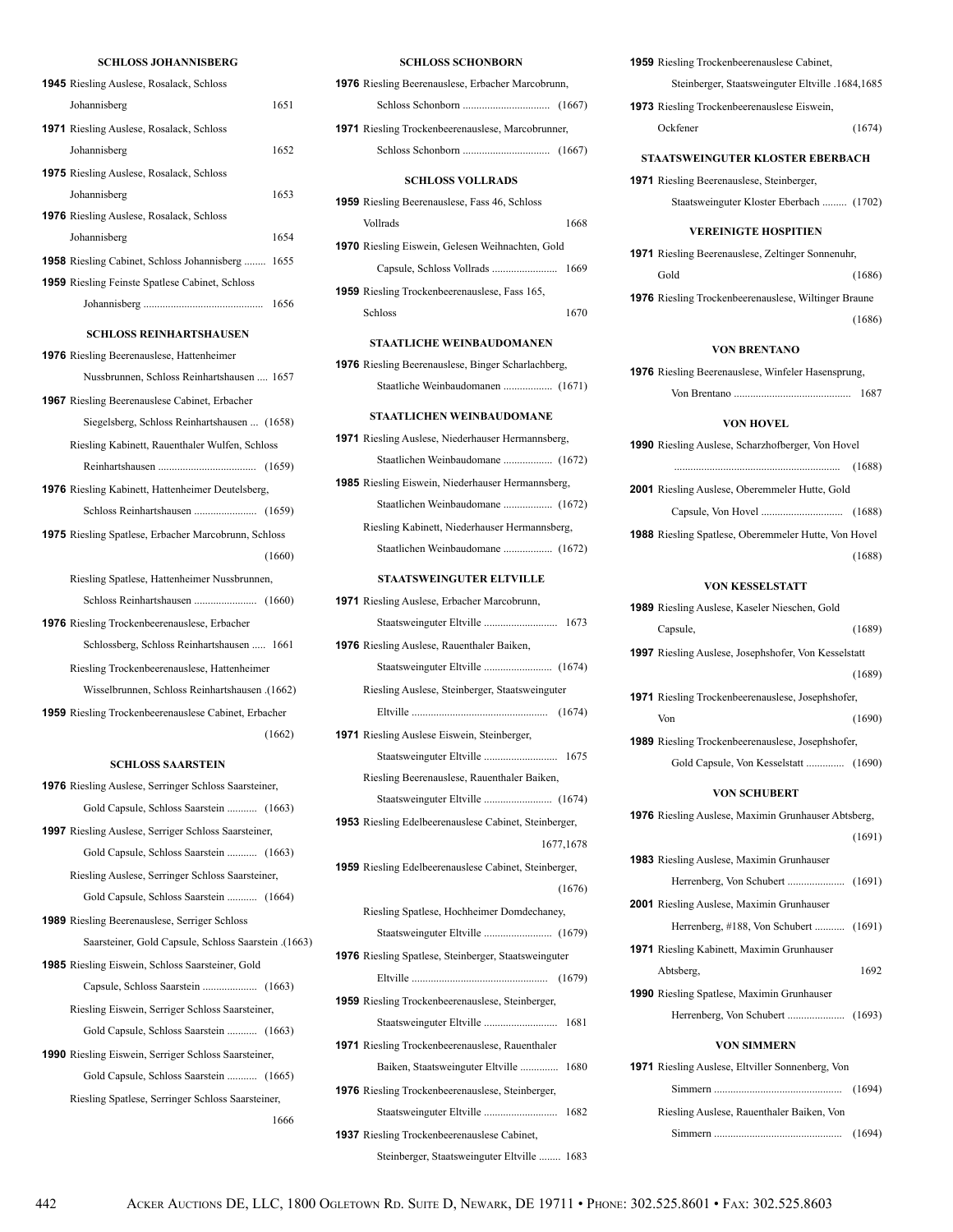| 1983 Riesling Auslese, Eltviller Sonnenberg, Von           |
|------------------------------------------------------------|
|                                                            |
| <b>1967</b> Riesling Auslese Cabinet, Hattenheimer         |
|                                                            |
| <b>1971</b> Riesling Beerenauslese, Hattenheimer           |
|                                                            |
| Riesling Beerenauslese, Rauenthaler Baiken, Von            |
| (1697)                                                     |
| <b>1976</b> Riesling Beerenauslese, Rattenheimer Mannberg, |
| (1697)                                                     |
| Riesling Beerenauslese, Rauenthaler Baiken, Von            |
| (1697)                                                     |
| <b>1967</b> Riesling Edelbeerenauslese Cabinet,            |
| Hattenheimer<br>1698                                       |
| <b>1953</b> Riesling Trockenbeerenauslese Cabinet,         |
| Rauenthaler Herberg, Von Simmern  1699                     |
| <b>WEINGUT JOHANNISHOF</b>                                 |
| <b>1975</b> Riesling Beerenauslese, Johannisberger         |
| 1700<br>Goldatzel,                                         |
| <b>ZILLIKEN</b>                                            |
|                                                            |
| <b>1983</b> Riesling Auslese, Saarburger Rausch, Gold      |
|                                                            |
| <b>1989</b> Riesling Auslese, Saarburger Rausch, LGK,      |
|                                                            |
| 1988 Riesling Eiswein, Saarburger Rausch, LGK,             |
|                                                            |
| 1989 Riesling Eiswein, Saarburger Rausch, LGK,             |
|                                                            |
| <b>1997</b> Riesling Kabinett, Saarburger Rausch, Zilliken |
| $(1701)$                                                   |

### **ITALY**

### **A. CONTERNO**

| 1971 Barolo, Granbussia Riserva, A. Conterno  (649)       |  |  |  |
|-----------------------------------------------------------|--|--|--|
| Barolo, Riserva Speciale, A. Conterno  (649)              |  |  |  |
| 1989 Barolo, Granbussia Riserva, A. Conterno  (725)       |  |  |  |
| Barolo, Vigna Cicala, Bricco Bussia, A. Conterno          |  |  |  |
| (725)                                                     |  |  |  |
| Barolo, Vigna Colonnello, Bricco Bussia, A.               |  |  |  |
|                                                           |  |  |  |
|                                                           |  |  |  |
| Barolo, Vigna Colonello, A. Conterno  (751)               |  |  |  |
| <b>2006</b> Barolo, Granbussia Riserva, A. Conterno  1345 |  |  |  |
| <b>1978</b> Nebbiolo, Conca Tre Pile, A. Conterno  650    |  |  |  |
| <b>ALLEGRINI</b>                                          |  |  |  |
|                                                           |  |  |  |
|                                                           |  |  |  |
| <b>ALTESINO</b>                                           |  |  |  |
| 1990 Brunello di Montalcino, Montosoli, Altesino          |  |  |  |

........................................................ 652,(653)

Brunello di Montalcino, Montosoli, Altesino

...................................................... (653),(655)

### **ANTINORI**

| 1961 Chianti Classico, Riserva, Antinori  (654)   |
|---------------------------------------------------|
|                                                   |
|                                                   |
|                                                   |
| Guado Al Tasso, Matarocchio, Antinori  (646)      |
|                                                   |
| 2009 Guado Al Tasso, Matarocchio, Antinori  (646) |
|                                                   |
| Guado Al Tasso, Matarocchio, Antinori  (646)      |
| 2012 Guado Al Tasso, Matarocchio, Antinori  (646) |
|                                                   |
| Guado Al Tasso, Matarocchio, Antinori  (646)      |
|                                                   |
| Guado Al Tasso, Matarocchio, Antinori  (646)      |
|                                                   |
| Guado Al Tasso, Matarocchio, Antinori  (646)      |
| 2017 Guado Al Tasso, Matarocchio, Antinori  (646) |
|                                                   |
|                                                   |
|                                                   |
|                                                   |
| 629                                               |
|                                                   |
|                                                   |
|                                                   |
|                                                   |
|                                                   |
| 631<br>632                                        |
| 633                                               |
|                                                   |
| 634                                               |
| 656                                               |
|                                                   |
| 752                                               |
|                                                   |
| 658                                               |
|                                                   |
| (663)                                             |
| 661                                               |
| 662                                               |
|                                                   |
| (635)                                             |
|                                                   |
| 637                                               |
| 638                                               |
| 639                                               |
| 640                                               |
| 641<br>636                                        |

### **ANTINORI TWO DAY TUSCANAY EXPERIENCE**

**NV** Antinori Two Day Tuscanay Experience ....... (646)

| <b>ARGIANO</b>                                               |
|--------------------------------------------------------------|
| 2010 Brunello di Montalcino, Riserva, Argiano  664           |
|                                                              |
|                                                              |
| <b>AVIGNONESI</b>                                            |
|                                                              |
| <b>1990</b> Vin Santo di Montepulciano, Avignonesi  (665)    |
| <b>1993</b> Vin Santo di Montepulciano, Avignonesi  (665)    |
| 2004 Vino Nobile di Montepulciano, Grande Annati             |
|                                                              |
| <b>B. GIACOSA</b>                                            |
|                                                              |
| 1978 Barbaresco, Santo Stefano Riserva, B. Giacosa .647      |
| 1998 Barbaresco, Santo Stefano Riserva, B. Giacosa           |
| 1547                                                         |
| 2001 Barbaresco, Rabaja Riserva, B. Giacosa                  |
|                                                              |
| <b>2004</b> Barbaresco, Asili Riserva, B. Giacosa            |
|                                                              |
|                                                              |
| <b>2005</b> Barbaresco, Rabaja, B. Giacosa  (1546)           |
| <b>2007</b> Barbaresco, Asili Riserva, B. Giacosa  (727),728 |
|                                                              |
|                                                              |
|                                                              |
| <b>1971</b> Barolo, Riserva Speciale, B. Giacosa  670        |
| 1978 Barolo, Rocche di Castiglione Falletto, B.              |
| 648<br>Giacosa                                               |
| 1982 Barolo, Falletto di Serralunga, B. Giacosa  (669)       |
| <b>1996</b> Barolo, Le Rocche del Falletto di Serralunga,    |
|                                                              |
| 1999 Barolo, Le Rocche del Falletto di Serralunga, B.        |
| 1548,1549                                                    |
| 2000 Barolo, Le Rocche del Falletto di Serralunga,           |
| Riserva, B. Giacosa  1550,1551,1552                          |
| 2001 Barolo, Le Rocche del Falletto di Serralunga,           |
|                                                              |
| <b>2004</b> Barolo, Le Rocche del Falletto di Serralunga,    |
| Riserva, B. Giacosa  730,732,1555,1556,1557                  |
| 2007 Barolo, Le Rocche del Falletto di Serralunga,           |
|                                                              |
| <b>2013</b> Barolo, Le Rocche del Falletto di Serralunga, B. |
| 668                                                          |
| <b>B. MASCARELLO</b>                                         |
|                                                              |
| 671                                                          |

 Barolo, B. Mascarello .................................... 733 **BERTANI** Amarone, Bertani ......................................... (754) Amarone, Bertani ......................................... (754)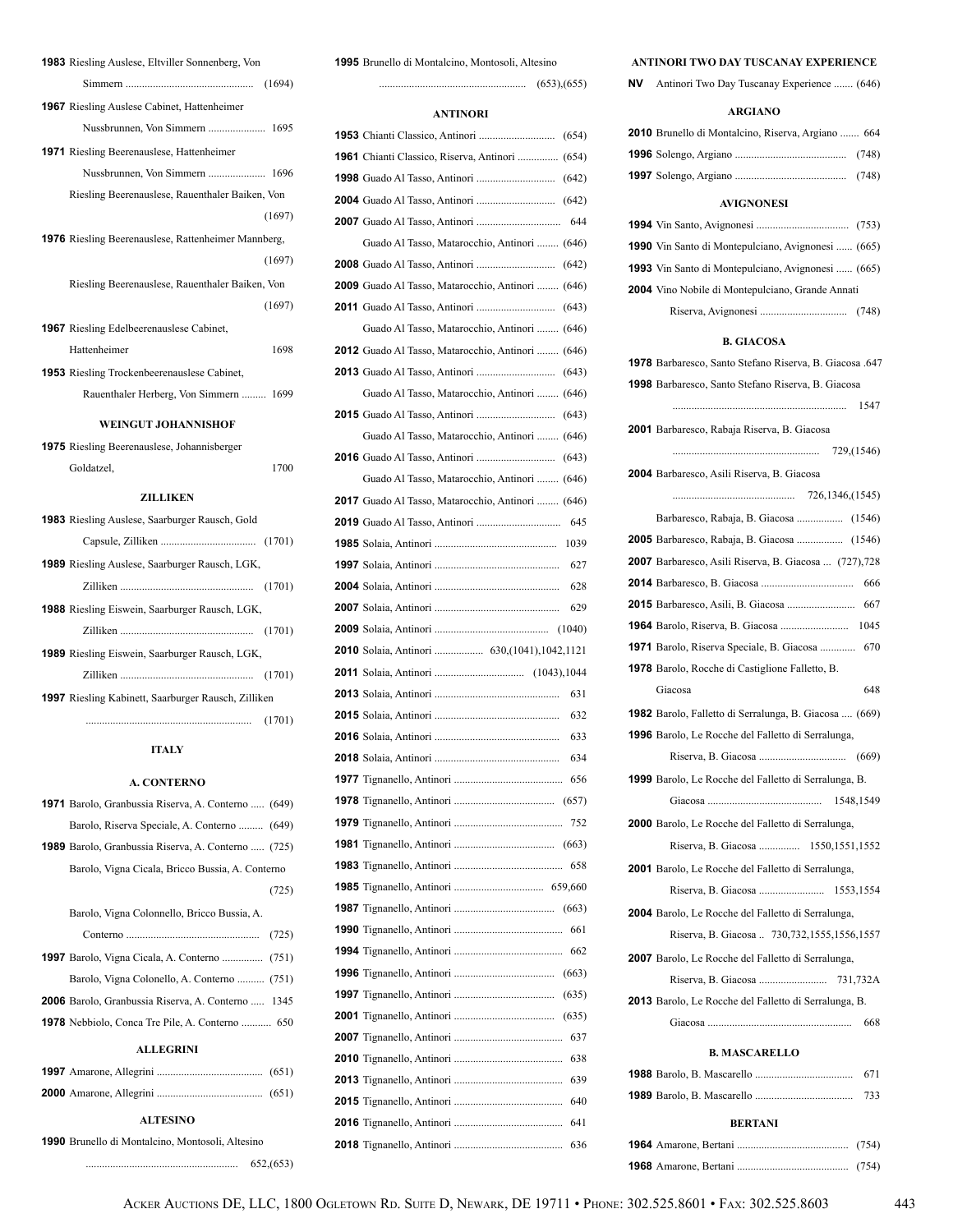| <b>1988</b> Amarone, Bertani  (758), (759), (760), (761), (762) |  |
|-----------------------------------------------------------------|--|

#### **BIONDI SANTI**

 Brunello di Montalcino, Riserva, Biondi Santi ......................................................... 675,1046 Brunello di Montalcino, Riserva, Biondi Santi .1047 Brunello di Montalcino, Greppo, Riserva, Biondi (674) Brunello di Montalcino, Riserva, Biondi Santi .1048

 Brunello di Montalcino, Greppo, Biondi Santi .(674) Brunello di Montalcino, Greppo, Biondi Santi . 673 Brunello di Montalcino, Biondi Santi ........... (672) Brunello di Montalcino, Biondi Santi ........... (672) Brunello di Montalcino, Riserva, Biondi Santi .1049

### **CAPANNELLE**

| <b>CAPARZO</b>                                       |
|------------------------------------------------------|
|                                                      |
|                                                      |
| <b>1995</b> Brunello di Montalcino, La Casa, Caparzo |
|                                                      |

**CAPPELLANO**

| <b>CASANOVA DI NERI</b>                                 |  |  |  |
|---------------------------------------------------------|--|--|--|
| 2010 Brunello di Montalcino, Casanova di Neri  315      |  |  |  |
| <b>CASTELGIOCONDO (FRESCOBALDI)</b>                     |  |  |  |
| 1981 Brunello di Montalcino, Castelgiocondo             |  |  |  |
|                                                         |  |  |  |
| 1982 Brunello di Montalcino, Castelgiocondo             |  |  |  |
|                                                         |  |  |  |
| 1983 Brunello di Montalcino, Castelgiocondo             |  |  |  |
|                                                         |  |  |  |
| 1985 Brunello di Montalcino, Castelgiocondo             |  |  |  |
|                                                         |  |  |  |
| 1990 Brunello di Montalcino, Castelgiocondo             |  |  |  |
|                                                         |  |  |  |
| <b>CASTELLO DEI RAMPOLLA</b>                            |  |  |  |
|                                                         |  |  |  |
| <b>1997</b> Vigna d'Alceo, Castello Dei Rampolla  (748) |  |  |  |
| 2003 Vigna d'Alceo, Castello Dei Rampolla  681          |  |  |  |
| <b>CASTELLO DI AMA</b>                                  |  |  |  |
|                                                         |  |  |  |
|                                                         |  |  |  |

#### **CERETTO**

| <b>1988</b> Barbaresco, Bricco Asili Faset, Ceretto  (684) |  |
|------------------------------------------------------------|--|
|                                                            |  |

|    | <b>1990</b> Barolo, Bricco Rocche Brunate, Ceretto  687       |
|----|---------------------------------------------------------------|
|    |                                                               |
|    |                                                               |
|    |                                                               |
|    |                                                               |
|    |                                                               |
|    | <b>1997</b> Barolo, Bricco Rocche Brunate, Ceretto  688       |
|    |                                                               |
|    | Barolo, Vigneto Grignore, Ceretto                             |
|    |                                                               |
|    |                                                               |
|    |                                                               |
|    |                                                               |
|    |                                                               |
|    |                                                               |
|    |                                                               |
|    |                                                               |
|    |                                                               |
|    | <b>CERETTO TWO DAY PIEMONTE EXPERIENCE</b>                    |
| NV | Ceretto Two Day Piemonte Experience  601                      |
|    |                                                               |
|    | <b>D. CLERICO</b>                                             |
|    |                                                               |
|    | <b>DAL FORNO</b>                                              |
|    |                                                               |
|    |                                                               |
|    |                                                               |
|    | E. PIRA                                                       |
|    | 692.693                                                       |
|    | <b>FELSINA</b>                                                |
|    | 694                                                           |
|    | <b>G. BORGOGNO</b>                                            |
|    | <b>1978</b> Barolo, Riserva, G. Borgogno  (773), (774), (775) |
|    | <b>1988</b> Barolo, Riserva, G. Borgogno                      |
|    |                                                               |
|    | Barolo, Storico, G. Borgogno                                  |
|    |                                                               |
|    | <b>1989</b> Barolo, Riserva, G. Borgogno  (781), (782), (783) |
|    | Barolo, Storico, G. Borgogno                                  |
|    |                                                               |
|    | 1996 Barolo, Storico, G. Borgogno                             |
|    | $(794)$ , $(795)$ , $(796)$ , $(797)$ , $(798)$               |
|    | <b>G. CONTERNO</b>                                            |
|    | 1937 Barolo, Monfortino Riserva, G. Conterno  698             |
|    | 695                                                           |

 Barolo, G. Conterno ....................................... 697 Barolo, Monfortino Riserva, G. Conterno .... (700) Barolo, Monfortino Riserva, G. Conterno .... (700) Barolo, Monfortino Riserva, G. Conterno ..... 1558 Barolo, Cascina Francia, G. Conterno .......... (929) Barolo, Monfortino Riserva, G. Conterno ....... 701 Barolo, Cascina Francia, G. Conterno .......... (929) Barolo, Cascina Francia, G. Conterno .......... (316) Barolo, Cascina Francia, G. Conterno . 317,(1404) Barolo, Monfortino Riserva, G. Conterno . 319,750 Barolo, Cerretta, G. Conterno ...................... (318)

### **G. CORINO**

| <b>1990</b> Barolo, Vigna Giachini, G. Corino  (749)    |  |  |  |
|---------------------------------------------------------|--|--|--|
|                                                         |  |  |  |
| <b>G. MASCARELLO</b>                                    |  |  |  |
| 2006 Barolo, Monprivato, G. Mascarello  320             |  |  |  |
| 2007 Barolo, Monprivato, G. Mascarello  930             |  |  |  |
| <b>G. QUINTARELLI</b>                                   |  |  |  |
| 1973 Recioto della Valpolicella, Amandorlato, G.        |  |  |  |
| 1307                                                    |  |  |  |
|                                                         |  |  |  |
| <b>G. RINALDI</b>                                       |  |  |  |
| 2006 Barolo, Brunate le Coste, G. Rinaldi  (749)        |  |  |  |
| <b>GAJA</b>                                             |  |  |  |
| 703                                                     |  |  |  |
| Barbaresco, Sori San Lorenzo, Gaja  (708)               |  |  |  |
| 704                                                     |  |  |  |
|                                                         |  |  |  |
| 705                                                     |  |  |  |
| (706)                                                   |  |  |  |
| (706)                                                   |  |  |  |
| (706)                                                   |  |  |  |
| 707                                                     |  |  |  |
| Barbaresco, Sori San Lorenzo, Gaja<br>(708)             |  |  |  |
| (708)                                                   |  |  |  |
| (708)                                                   |  |  |  |
|                                                         |  |  |  |
|                                                         |  |  |  |
|                                                         |  |  |  |
|                                                         |  |  |  |
|                                                         |  |  |  |
|                                                         |  |  |  |
| 2002 Ca'marcanda, Magari, Gaja .(824),(825),(826),(827) |  |  |  |
|                                                         |  |  |  |
|                                                         |  |  |  |
| 1999 Langhe Chardonnay, Rossj Bass, Gaja                |  |  |  |
|                                                         |  |  |  |

### **GRATTAMACCO**

|--|--|--|--|--|

Barolo, Monfortino Riserva, G. Conterno ....... 699

| 444 | ACKER AUCTIONS DE, LLC, 1800 OGLETOWN RD. SUITE D, NEWARK, DE 19711 • PHONE: 302.525.8601 • FAX: 302.525.8603 |
|-----|---------------------------------------------------------------------------------------------------------------|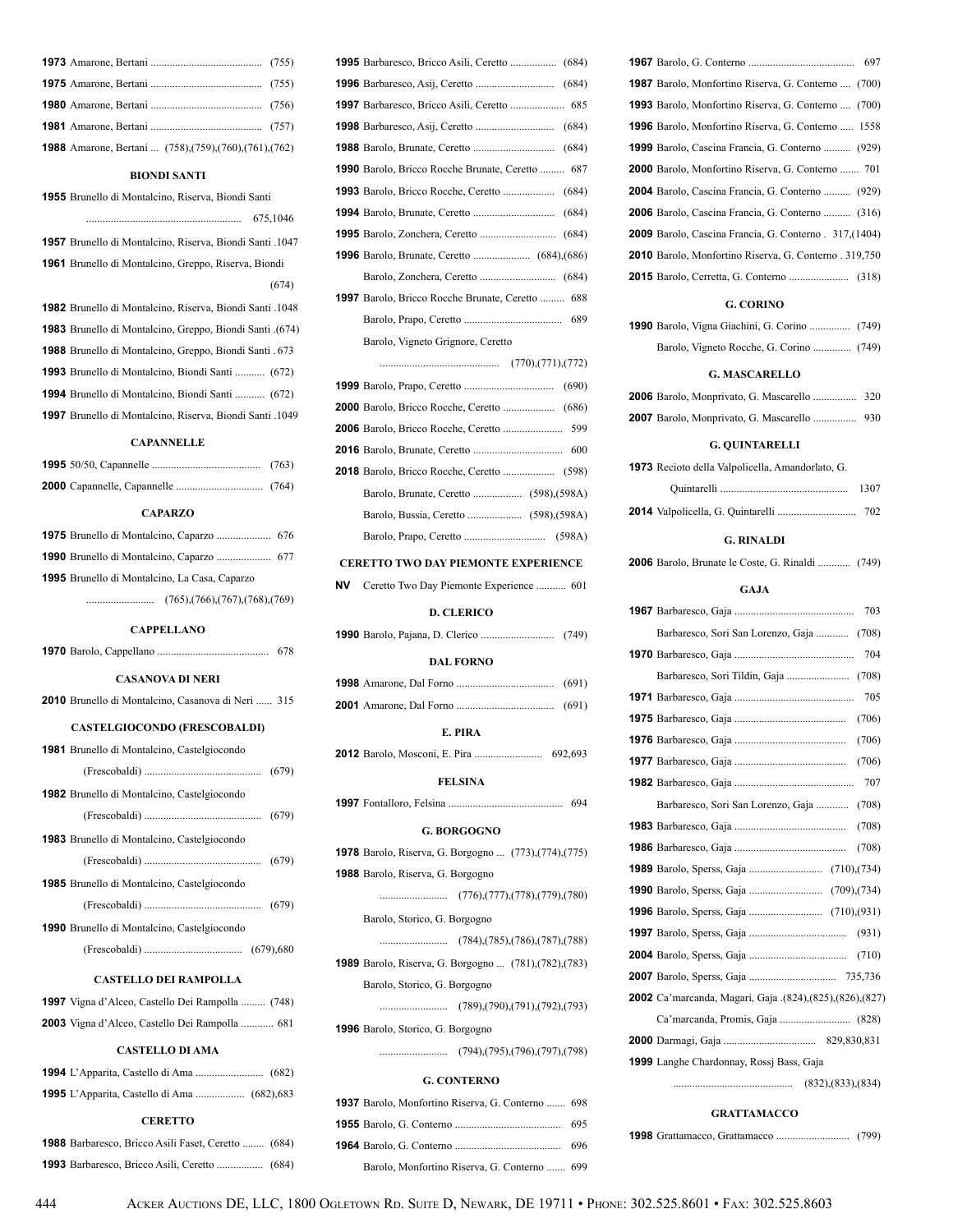#### **ISOLE E OLENA**

| ISOLE E OLENA                                        |       |
|------------------------------------------------------|-------|
|                                                      |       |
|                                                      |       |
| <b>L. SANDRONE</b>                                   |       |
| 1996 Barolo, Cannubi Boschis, L. Sandrone  (749)     |       |
| <b>LE PUPILLE</b>                                    |       |
|                                                      |       |
|                                                      |       |
| <b>LUCE DELLA VITE</b>                               |       |
|                                                      | (800) |
|                                                      | (800) |
| <b>MARCARINI</b>                                     |       |
|                                                      |       |
| <b>MARCHESI DI BAROLO</b>                            |       |
| 1961 Barbaresco, Riserva, Marchesi di Barolo  (713)  |       |
| 1952 Barolo, Gran Riserva, Marchesi di Barolo  (713) |       |
|                                                      |       |
| 1982 Barolo, Cannubi Muscatel, Marchesi di Barolo    |       |
|                                                      |       |
|                                                      |       |
|                                                      |       |

#### **MASTROJANNI**

| 1980 Brunello di Montalcino, Mastrojanni  (801) |  |
|-------------------------------------------------|--|
|-------------------------------------------------|--|

#### **MONSANTO**

 Chianti Classico, Il Poggio Riserva, Monsanto .616 Chianti Classico, Il Poggio Riserva, Monsanto .615 Chianti Classico, Il Poggio Riserva, Monsanto .614 Chianti Classico, Il Poggio Riserva, Monsanto .613 Chianti Classico, Il Poggio Riserva, Monsanto .612 Chianti Classico, Il Poggio Riserva, Monsanto .611 Chianti Classico, Il Poggio Riserva, Monsanto .610 Chianti Classico, Il Poggio Riserva, Monsanto .609 Chianti Classico, Il Poggio Riserva, Monsanto .608 Chianti Classico, Il Poggio Riserva, Monsanto .607 Chianti Classico, Il Poggio Riserva, Monsanto .606 Chianti Classico, Il Poggio Riserva, Monsanto .605 Chianti Classico, Il Poggio Riserva, Monsanto .604 Chianti Classico, Il Poggio Riserva, Monsanto .603 Chianti Classico, Il Poggio Riserva, Monsanto .602

### **MONTEVERTINE**

| <b>1997</b> Le Pergole Torte, Montevertine  714,802,(932) |  |
|-----------------------------------------------------------|--|
| <b>1998</b> Le Pergole Torte, Montevertine                |  |
| 803,804,805,806,807,(808)<br>                             |  |
|                                                           |  |
|                                                           |  |
|                                                           |  |
|                                                           |  |
|                                                           |  |

### **MONTEVETRANO**

| 322 |
|-----|
|     |
|     |
|     |
|     |
|     |
|     |

### **P. SCAVINO**

| <b>PARUSSO</b>                                   |     |
|--------------------------------------------------|-----|
|                                                  | 323 |
| 2008 Barolo, Rocche dell Annunziata, Riserva, P. |     |
|                                                  |     |
| Barolo, Rocche dell'Annunziata, Riserva, P.      |     |
|                                                  |     |

# Barolo, Bussia, Parusso ............................... (749) **PERTIMALI (LIVIO SASSETTI)**

| <b>1988</b> Brunello di Montalcino, Pertimali (Livio) |     |
|-------------------------------------------------------|-----|
| Sassetti)                                             | 715 |

#### **PETROLO**

|  |  |  |  | 716 |  |
|--|--|--|--|-----|--|
|--|--|--|--|-----|--|

#### **PIEVE SANTA RESTITUTA (GAJA)**

| <b>2000</b> Brunello di Montalcino. Rennina. Pieve Santa |
|----------------------------------------------------------|
| Restituta (Gaja) .835,836,837,838,839,840,841,(842),(8   |
| 43). (844)                                               |

Brunello di Montalcino, Sugarille, Pieve Santa Restituta (Gaja) .(845),(846),(847),(848),(849),(850)

#### **PRUNOTTO**

| <b>R. VOERZIO</b>                                                                                     |
|-------------------------------------------------------------------------------------------------------|
|                                                                                                       |
|                                                                                                       |
| <b>SAN GIUSTO A RENTENNANO</b>                                                                        |
|                                                                                                       |
| <b>SCARPA</b>                                                                                         |
| 1982 Barbaresco, Podere Barberis, Scarpa  809                                                         |
|                                                                                                       |
|                                                                                                       |
| <b>1990</b> Barolo, Tettimorra, Scarpa  812,813,814,815                                               |
| <b>SEGHESIO</b>                                                                                       |
| $1000$ D, $V_{\text{c}}$ and $V_{\text{c}}$ is $V_{\text{c}}$ in $\mathcal{C}_{\text{c}}$ .<br>(7.40) |

Barolo, Vigneto la Villa, Seghesio ................ (749)

#### **SOLDERA**

| <b>1987</b> Brunello di Montalcino, Case Basse, Soldera . 718 |     |
|---------------------------------------------------------------|-----|
| <b>1988</b> Brunello di Montalcino. Case Basse. Soldera . 719 |     |
| <b>1995</b> Brunello di Montalcino. Case Basse Riserva.       |     |
|                                                               | 416 |

# Brunello di Montalcino, Case Basse Riserva, Soldera ...................................................... 740 Brunello di Montalcino, Case Basse Riserva, Soldera ...................................................... 933

| TENUTA SAN GUIDO                                   |       |
|----------------------------------------------------|-------|
|                                                    | (720) |
|                                                    |       |
|                                                    | (720) |
|                                                    | (720) |
|                                                    | (720) |
|                                                    | (720) |
|                                                    | (720) |
|                                                    | (720) |
|                                                    | (720) |
|                                                    | (720) |
|                                                    | (720) |
|                                                    | (720) |
|                                                    | (720) |
| <b>1983</b> Sassicaia, Tenuta San Guido  (720),722 |       |
|                                                    | (720) |
| 1985 Sassicaia, Tenuta San Guido  (720),1051       |       |
|                                                    |       |
|                                                    | (720) |
|                                                    | (720) |
|                                                    | (720) |
|                                                    | (720) |
|                                                    | (720) |
|                                                    | (720) |
|                                                    | (720) |
|                                                    | (720) |
| 1995 Sassicaia, Tenuta San Guido  (720),1349       |       |
|                                                    | (720) |
|                                                    | (720) |
|                                                    | (720) |
|                                                    | (720) |
|                                                    | (720) |
|                                                    | (720) |
|                                                    |       |
|                                                    | (720) |
|                                                    | (720) |
|                                                    | (720) |
|                                                    |       |
|                                                    | (720) |
|                                                    | (720) |
|                                                    |       |
| 2010 Sassicaia, Tenuta San Guido                   |       |
| (720),(1052),(1053),(1054)                         |       |
|                                                    | (720) |
|                                                    | (720) |
|                                                    |       |
|                                                    |       |
|                                                    |       |
|                                                    |       |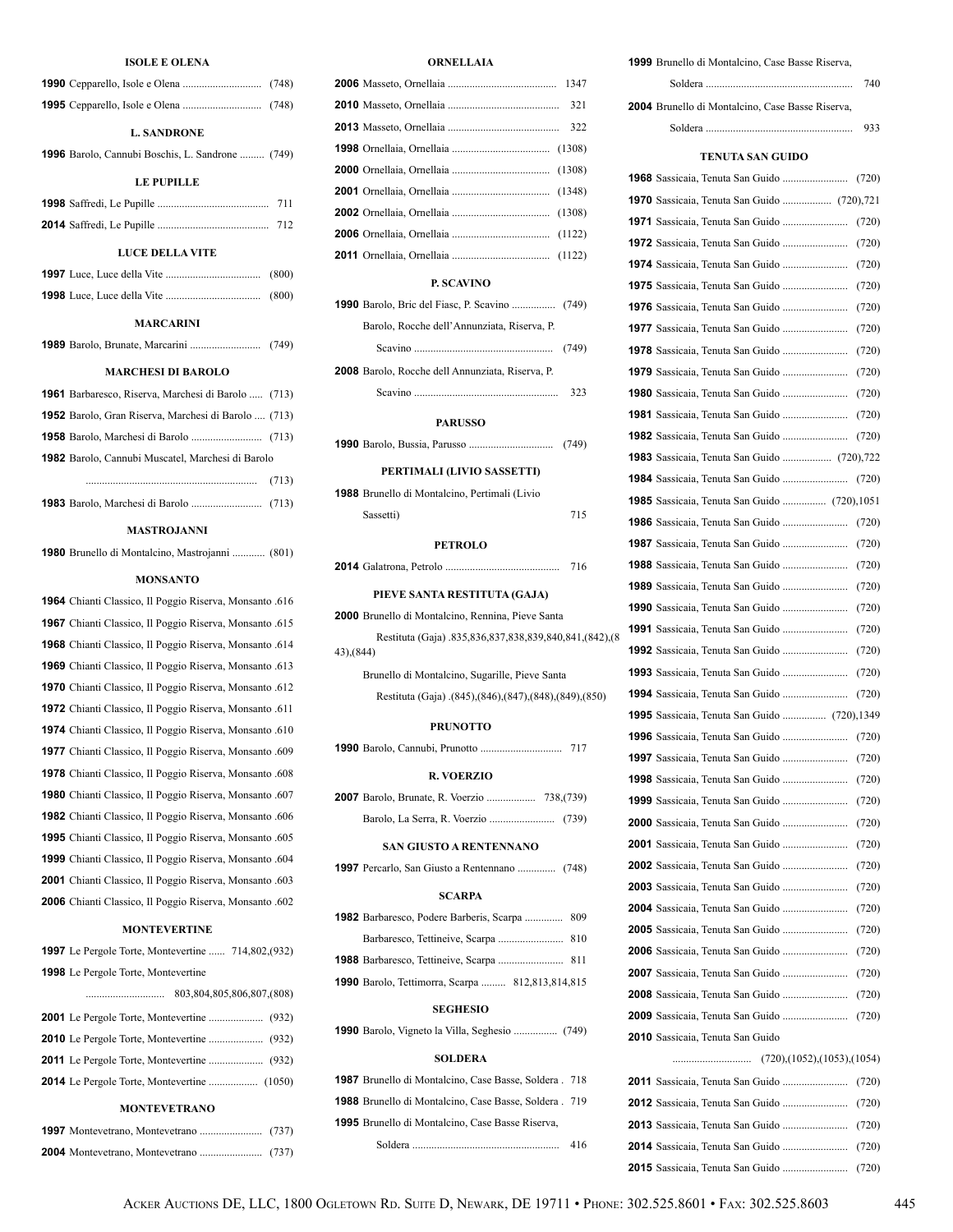### **TUA RITA**

 Giusto di Notri, Tua Rita .. (622),(623),(624),(625) Giusto di Notri, Tua Rita

| (622),(623),(624),(625),(626)                                    |
|------------------------------------------------------------------|
| <b>2014</b> Giusto di Notri, Tua Rita  (622), (623), (625)       |
|                                                                  |
| <b>2016</b> Giusto di Notri, Tua Rita  (622), (623), (625)       |
| <b>2017</b> Giusto di Notri, Tua Rita  (622), (623), (625)       |
|                                                                  |
| <b>2012</b> Redigaffi, Tua Rita  (617), (618), (619), (620)      |
| <b>2013</b> Redigaffi, Tua Rita  (617), (619), (620), 621, (626) |
| <b>2014</b> Redigaffi, Tua Rita  (617), (618), (619), (620)      |
|                                                                  |
|                                                                  |
|                                                                  |
|                                                                  |

### **UCCELLIERA**

Brunello di Montalcino, Riserva, Uccelliera ... 741

### **VAL DI SUGA**

Brunello di Montalcino, Val di Suga .. 816,817,818

#### **VALDICAVA**

| 2004 Brunello di Montalcino, Madonna del Piano, |      |
|-------------------------------------------------|------|
|                                                 | 1123 |

#### **VIETTI**

| 1989 Barolo, Villero Riserva, Vietti  746 |
|-------------------------------------------|
| 1990 Barolo, Villero Riserva, Vietti  747 |
|                                           |
|                                           |
| Barolo, Rocche di Castiglione, Vietti     |
|                                           |
|                                           |
|                                           |
|                                           |
|                                           |
|                                           |
|                                           |

### **OREGON**

### **00 WINES CHARDONNAY**

| 00 WINES PINOT NOIR        |
|----------------------------|
|                            |
| <b>RED BORDEAUX</b>        |
| <b>CARRUADES DE LAFITE</b> |
|                            |
| <b>CHATEAU ANGELUS</b>     |
|                            |

| <b>2000</b> Chateau Angelus, St. Emilion  143,144,899 |  |
|-------------------------------------------------------|--|
|                                                       |  |

#### **CHATEAU AUSONE**

| <b>2003</b> Chateau Ausone, St. Emilion  145,146 |  |
|--------------------------------------------------|--|
|                                                  |  |

### **CHATEAU BEAUSEJOUR DUFFAU LAGARROSSE**

### **CHATEAU BELAIR-MONANGE**

|  |  |  |  | 2010 Chateau Belair-Monange, St. Emilion  (248) |  |  |
|--|--|--|--|-------------------------------------------------|--|--|
|--|--|--|--|-------------------------------------------------|--|--|

### **CHATEAU BELLEVUE MONDOTTE**

Chateau Bellevue Mondotte, St. Emilion ..... 80,81

### **CHATEAU BRANAIRE DUCRU**

| 82,83 |
|-------|
|-------|

#### **CHATEAU BRANON**

|  |  |  |  |  | 249 |
|--|--|--|--|--|-----|
|--|--|--|--|--|-----|

### **CHATEAU CALON SEGUR**

Chateau Calon Segur, St. Estephe ................ (147)

### **CHATEAU CANON**

#### **CHATEAU CERTAN DE MAY**

|  |  |  | 1338 |
|--|--|--|------|
|  |  |  |      |

#### **CHATEAU CHEVAL BLANC**

| 1950 Chateau Cheval Blanc, St. Emilion  524                   |
|---------------------------------------------------------------|
| <b>1982</b> Chateau Cheval Blanc, St. Emilion  (1309)         |
| <b>1985</b> Chateau Cheval Blanc, St. Emilion  (1126)         |
| <b>1986</b> Chateau Cheval Blanc, St. Emilion  1255           |
|                                                               |
| <b>2000</b> Chateau Cheval Blanc, St. Emilion  (1309)         |
| <b>2005</b> Chateau Cheval Blanc, St. Emilion .86,960,961,962 |
|                                                               |

### **CHATEAU CLINET**

| <b>CHATEAU COS D'ESTOURNEL</b>                          |
|---------------------------------------------------------|
| <b>1945</b> Chateau Cos d'Estournel, St. Estephe  525   |
| <b>1982</b> Chateau Cos d'Estournel, St. Estephe  (900) |
| <b>1986</b> Chateau Cos d'Estournel, St. Estephe  (900) |

Chateau Cos d'Estournel, St. Estephe ........... (900)

| <b>2000</b> Chateau Cos d'Estournel, St. Estephe         |
|----------------------------------------------------------|
|                                                          |
| <b>2002</b> Chateau Cos d'Estournel, St. Estephe  151    |
| 2003 Chateau Cos d'Estournel, St. Estephe                |
|                                                          |
| <b>2005</b> Chateau Cos d'Estournel, St. Estephe  87,154 |
| <b>2006</b> Chateau Cos d'Estournel, St. Estephe  1275   |
| 2009 Chateau Cos d'Estournel, St. Estephe  (88)          |
| 2010 Chateau Cos d'Estournel, St. Estephe .89,235,1237   |
| <b>CHATEAU DUCRU BEAUCAILLOU</b>                         |
| <b>1961</b> Chateau Ducru Beaucaillou, St. Julien  526   |
| <b>1982</b> Chateau Ducru Beaucaillou, St. Julien  1339  |
| 1996 Chateau Ducru Beaucaillou, St. Julien  (901)        |
| <b>2000</b> Chateau Ducru Beaucaillou, St. Julien  (901) |
| <b>2003</b> Chateau Ducru Beaucaillou, St. Julien  (155) |
| 2005 Chateau Ducru Beaucaillou, St. Julien               |
|                                                          |
| 2009 Chateau Ducru Beaucaillou, St. Julien  253          |
| 2010 Chateau Ducru Beaucaillou, St. Julien  236          |
| <b>CHATEAU DUHART MILON</b>                              |
|                                                          |
| <b>CHATEAU FIGEAC</b>                                    |
|                                                          |
|                                                          |
| <b>CHATEAU GRAND LA LAGUNE</b>                           |
| 1921 Chateau Grand La Lagune, Medoc  527                 |
| <b>CHATEAU GRAND PUY LACOSTE</b>                         |
| 1996 Chateau Grand Puy Lacoste, Pauillac  93             |
| <b>2009</b> Chateau Grand Puy Lacoste, Pauillac  255     |
| <b>CHATEAU GRUAUD LAROSE</b>                             |
| <b>1982</b> Chateau Gruaud Larose, St. Julien            |
| 2000 Chateau Gruaud Larose, St. Julien  (156),157        |
| <b>CHATEAU HAUT BAILLY</b>                               |
| <b>2009</b> Chateau Haut Bailly, Graves  256,257         |
| <b>CHATEAU HAUT BRION</b>                                |
|                                                          |
|                                                          |
| 530                                                      |
| <b>1945</b> Chateau Haut Brion, Graves  531,597A         |
| <b>1949</b> Chateau Haut Brion, Graves  (597B), 1163     |
|                                                          |
|                                                          |
| 533                                                      |
|                                                          |
|                                                          |
|                                                          |

 Chateau Haut Brion, Graves ............................. 95 Chateau Haut Brion, Graves ......................... (903) Chateau Haut Brion, Graves .................. 157A,228 Chateau Haut Brion, Graves ......................... (903)

Acker Auctions DE, LLC, 1800 Ogletown Rd. Suite D, Newark, DE 19711 • Phone: 302.525.8601 • Fax: 302.525.8603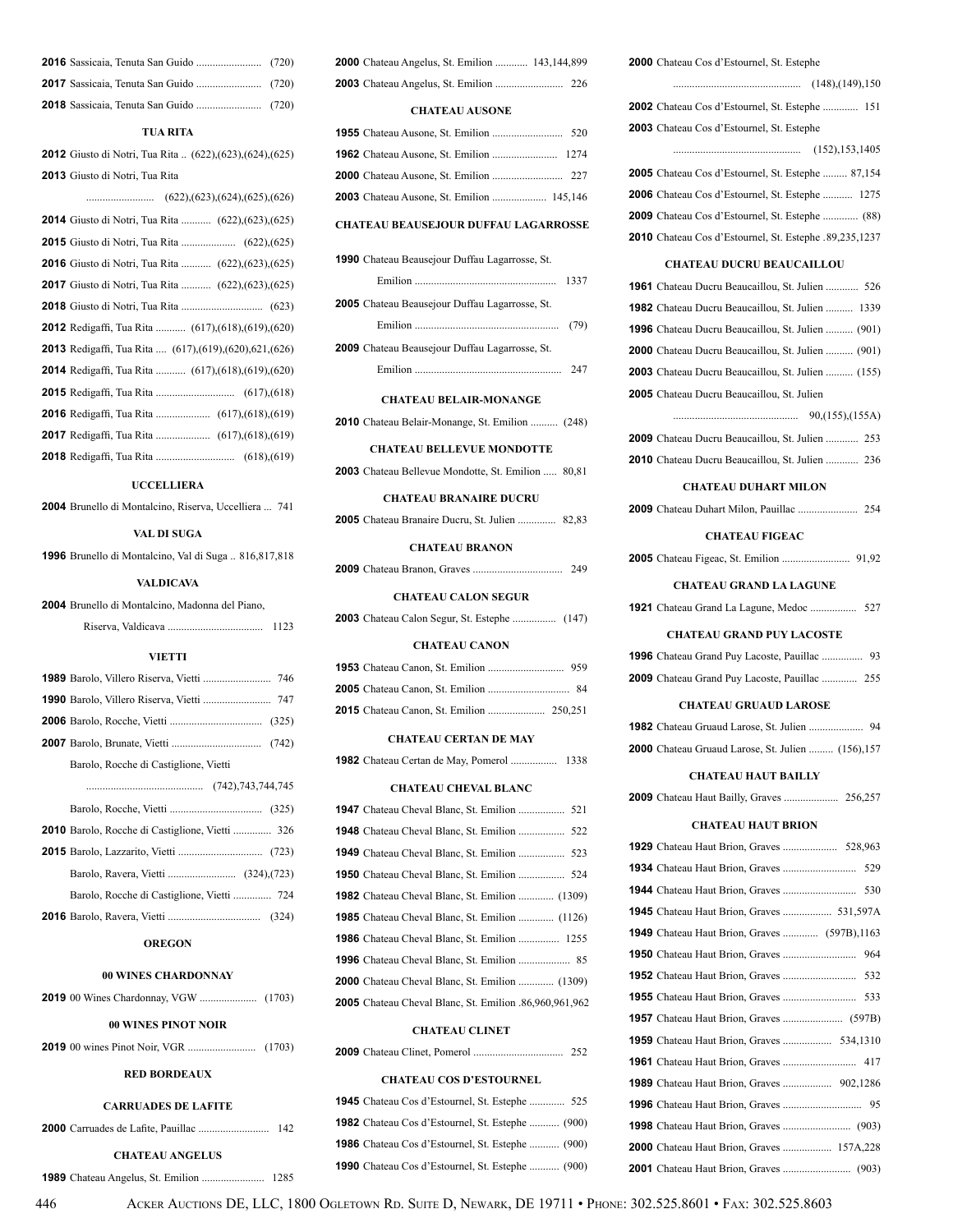| <b>2003</b> Chateau Haut Brion, Graves  158,159,160    |  |
|--------------------------------------------------------|--|
| <b>2005</b> Chateau Haut Brion, Graves  96,161,162,965 |  |
|                                                        |  |

### **CHATEAU HOSANNA**

Chateau Hosanna, Pomerol ................... (97),(852)

### **CHATEAU LA CONSEILLANTE**

| <b>1990</b> Chateau La Conseillante, Pomerol  98, (904) |  |
|---------------------------------------------------------|--|
|                                                         |  |

#### **CHATEAU LA FLEUR DE GAY**

| <b>2009</b> Chateau La Fleur de Gay, Pomerol | 259 |
|----------------------------------------------|-----|
|----------------------------------------------|-----|

#### **CHATEAU LA FLEUR PETRUS**

|--|--|--|--|--|--|--|

### **CHATEAU LA GAFFELIERE**

|  |  |  |  | <b>2005</b> Chateau La Gaffeliere, St. Emilion  (100) |  |  |  |  |
|--|--|--|--|-------------------------------------------------------|--|--|--|--|
|--|--|--|--|-------------------------------------------------------|--|--|--|--|

### **CHATEAU LA GAFFELIERE NAUDES**

| <b>1943</b> Chateau La Gaffeliere Naudes, St. Emilion  537 |  |
|------------------------------------------------------------|--|
|------------------------------------------------------------|--|

#### **CHATEAU LA LAGUNE**

|  |  |  |  |  |  | (260) |  |
|--|--|--|--|--|--|-------|--|
|--|--|--|--|--|--|-------|--|

#### **CHATEAU LA MISSION HAUT BRION**

| <b>1945</b> Chateau La Mission Haut Brion, Graves  1311  |
|----------------------------------------------------------|
| <b>1947</b> Chateau La Mission Haut Brion, Graves  597D  |
| <b>1949</b> Chateau La Mission Haut Brion, Graves  966   |
| <b>1952</b> Chateau La Mission Haut Brion, Graves  538   |
| <b>1955</b> Chateau La Mission Haut Brion, Graves        |
|                                                          |
| <b>1959</b> Chateau La Mission Haut Brion, Graves  1313  |
| <b>1982</b> Chateau La Mission Haut Brion, Graves  (905) |
| <b>1986</b> Chateau La Mission Haut Brion, Graves  (905) |
| <b>1989</b> Chateau La Mission Haut Brion, Graves  (905) |
| <b>1995</b> Chateau La Mission Haut Brion, Graves  (905) |
| <b>2000</b> Chateau La Mission Haut Brion, Graves  229   |
| <b>2009</b> Chateau La Mission Haut Brion, Graves  853   |
| <b>2015</b> Chateau La Mission Haut Brion, Graves  (854) |
| <b>2016</b> Chateau La Mission Haut Brion, Graves  (854) |

### **CHATEAU LAFITE ROTHSCHILD**

| <b>1928</b> Chateau Lafite Rothschild, Pauillac  542   |
|--------------------------------------------------------|
|                                                        |
|                                                        |
|                                                        |
| <b>1949</b> Chateau Lafite Rothschild, Pauillac  1238  |
| <b>1959</b> Chateau Lafite Rothschild, Pauillac  1239  |
|                                                        |
|                                                        |
| <b>1982</b> Chateau Lafite Rothschild, Pauillac  1219  |
|                                                        |
| <b>1996</b> Chateau Lafite Rothschild, Pauillac<br>164 |
| <b>2000</b> Chateau Lafite Rothschild, Pauillac<br>230 |
|                                                        |

|                                          | <b>2002</b> Chateau Lafite Rothschild, Pauillac  165 |  |
|------------------------------------------|------------------------------------------------------|--|
| 2003 Chateau Lafite Rothschild. Pauillac |                                                      |  |
|                                          | 166.167.168.237.238.239.1256                         |  |

Chateau Lafite Rothschild, Pauillac .............. 1322

#### **CHATEAU LAFLEUR**

#### **CHATEAU LAGRANGE**

|  | 101 |
|--|-----|
|--|-----|

### **CHATEAU LARCIS DUCASSE**

|  |  | <b>2005</b> Chateau Larcis Ducasse, St. Emilion  102 |  |
|--|--|------------------------------------------------------|--|
|  |  | <b>2010</b> Chateau Larcis Ducasse, St. Emilion  261 |  |

#### **CHATEAU LASCOMBES**

|  |  |  |  | 169 |
|--|--|--|--|-----|
|--|--|--|--|-----|

#### **CHATEAU LATOUR**

| 1928 Chateau Latour, Pauillac  547,597F,597G |
|----------------------------------------------|
|                                              |
| 548                                          |
| 549                                          |
| 550                                          |
| 551                                          |
| 972                                          |
| 242                                          |
| 552                                          |
|                                              |
|                                              |
|                                              |
|                                              |
|                                              |
|                                              |
| 171                                          |
| 1258                                         |
| 857                                          |
| 858                                          |

#### **CHATEAU LE GAY**

#### **CHATEAU LE PIN**

#### **CHATEAU LEOVILLE BARTON**

| <b>1995</b> Chateau Leoville Barton, St. Julien  104 |  |
|------------------------------------------------------|--|
|                                                      |  |
|                                                      |  |

### **CHATEAU LEOVILLE LAS CASES**

 Chateau Leoville Las Cases, St. Julien ..... 105,106 Chateau Leoville Las Cases, St. Julien .......... 1406

#### Chateau Leoville Las Cases, St. Julien

| 172,173,(173A)                                            |
|-----------------------------------------------------------|
| 2005 Chateau Leoville Las Cases, St. Julien .107,108,860  |
| <b>2009</b> Chateau Leoville Las Cases, St. Julien  1259  |
| <b>2016</b> Chateau Leoville Las Cases, St. Julien  (861) |
|                                                           |

### **CHATEAU LEOVILLE POYFERRE**

| <b>1982</b> Chateau Leoville Poyferre, St. Julien  (909)   |  |
|------------------------------------------------------------|--|
| <b>1990</b> Chateau Leoville Poyferre, St. Julien  (909)   |  |
| <b>2000</b> Chateau Leoville Poyferre, St. Julien  (909)   |  |
| 2009 Chateau Leoville Poyferre, St. Julien .264,265, (909) |  |

### **CHATEAU L'EVANGILE**

### **CHATEAU LYNCH BAGES**

| 2000 Chateau Lynch Bages, Pauillac |  |
|------------------------------------|--|
|                                    |  |
|                                    |  |
| $\sim$                             |  |

### **CHATEAU MALESCOT ST. EXUPERY**

Chateau Malescot St. Exupery, Margaux ...... (110)

### **CHATEAU MARGAUX**

| 554                                              |
|--------------------------------------------------|
| 555                                              |
| 556                                              |
|                                                  |
|                                                  |
| <b>1981</b> Chateau Margaux, Margaux  1300       |
| <b>1983</b> Chateau Margaux, Margaux  (911),1215 |
|                                                  |
|                                                  |
|                                                  |
| <b>1996</b> Chateau Margaux, Margaux  111, (911) |
|                                                  |
| 2003 Chateau Margaux, Margaux  175,175A,176,975  |
|                                                  |
| 2005 Chateau Margaux, Margaux                    |

...................... 112,113,(177),177A,977,(1352)

### **CHATEAU MONTROSE**

| 2003 Chateau Montrose, St. Estephe |  |
|------------------------------------|--|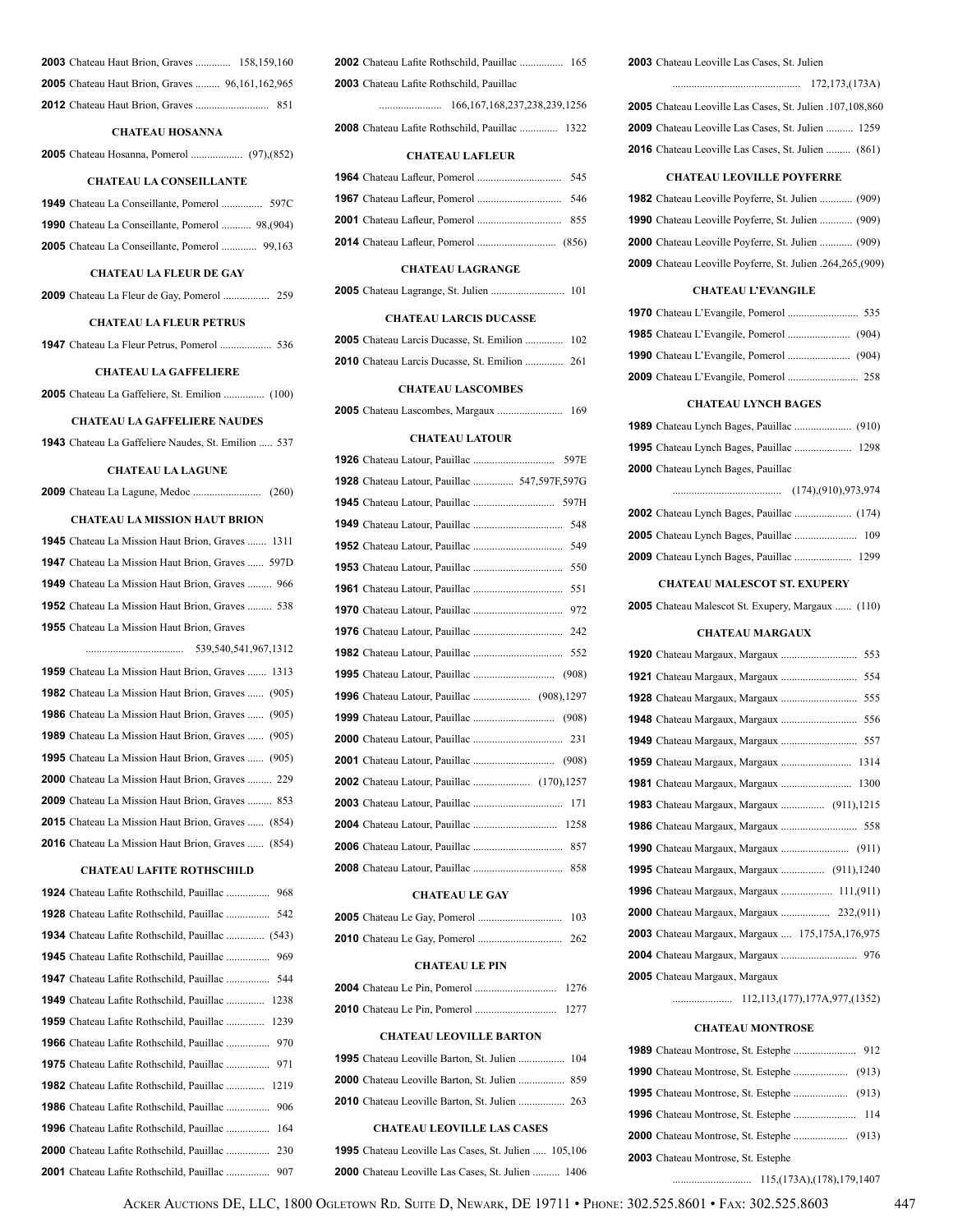#### **CHATEAU MOUTON ROTHSCHILD**

| <b>1948</b> Chateau Mouton Rothschild, Pauillac  559    |
|---------------------------------------------------------|
| <b>1949</b> Chateau Mouton Rothschild, Pauillac  1315   |
| <b>1953</b> Chateau Mouton Rothschild, Pauillac  560    |
| 1955 Chateau Mouton Rothschild, Pauillac  561           |
| 1959 Chateau Mouton Rothschild, Pauillac  562,978       |
| <b>1982</b> Chateau Mouton Rothschild, Pauillac  (914)  |
| 1983 Chateau Mouton Rothschild, Pauillac  1287          |
| 1986 Chateau Mouton Rothschild, Pauillac                |
|                                                         |
| 1988 Chateau Mouton Rothschild, Pauillac  1288          |
| 1989 Chateau Mouton Rothschild, Pauillac  243           |
| <b>1990</b> Chateau Mouton Rothschild, Pauillac  244    |
| <b>1993</b> Chateau Mouton Rothschild, Pauillac  1220   |
| <b>1995</b> Chateau Mouton Rothschild, Pauillac  (914)  |
| <b>1996</b> Chateau Mouton Rothschild, Pauillac         |
|                                                         |
| <b>1998</b> Chateau Mouton Rothschild, Pauillac<br>180  |
| <b>2000</b> Chateau Mouton Rothschild, Pauillac  233    |
| <b>2002</b> Chateau Mouton Rothschild, Pauillac  180A   |
| 2003 Chateau Mouton Rothschild, Pauillac  (1057)        |
| 2004 Chateau Mouton Rothschild, Pauillac  (1057)        |
| 2005 Chateau Mouton Rothschild, Pauillac  (1057)        |
| <b>2006</b> Chateau Mouton Rothschild, Pauillac  (1057) |
| 2007 Chateau Mouton Rothschild, Pauillac  (1057)        |
| 2009 Chateau Mouton Rothschild, Pauillac  (1057)        |

#### **CHATEAU PALMER**

| <b>2005</b> Chateau Palmer, Margaux  182,183,184,185 |
|------------------------------------------------------|
|                                                      |
|                                                      |
|                                                      |
| (862)                                                |
|                                                      |

#### **CHATEAU PAPE CLEMENT**

| <b>2005</b> Chateau Pape Clement, Graves . 123, 124, 125, (186) |     |
|-----------------------------------------------------------------|-----|
|                                                                 | 240 |

#### **CHATEAU PAVIE**

Chateau Pavie, St. Emilion ........................... (187)

| <b>2005</b> Chateau Pavie, St. Emilion |  |
|----------------------------------------|--|

................................. 126,190,(191),(192),193

#### **CHATEAU PAVIE MACQUIN**

| <b>2005</b> Chateau Pavie Macquin, St. Emilion  (194)  |  |
|--------------------------------------------------------|--|
| <b>2009</b> Chateau Pavie Macquin, St. Emilion  (1323) |  |

#### **CHATEAU PETIT VILLAGE**

Chateau Petit Village, Pomerol ....................... 566

### **CHATEAU PETRUS**

| 2005 Chateau Petrus, Pomerol  246.980.1278 |  |
|--------------------------------------------|--|
|                                            |  |
|                                            |  |

#### **CHATEAU PICHON BARON**

| <b>2005</b> Chateau Pichon Baron, Pauillac  (195), (915) |  |
|----------------------------------------------------------|--|

#### **CHATEAU PICHON LALANDE**

| <b>2003</b> Chateau Pichon Lalande, Pauillac  (196),864  |
|----------------------------------------------------------|
|                                                          |
| 2006 Chateau Pichon Lalande, Pauillac  197A              |
| <b>2009</b> Chateau Pichon Lalande, Pauillac  865, (915) |
|                                                          |

#### **CHATEAU PONTET CANET**

| <b>2005</b> Chateau Pontet Canet, Pauillac  127,128, (198) |
|------------------------------------------------------------|
| 2009 Chateau Pontet Canet, Pauillac  266A,867              |
|                                                            |

#### **CHATEAU SAINT-PIERRE**

|--|--|--|--|--|--|--|

### **CHATEAU SMITH HAUT LAFITTE**

Chateau Smith Haut Lafitte, Graves ................ 269

#### **CHATEAU TROPLONG MONDOT**

| <b>2000</b> Chateau Troplong Mondot, St. Emilion  199   |  |
|---------------------------------------------------------|--|
| <b>2008</b> Chateau Troplong Mondot, St. Emilion  (270) |  |

#### **CHATEAU TROTANOY**

#### **CLOS L'EGLISE**

Clos l'Eglise, Pomerol ......................... (129),(130)

| <b>DOMAINE DE CHEVALIER</b> |  |
|-----------------------------|--|
|                             |  |

### **PAVILLON ROUGE DU CHATEAU MARGAUX**

| <b>2000</b> Pavillon Rouge du Chateau Margaux, Margaux |       |
|--------------------------------------------------------|-------|
|                                                        | (200) |
| $\overline{O}$                                         |       |

 Pavillon Rouge du Chateau Margaux, Margaux ............................................................... (200)

#### **VIEUX CHATEAU CERTAN**

| <b>2014</b> Vieux Chateau Certan, Pomerol  1176 |  |
|-------------------------------------------------|--|

#### **RED BURGUNDY**

#### **A. BICHOT**

Vosne Romanee, Les Malconsorts, A. Bichot . 327

#### **A. GROS**

### **A. MORTET**

 Gevrey Chambertin, La Perriere, A. Mortet .. (329) Gevrey Chambertin, Lavaux St. Jacques, A. Mortet (329)

### **A. ROUSSEAU**

| Chambertin, Clos de Beze, A. Rousseau<br>386             |
|----------------------------------------------------------|
| <b>1997</b> Chambertin, Clos de Beze, A. Rousseau<br>572 |
| 330                                                      |
| Chambertin, Clos de Beze, A. Rousseau  916               |
|                                                          |
| Chambertin, Clos de Beze, A. Rousseau  917               |
|                                                          |
|                                                          |
| 1370                                                     |
| 571                                                      |
|                                                          |
| 1372                                                     |
| Chambertin, Clos de Beze, A. Rousseau  573               |
| <b>2012</b> Chambertin, A. Rousseau  (395), 1128, 1129   |
| Chambertin, Clos de Beze, A. Rousseau . (396), 397       |
|                                                          |

Acker Auctions DE, LLC, 1800 Ogletown Rd. Suite D, Newark, DE 19711 • Phone: 302.525.8601 • Fax: 302.525.8603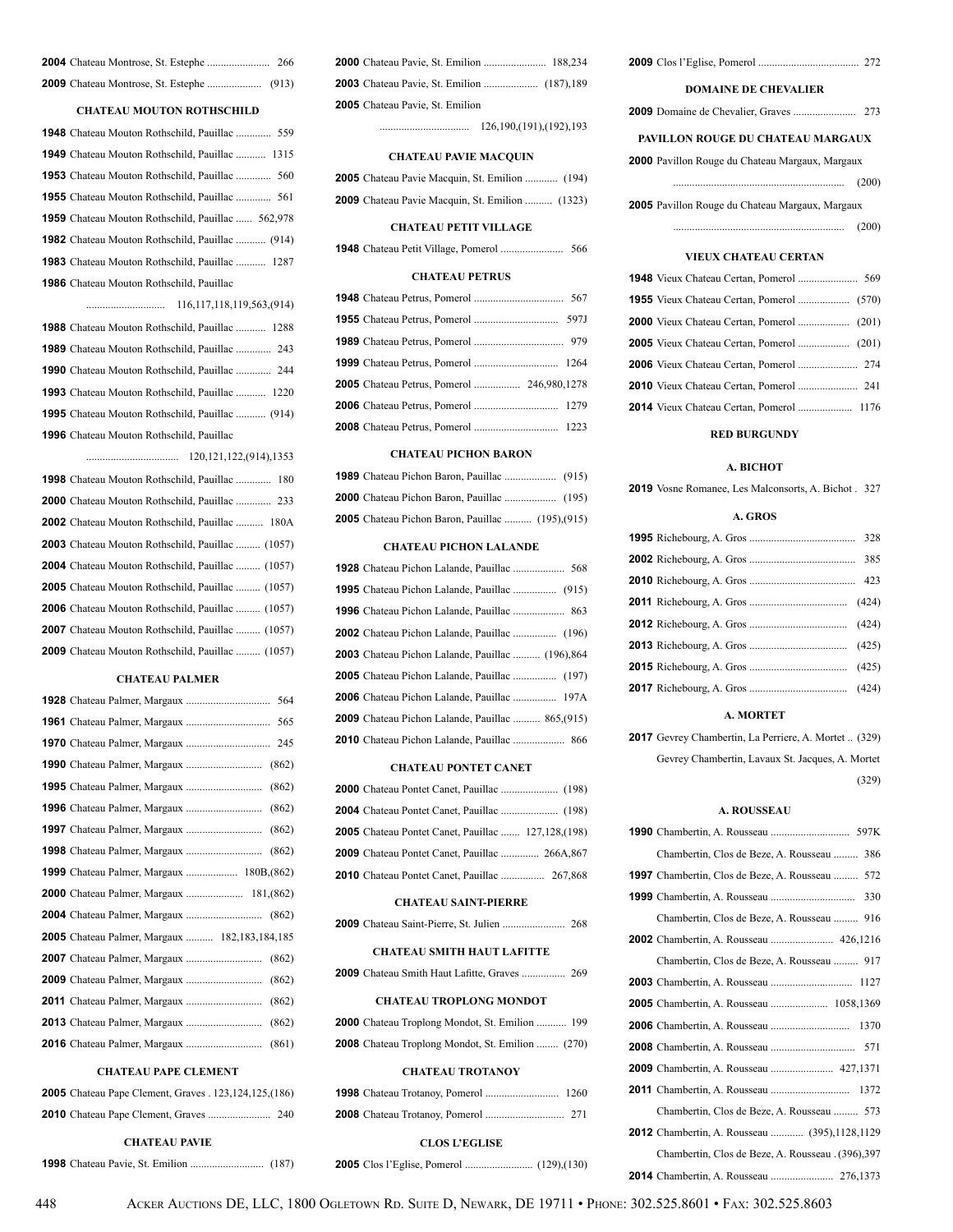| Chambertin, Clos de Beze, A. Rousseau  429                 |
|------------------------------------------------------------|
| <b>2015</b> Chambertin, A. Rousseau  277,1130,1131         |
| Chambertin, Clos de Beze, A. Rousseau  278                 |
|                                                            |
| Chambertin, Clos de Beze, A. Rousseau  430                 |
|                                                            |
| <b>2011</b> Charmes Chambertin, A. Rousseau  (1177)        |
|                                                            |
| 280                                                        |
| <b>1997</b> Gevrey Chambertin, Clos St. Jacques, A.        |
| 918<br>Rousseau                                            |
| <b>2006</b> Gevrey Chambertin, Clos St. Jacques, A.        |
| 1059<br>Rousseau                                           |
| <b>2008</b> Gevrey Chambertin, Clos St. Jacques, A.        |
| 281<br>Rousseau                                            |
| <b>2010</b> Gevrey Chambertin, Clos St. Jacques, A.        |
| 1132<br>Rousseau                                           |
| <b>2013</b> Gevrey Chambertin, Clos St. Jacques, A.        |
| 431<br>Rousseau                                            |
| <b>2015</b> Gevrey Chambertin, Clos St. Jacques, A.        |
| (432)<br>Rousseau                                          |
| <b>2016</b> Gevrey Chambertin, Clos St. Jacques, A.        |
| (432)<br>Rousseau                                          |
| 2010 Mazis Chambertin, A. Rousseau  (1177)                 |
| A.F. GROS                                                  |
| 1354                                                       |
| <b>ARNOUX-LACHAUX</b>                                      |
| <b>2018</b> Latricieres Chambertin, Arnoux-Lachaux  575    |
| <b>2004</b> Romanee St. Vivant, Arnoux-Lachaux  1060       |
| <b>2007</b> Romanee St. Vivant, Arnoux-Lachaux  1061       |
| <b>B. CLAIR</b>                                            |
| 331                                                        |
| <b>B. DUGAT-PY</b>                                         |
| <b>2018</b> Gevrey Chambertin, Couer du Roy, B. Dugat-Py   |
| 332                                                        |
|                                                            |
| <b>B. GRIVELET</b>                                         |
|                                                            |
| <b>BONNEAU DU MARTRAY</b>                                  |
|                                                            |
| <b>BONNEFOND</b>                                           |
| <b>1999</b> Ruchottes Chambertin, Bonnefond  (1133)        |
| <b>BOUCHARD, PERE ET FILS</b>                              |
|                                                            |
| <b>1993</b> La Romanee, Bouchard, Pere et Fils  (353)      |
| <b>2005</b> La Romanee, Bouchard, Pere et Fils  354        |
| 1990 Vosne Romanee, Aux Reignots, Bouchard, Pere et        |
| (355)                                                      |
| <b>1995</b> Vosne Romanee, Aux Reignots, Bouchard, Pere et |
| (355)                                                      |

| <b>1996</b> Vosne Romanee, Aux Reignots, Bouchard, Pere et |
|------------------------------------------------------------|
| (355)                                                      |
| <b>1999</b> Vosne Romanee, Aux Reignots, Bouchard, Pere et |
| (355)                                                      |
| <b>2002</b> Vosne Romanee, Aux Reignots, Bouchard, Pere et |
| (356)                                                      |
| <b>2003</b> Vosne Romanee, Aux Reignots, Bouchard, Pere et |
| (356)                                                      |
| <b>2005</b> Vosne Romanee, Aux Reignots, Bouchard, Pere et |
| (356)                                                      |
|                                                            |

### **C. DUGAT**

| <b>C. NOELLAT</b>                                          |  |
|------------------------------------------------------------|--|
|                                                            |  |
| <b>2000</b> Gevrey Chambertin, Premier Cru, C. Dugat  1062 |  |

|  |  |  | 578 |
|--|--|--|-----|
|--|--|--|-----|

### **C. ROUMIER**

| <b>1997</b> Ruchottes Chambertin, C. Roumier  1063  |  |
|-----------------------------------------------------|--|
| <b>2015</b> Ruchottes Chambertin, C. Roumier  (434) |  |

### **CLIMATS DU COEUR**

| <b>2009</b> Les Climats du Coeur, Climats du Coeur  (282) |  |  |
|-----------------------------------------------------------|--|--|
|-----------------------------------------------------------|--|--|

### **COCHE-DURY**

**2006** Bourgogne Rouge, Coche-Dury ...................... 435

### **COMTE ARMAND**

**1969** Pommard, Clos des Epeneaux, Comte Armand

#### **COMTE DE VOGUE**

................................................................ 1559

| <b>2001</b> Bonnes Mares, Comte de Vogue  (1064), 1261   |  |
|----------------------------------------------------------|--|
|                                                          |  |
| <b>2004</b> Bonnes Mares, Comte de Vogue  (1408), (1409) |  |
| <b>2005</b> Bonnes Mares, Comte de Vogue  1065, (1409)   |  |
|                                                          |  |
| <b>2010</b> Bonnes Mares, Comte de Vogue  (436), (1409)  |  |
|                                                          |  |
|                                                          |  |
|                                                          |  |
| <b>1999</b> Chambolle Musigny, Comte de Vogue  (1410)    |  |
| Chambolle Musigny, Premier Cru, Comte de                 |  |
|                                                          |  |
| <b>2000</b> Chambolle Musigny, Premier Cru, Comte de     |  |
|                                                          |  |
| <b>2004</b> Chambolle Musigny, Comte de Vogue  (1410)    |  |
| Chambolle Musigny, Les Amoureuses, Comte de              |  |
| (1410)                                                   |  |
| Chambolle Musigny, Premier Cru, Comte de                 |  |
|                                                          |  |
| <b>2005</b> Chambolle Musigny, Les Amoureuses, Comte de  |  |
| 1066, 1067, (1410)                                       |  |
| Chambolle Musigny, Premier Cru, Comte de                 |  |
| 1068                                                     |  |

| <b>2010</b> Chambolle Musigny, Les Amoureuses, Comte de       |
|---------------------------------------------------------------|
| 437                                                           |
| 2013 Chambolle Musigny, Les Amoureuses, Comte de              |
| (438)                                                         |
| 2014 Chambolle Musigny, Les Amoureuses, Comte de              |
| (438)                                                         |
| 2015 Chambolle Musigny, Les Amoureuses, Comte de              |
| (439)                                                         |
|                                                               |
| 2016 Chambolle Musigny, Les Amoureuses, Comte de              |
| (438)                                                         |
| 1962 Musigny, Vieilles Vignes, Comte de Vogue                 |
| 409,410,411                                                   |
| <b>1985</b> Musigny, Vieilles Vignes, Comte de Vogue  579     |
| <b>1990</b> Musigny, Vieilles Vignes, Comte de Vogue . (1289) |
| 1993 Musigny, Vieilles Vignes, Comte de Vogue  1178           |
| <b>1996</b> Musigny, Vieilles Vignes, Comte de Vogue . (1289) |
| <b>1999</b> Musigny, Vieilles Vignes, Comte de Vogue          |
|                                                               |
| <b>2000</b> Musigny, Vieilles Vignes, Comte de Vogue  1355    |
| <b>2001</b> Musigny, Vieilles Vignes, Comte de Vogue  440     |
| <b>2002</b> Musigny, Vieilles Vignes, Comte de Vogue . (1134) |
| <b>2004</b> Musigny, Vieilles Vignes, Comte de Vogue  1412    |
| <b>2005</b> Musigny, Vieilles Vignes, Comte de Vogue          |
|                                                               |
| <b>2010</b> Musigny, Vieilles Vignes, Comte de Vogue  1414    |
| <b>2011</b> Musigny, Vieilles Vignes, Comte de Vogue  (441)   |
| <b>2013</b> Musigny, Vieilles Vignes, Comte de Vogue  (441)   |
| 2014 Musigny, Vieilles Vignes, Comte de Vogue  (441)          |
| <b>2015</b> Musigny, Vieilles Vignes, Comte de Vogue  (442)   |
| 2016 Musigny, Vieilles Vignes, Comte de Vogue  (443)          |
| <b>COMTE LIGER-BELAIR</b>                                     |
|                                                               |
| 2012 Golden Dragon Collection, Comte Liger-Belair .983        |
| <b>2009</b> La Romanee, Comte Liger-Belair  1135              |
| Vosne Romanee, Aux Reignots, Comte                            |
|                                                               |

**2006** Chambolle Musigny, Comte de Vogue ........ (1064)

|                                                 | 445 |
|-------------------------------------------------|-----|
| Vosne Romanee, Les Petits Monts, Comte          |     |
|                                                 |     |
| <b>2012</b> Vosne Romanee, La Colombiere, Comte |     |

|                                                   | 447 |
|---------------------------------------------------|-----|
| <b>2013</b> Vosne Romanee, Clos du Chateau, Comte |     |
|                                                   | 446 |

### **COSSON**

**1947** Clos des Lambrays, Cosson ............................ 375

### **D'AUVENAY (LEROY)**

| <b>2003</b> Bonnes Mares, D'Auvenay (Leroy)  449      |
|-------------------------------------------------------|
| <b>2009</b> Bonnes Mares, D'Auvenay (Leroy)  450      |
| <b>1999</b> Mazis Chambertin, D'Auvenay (Leroy)  1415 |
| <b>2014</b> Mazis Chambertin, D'Auvenay (Leroy)  451  |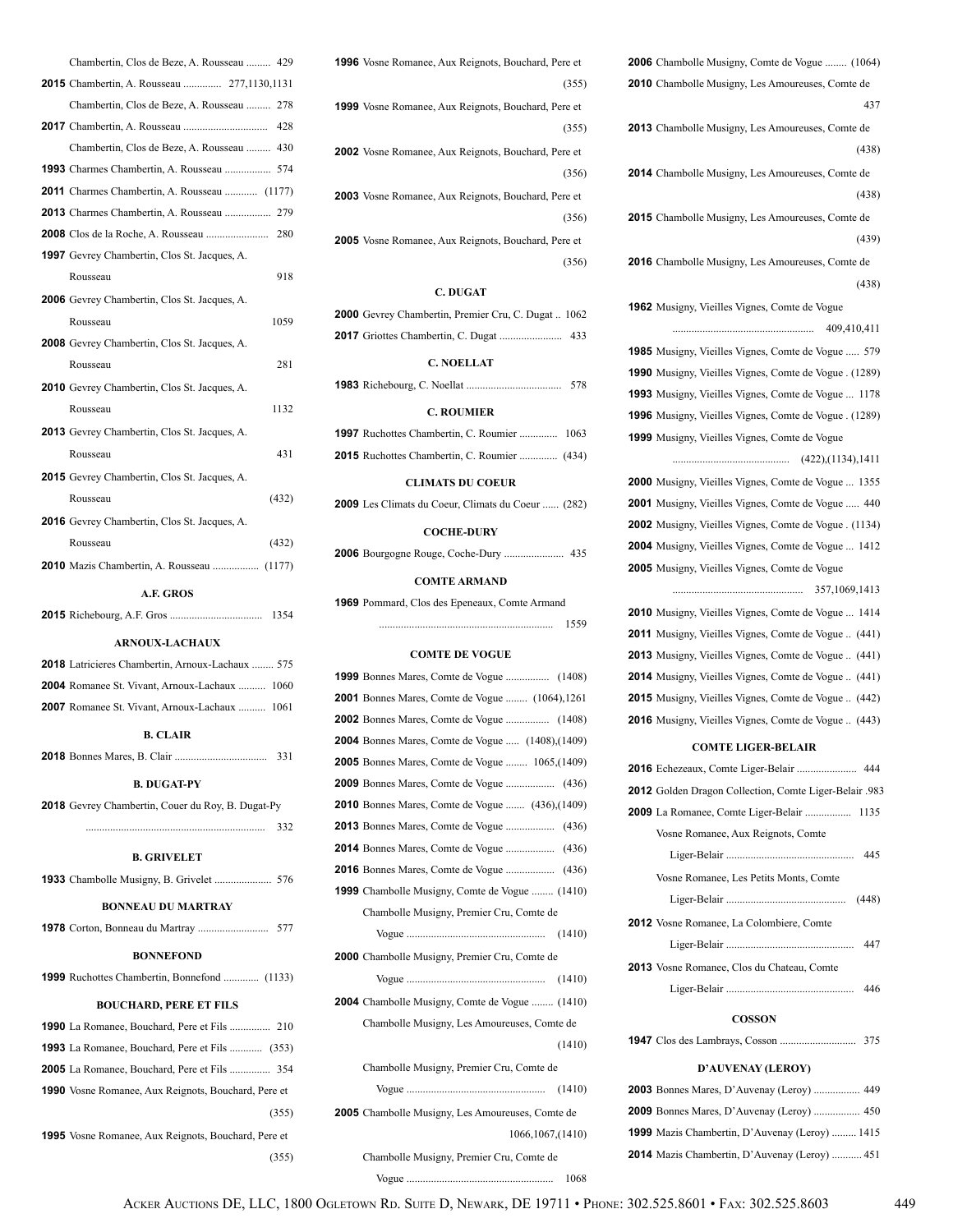| <b>1997</b> Romanee Conti, Domaine de la Romanee Conti               |
|----------------------------------------------------------------------|
|                                                                      |
| 2001 Romanee Conti, Domaine de la Romanee Conti                      |
|                                                                      |
| 2006 Romanee Conti, Domaine de la Romanee Conti                      |
|                                                                      |
| 2007 Romanee Conti, Domaine de la Romanee Conti                      |
|                                                                      |
| 2010 Romanee Conti, Domaine de la Romanee Conti                      |
|                                                                      |
| 2011 Romanee Conti, Domaine de la Romanee Conti                      |
|                                                                      |
| 2016 Romanee Conti, Domaine de la Romanee Conti                      |
| 338                                                                  |
| 2018 Romanee Conti, Domaine de la Romanee Conti                      |
|                                                                      |
| <b>1978</b> Romanee St. Vivant, Domaine de la Romanee                |
|                                                                      |
| 1980 Romanee St. Vivant, Domaine de la Romanee                       |
|                                                                      |
| <b>1985</b> Romanee St. Vivant, Domaine de la Romanee                |
|                                                                      |
| <b>1988</b> Romanee St. Vivant, Domaine de la Romanee                |
|                                                                      |
| 1999 Romanee St. Vivant, Domaine de la Romanee                       |
|                                                                      |
| <b>2004</b> Romanee St. Vivant, Domaine de la Romanee                |
|                                                                      |
|                                                                      |
| 2007 Romanee St. Vivant, Domaine de la Romanee                       |
| 2009 Romanee St. Vivant, Domaine de la Romanee                       |
|                                                                      |
|                                                                      |
| 2010 Romanee St. Vivant, Domaine de la Romanee                       |
|                                                                      |
| <b>2011</b> Romanee St. Vivant, Domaine de la Romanee                |
|                                                                      |
| <b>2012</b> Romanee St. Vivant, Domaine de la Romanee                |
|                                                                      |
| <b>2013</b> Romanee St. Vivant, Domaine de la Romanee                |
|                                                                      |
| <b>2016</b> Romanee St. Vivant, Domaine de la Romanee                |
|                                                                      |
| <b>2017</b> Romanee St. Vivant, Domaine de la Romanee                |
|                                                                      |
| <b>2018</b> Romanee St. Vivant, Domaine de la Romanee                |
|                                                                      |
| <b>1999</b> Vosne Romanee, Cuvee Duvault Blochet,<br>1139<br>Domaine |
|                                                                      |
| <b>2002</b> Vosne Romanee, Cuvee Duvault Blochet,                    |
| (1140)<br>Domaine                                                    |

 Grands Echezeaux, Domaine de la Romanee Conti <sup>1425</sup>

 Grands Echezeaux, Domaine de la Romanee Conti 333,414 La Tache, Domaine de la Romanee Conti ....... 581 La Tache, Domaine de la Romanee Conti ..... 597L

 La Tache, Domaine de la Romanee Conti ..... 1292 La Tache, Domaine de la Romanee Conti ....... 418 La Tache, Domaine de la Romanee Conti .452,1241 La Tache, Domaine de la Romanee Conti ..... 1242 La Tache, Domaine de la Romanee Conti ....... 988 La Tache, Domaine de la Romanee Conti ..... 1426 La Tache, Domaine de la Romanee Conti ..... 1358

La Tache, Domaine de la Romanee Conti

 ....................................................... 1359,1562 La Tache, Domaine de la Romanee Conti ..... 1360 La Tache, Domaine de la Romanee Conti ..... 1563 La Tache, Domaine de la Romanee Conti ..... 1378 La Tache, Domaine de la Romanee Conti ....... 989 La Tache, Domaine de la Romanee Conti .990,1379 La Tache, Domaine de la Romanee Conti ..... 1427 La Tache, Domaine de la Romanee Conti ..... 1265 La Tache, Domaine de la Romanee Conti .............................................. 1361,1362,1380

 La Tache, Domaine de la Romanee Conti .............................................. 1363,1428,1564 La Tache, Domaine de la Romanee Conti ..... 1429 La Tache, Domaine de la Romanee Conti ..... 1430 La Tache, Domaine de la Romanee Conti ..... 1431 La Tache, Domaine de la Romanee Conti ....... 399 La Tache, Domaine de la Romanee Conti 334,408,1565 La Tache, Domaine de la Romanee Conti .335,1566

 Richebourg, Domaine de la Romanee Conti .... 582 Richebourg, Domaine de la Romanee Conti .. 1567 Richebourg, Domaine de la Romanee Conti ....................................................... 1179,1293

 Richebourg, Domaine de la Romanee Conti .. 1432 Richebourg, Domaine de la Romanee Conti

....................................................... 1329,1364

 Richebourg, Domaine de la Romanee Conti ....................................... 991,1381,1433,1568 Richebourg, Domaine de la Romanee Conti .. 1434 Richebourg, Domaine de la Romanee Conti .. 1435 Richebourg, Domaine de la Romanee Conti .. 1436 Richebourg, Domaine de la Romanee Conti ........................................................... 336,406 Richebourg, Domaine de la Romanee Conti .... 337

Romanee Conti, Domaine de la Romanee Conti

Romanee Conti, Domaine de la Romanee Conti

.................................................................. 992

................................................................ 1569

#### **DOMAINE BIZOT**

Bourgogne Rouge, Le Chapitre, Domaine Bizot

|                                                           | 283 |
|-----------------------------------------------------------|-----|
|                                                           |     |
| <b>2015</b> Marsannay, Clos du Roy, Domaine Bizot  285    |     |
| <b>2006</b> Vosne Romanee, Vieilles Vignes, Domaine Bizot |     |
|                                                           | 286 |

### **DOMAINE DE LA ROMANEE CONTI**

| <b>2013</b> Corton, Domaine de la Romanee Conti  1324     |
|-----------------------------------------------------------|
| <b>2018</b> Corton, Domaine de la Romanee Conti  412      |
| <b>2014</b> DRC Assortment, Domaine de la Romanee Conti   |
| $\cdots$ 1136                                             |
| <b>1990</b> Echezeaux, Domaine de la Romanee Conti 1290   |
| <b>1993</b> Echezeaux, Domaine de la Romanee Conti  1356  |
| <b>2001</b> Echezeaux, Domaine de la Romanee Conti  984   |
| <b>2005</b> Echezeaux, Domaine de la Romanee Conti  1416  |
| 2007 Echezeaux, Domaine de la Romanee Conti 1417          |
| <b>2009</b> Echezeaux, Domaine de la Romanee Conti        |
|                                                           |
| <b>2010</b> Echezeaux, Domaine de la Romanee Conti  1418  |
| <b>2011</b> Echezeaux, Domaine de la Romanee Conti  1419  |
| <b>2012</b> Echezeaux, Domaine de la Romanee Conti        |
|                                                           |
| 2014 Echezeaux, Domaine de la Romanee Conti               |
|                                                           |
| 2015 Echezeaux, Domaine de la Romanee Conti  288          |
| 2018 Echezeaux, Domaine de la Romanee Conti  413          |
| <b>1959</b> Grands Echezeaux, Domaine de la Romanee Conti |
| 1560                                                      |
| <b>1983</b> Grands Echezeaux, Domaine de la Romanee Conti |
| 580                                                       |
| <b>1985</b> Grands Echezeaux, Domaine de la Romanee Conti |
| 1561                                                      |
| <b>1990</b> Grands Echezeaux, Domaine de la Romanee Conti |
| 1291                                                      |
| <b>1999</b> Grands Echezeaux, Domaine de la Romanee Conti |
| 1357                                                      |
| 2002 Grands Echezeaux, Domaine de la Romanee Conti        |
| 1327                                                      |
| 2006 Grands Echezeaux, Domaine de la Romanee Conti        |
| 986                                                       |
| 2007 Grands Echezeaux, Domaine de la Romanee Conti        |
| 1421                                                      |
| <b>2009</b> Grands Echezeaux, Domaine de la Romanee Conti |
| 987,1137,1328                                             |
| 2010 Grands Echezeaux, Domaine de la Romanee Conti        |
| 1377,1422                                                 |
| <b>2011</b> Grands Echezeaux, Domaine de la Romanee Conti |
| 1423                                                      |
|                                                           |
| 2012 Grands Echezeaux, Domaine de la Romanee Conti        |

1424

450 ACKER AUCTIONS DE, LLC, 1800 OGLETOWN RD. SUITE D, NEWARK, DE 19711 • PHONE: 302.525.8601 • FAX: 302.525.8603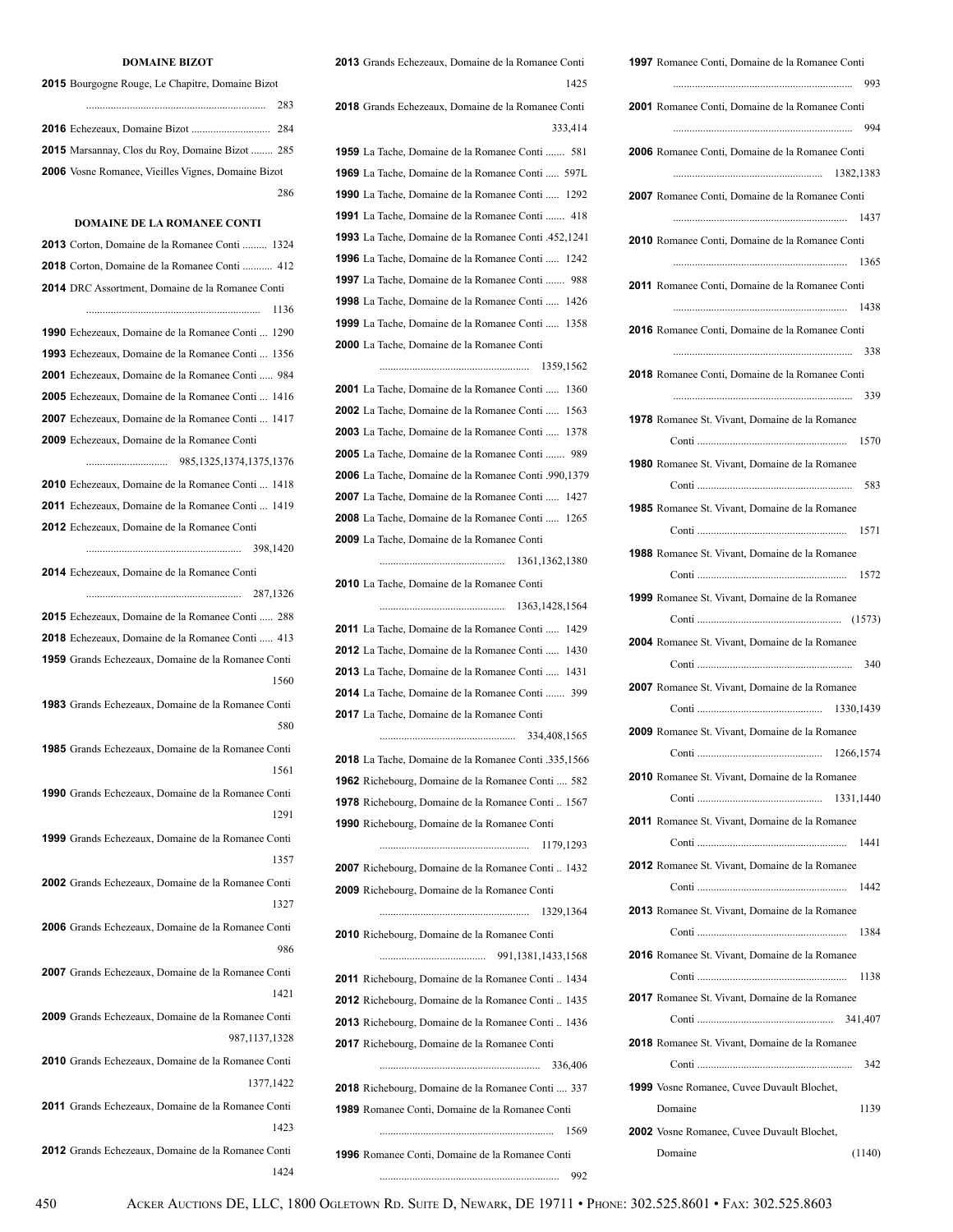### Vosne Romanee, Cuvee Duvault Blochet,

| Domaine |  |  |
|---------|--|--|
|         |  |  |

### **DOMAINE DES LAMBRAYS**

| 1999 Clos des Lambrays, Domaine des Lambrays. (211)        |
|------------------------------------------------------------|
| <b>2003</b> Clos des Lambrays, Domaine des Lambrays. (211) |
| <b>2005</b> Clos des Lambrays, Domaine des Lambrays. (211) |
| <b>2009</b> Clos des Lambrays, Domaine des Lambrays. 1246  |
| <b>2010</b> Clos des Lambrays, Domaine des Lambrays        |
| 875.1247                                                   |

### **DOMAINE DU CLOS DE TART**

| 1961 Clos de Tart, Domaine du Clos de Tart  1575                |
|-----------------------------------------------------------------|
| <b>1969</b> Clos de Tart, Domaine du Clos de Tart .1576, (1577) |
| <b>1978</b> Clos de Tart, Domaine du Clos de Tart  (1578)       |
| <b>1990</b> Clos de Tart, Domaine du Clos de Tart  (597M)       |
| <b>2002</b> Clos de Tart, Domaine du Clos de Tart  (1230)       |
| <b>2003</b> Clos de Tart, Domaine du Clos de Tart  (1230)       |
| <b>2004</b> Clos de Tart, Domaine du Clos de Tart  (1230)       |
| <b>2005</b> Clos de Tart, Domaine du Clos de Tart  (1230)       |
| <b>2009</b> Clos de Tart, Domaine du Clos de Tart  (453)        |
| <b>2010</b> Clos de Tart, Domaine du Clos de Tart  (453)        |
| <b>2011</b> Clos de Tart, Domaine du Clos de Tart  1070         |
| <b>2012</b> Clos de Tart, Domaine du Clos de Tart  1071         |
| 2014 Clos de Tart, Domaine du Clos de Tart  1072                |

#### **DOMAINE LEROY**

| 2004 Bourgogne Rouge, Domaine Leroy<br>1231             |
|---------------------------------------------------------|
| 1443                                                    |
| 1444                                                    |
| 1445                                                    |
| 1446                                                    |
| 1447                                                    |
| 2003 Chambolle Musigny, Les Charmes, Domaine            |
| 1448                                                    |
| <b>2004</b> Chambolle Musigny, Domaine Leroy<br>1232    |
| <b>2005</b> Chambolle Musigny, Les Charmes, Domaine     |
| 1449                                                    |
| <b>1990</b> Clos de la Roche, Domaine Leroy<br>1316     |
| <b>1991</b> Clos de la Roche, Domaine Leroy<br>1301     |
| 1450                                                    |
| <b>2000</b> Clos de la Roche, Domaine Leroy<br>1451     |
| <b>2001</b> Clos de la Roche, Domaine Leroy<br>1073     |
| 2002 Clos de la Roche, Domaine Leroy  1074,1452         |
| 2003 Clos de la Roche, Domaine Leroy<br>1453            |
| 2005 Clos de la Roche, Domaine Leroy . 454,1075,1454    |
| 1455                                                    |
| 1456                                                    |
| 1457                                                    |
| <b>2002</b> Clos Vougeot, Domaine Leroy  1076,1458,1459 |
| 1460                                                    |
| <b>2002</b> Corton Renardes, Domaine Leroy<br>1461      |
| <b>2003</b> Corton Renardes, Domaine Leroy<br>1462      |
| 2005 Corton Renardes, Domaine Leroy<br>1463             |

| <b>2000</b> Gevrey Chambertin, Les Combottes, Domaine      |          |
|------------------------------------------------------------|----------|
|                                                            | 1464     |
| 1999 Latricieres Chambertin, Domaine Leroy  1579           |          |
| <b>2002</b> Latricieres Chambertin, Domaine Leroy  1465    |          |
| <b>2003</b> Latricieres Chambertin, Domaine Leroy  1466    |          |
| <b>2014</b> Latricieres Chambertin, Domaine Leroy  455     |          |
|                                                            |          |
|                                                            |          |
| <b>1988</b> Nuits St. Georges, Aux Lavieres, Domaine Leroy |          |
|                                                            | 456      |
| <b>1991</b> Nuits St. Georges, Les Boudots, Domaine Leroy  |          |
|                                                            | 1077     |
| <b>1999</b> Nuits St. Georges, Aux Allots, Domaine Leroy   |          |
|                                                            | 1469     |
| <b>2000</b> Nuits St. Georges, Les Boudots, Domaine Leroy  |          |
|                                                            | 1471     |
| <b>2002</b> Nuits St. Georges, Les Boudots, Domaine Leroy  |          |
|                                                            | 459,1472 |
| 2003 Nuits St. Georges, Les Vignerondes, Domaine           |          |
|                                                            |          |
| <b>2005</b> Nuits St. Georges, Aux Allots, Domaine Leroy   |          |
|                                                            | 1470     |
| Nuits St. Georges, Les Boudots, Domaine Leroy              |          |
|                                                            | 1078     |
| <b>2009</b> Nuits St. Georges, Les Boudots, Domaine Leroy  |          |
|                                                            |          |
|                                                            | 460      |
| <b>2013</b> Nuits St. Georges, Aux Vignerondes, Domaine    |          |
|                                                            | 457      |
| 2014 Nuits St. Georges, Aux Vignerondes, Domaine           |          |
|                                                            |          |
| Nuits St. Georges, Les Boudots, Domaine Leroy              |          |
|                                                            | - 461    |
| <b>2015</b> Nuits St. Georges, Les Boudots, Domaine Leroy  |          |
|                                                            | 462      |
| <b>1991</b> Pommard, Les Vignots, Domaine Leroy            | 1217     |
| 2000 Pommard, Les Vignots, Domaine Leroy                   | 1474     |
| <b>2003</b> Pommard, Les Vignots, Domaine Leroy            | 1475     |
|                                                            | 1476     |
|                                                            | 1477     |
|                                                            | 1478     |
|                                                            | 1479     |
|                                                            | 1480     |
|                                                            |          |
|                                                            |          |
| <b>1991</b> Romanee St. Vivant, Domaine Leroy              | 289      |
| <b>2000</b> Romanee St. Vivant, Domaine Leroy              | 1481     |
| <b>2002</b> Romanee St. Vivant, Domaine Leroy              | 1482     |
| <b>2003</b> Romanee St. Vivant, Domaine Leroy              | 1483     |
| <b>2005</b> Romanee St. Vivant, Domaine Leroy              | 1484     |
| <b>2009</b> Romanee St. Vivant, Domaine Leroy  465         |          |

| 2015 Romanee St. Vivant, Domaine Leroy  467                  |
|--------------------------------------------------------------|
| 2009 Savigny les Beaune, Les Narbantons, Domaine             |
|                                                              |
| 2003 Volnay, Santenots du Milieu, Domaine Leroy .1485        |
| 1990 Vosne Romanee, Les Beaux Monts, Domaine                 |
| 1333                                                         |
|                                                              |
| Vosne Romanee, Les Genevrieres, Domaine Leroy                |
| 290                                                          |
| <b>1998</b> Vosne Romanee, Les Beaux Monts, Domaine          |
| 1267                                                         |
| 1999 Vosne Romanee, Les Beaux Monts, Domaine                 |
| 1486                                                         |
| <b>2000</b> Vosne Romanee, Les Beaux Monts, Domaine          |
| 1487                                                         |
|                                                              |
| 2001 Vosne Romanee, Les Beaux Monts, Domaine                 |
| 1234                                                         |
| <b>2002</b> Vosne Romanee, Les Beaux Monts, Domaine          |
| 1488                                                         |
| 2003 Vosne Romanee, Les Brulees, Domaine Leroy .1489         |
| 2004 Vosne Romanee, Domaine Leroy  919,1233                  |
| <b>2005</b> Vosne Romanee, Les Beaux Monts, Domaine          |
|                                                              |
| <b>2009</b> Vosne Romanee, Les Genevrieres, Domaine Leroy    |
| 474                                                          |
|                                                              |
| 2011 Vosne Romanee, Aux Brulees, Domaine Leroy .469          |
| <b>2012</b> Vosne Romanee, Les Beaux Monts, Domaine          |
| 471                                                          |
| Vosne Romanee, Les Genevrieres, Domaine Leroy                |
| (475)                                                        |
| 2013 Vosne Romanee, Aux Brulees, Domaine Leroy .470          |
| Vosne Romanee, Les Beaux Monts, Domaine                      |
| 472                                                          |
| Vosne Romanee, Les Genevrieres, Domaine Leroy                |
| 476                                                          |
|                                                              |
| <b>2014</b> Vosne Romanee, Les Beaux Monts, Domaine          |
| 473                                                          |
| <b>DOMAINE TRAPET</b>                                        |
| 389                                                          |
| <b>DROUHIN-LAROZE</b>                                        |
|                                                              |
| 1978 Chambertin, Clos de Beze, Drouhin-Laroze .(1580)        |
| 1985 Chambertin, Clos de Beze, Drouhin-Laroze .(1580)        |
| <b>DUJAC</b>                                                 |
| 1581                                                         |
| 358                                                          |
|                                                              |
|                                                              |
| (1491). <b>2005</b> Chambolle Musigny, Les Gruenchers, Dujac |
| (1491). <b>2012</b> Chambolle Musigny, Les Gruenchers, Dujac |
| 1985 Charmes Chambertin, Dujac  1582                         |
|                                                              |

Charmes Chambertin, Dujac ...................... (1492)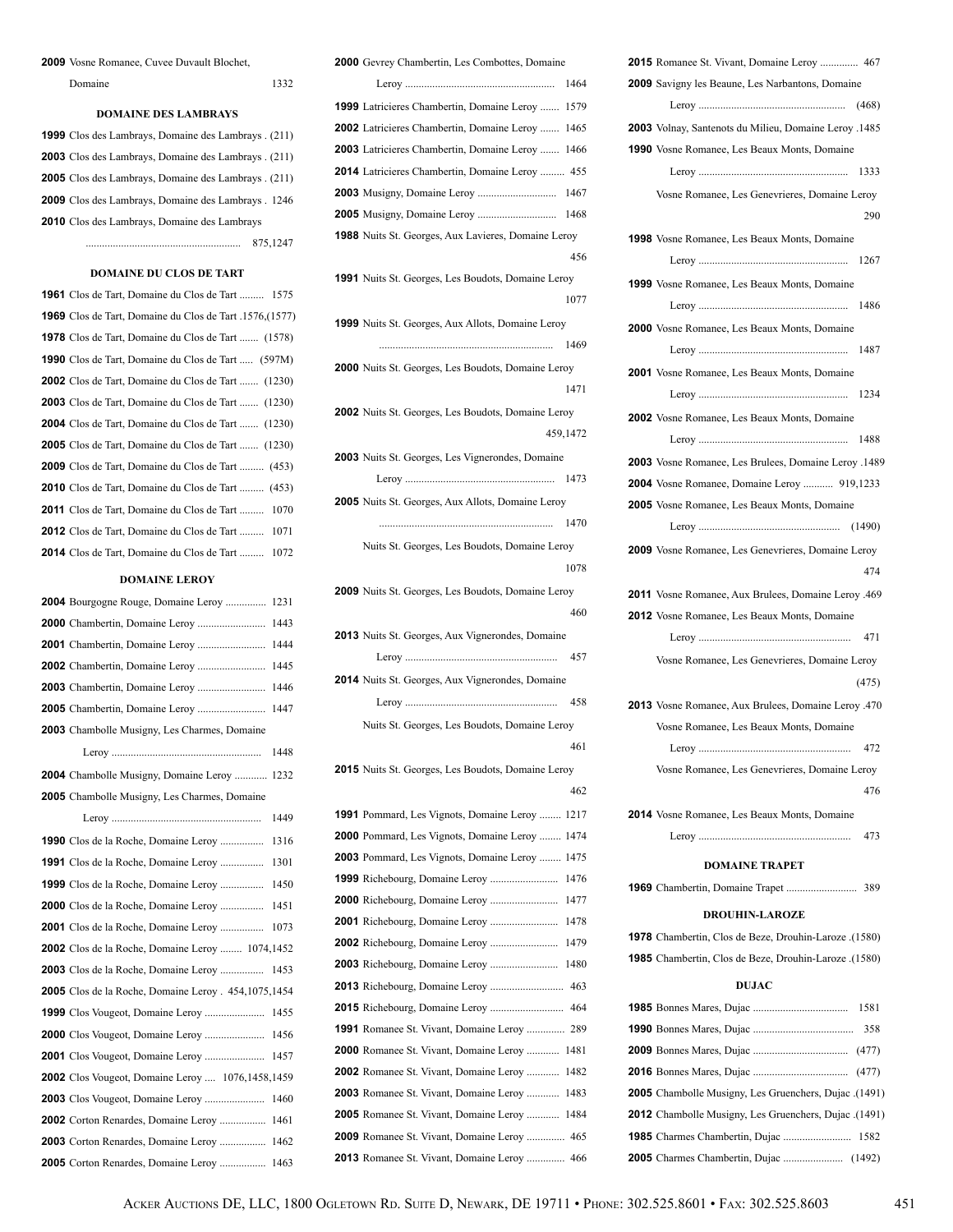| 478                                                          |
|--------------------------------------------------------------|
|                                                              |
|                                                              |
|                                                              |
|                                                              |
| 1181                                                         |
|                                                              |
|                                                              |
| 481                                                          |
| 1583                                                         |
|                                                              |
| 1182                                                         |
|                                                              |
|                                                              |
| 483                                                          |
|                                                              |
| <b>1978</b> Gevrey Chambertin, Aux Combottes, Dujac. 1584    |
| <b>1985</b> Gevrey Chambertin, Aux Combottes, Dujac.<br>1585 |
| 2005 Gevrey Chambertin, Aux Combottes, Dujac. (1490)         |
|                                                              |
| 2010 Gevrey Chambertin, Aux Combottes, Dujac .(1494)         |
| 2012 Gevrey Chambertin, Aux Combottes, Dujac . (1494)        |
| 2005 Morey St. Denis, Premier Cru, Dujac  (1490)             |
|                                                              |
| 2009 Romanee St. Vivant, Dujac                               |
|                                                              |
| 2010 Romanee St. Vivant, Dujac  1593,1594,1595               |
| <b>2019</b> Romanee St. Vivant, Dujac  1596,1597             |
| 2005 Vosne Romanee, Aux Malconsorts, Dujac  (1490)           |
| Vosne Romanee, Les Beaux Monts, Dujac. (1490)                |
| <b>2012</b> Vosne Romanee, Aux Malconsorts, Dujac  (1495)    |
| Vosne Romanee, Les Beaux Monts, Dujac. (1495)                |
|                                                              |

### **DUJAC, FILS ET PERE**

| <b>2005</b> Chambolle Musigny, Dujac, Fils et Pere  (1490) |  |
|------------------------------------------------------------|--|
| Morey St. Denis, Dujac, Fils et Pere  (1490)               |  |

### **DUROCHE**

Chambertin, Clos de Beze, Duroche ............... 876

### **E. ROUGET**

| <b>1996</b> Vosne Romanee, Cros Parantoux, E. Rouget  487 |
|-----------------------------------------------------------|
| <b>2009</b> Vosne Romanee, Cros Parantoux, E. Rouget  488 |
| <b>2012</b> Vosne Romanee, Cros Parantoux, E. Rouget  489 |
| <b>FAIVELEY</b>                                           |

| <b>1999</b> Chambertin, Clos de Beze, Faiveley  (1142) |  |
|--------------------------------------------------------|--|
| <b>2002</b> Chambertin, Clos de Beze, Faiveley  (1142) |  |
| <b>2005</b> Chambertin, Clos de Beze, Faiveley  (1142) |  |
| <b>2010</b> Chambertin, Clos de Beze, Faiveley  (1142) |  |

| 1999 Gevrey Chambertin, Les Cazetiers, Faiveley . 1184        |     |
|---------------------------------------------------------------|-----|
|                                                               |     |
|                                                               |     |
| <b>1955</b> Nuits St. Georges, Clos de la Marechale, Faiveley |     |
|                                                               | 584 |
|                                                               |     |

### **FOREY**

Vosne Romanee, Les Gaudichots, Forey ... (597M)

### **FOURRIER**

| <b>2014</b> Gevrey Chambertin, Clos St. Jacques, Vieilles        |  |
|------------------------------------------------------------------|--|
|                                                                  |  |
| 2009 Griottes Chambertin, Vieilles Vignes, Fourrier .1387        |  |
| <b>2011</b> Griottes Chambertin, Vieilles Vignes, Fourrier .1388 |  |

Griottes Chambertin, Vieilles Vignes, Fourrier

....................................................... 1389,1390

### **G. ROUMIER**

|                                                       | 343  |
|-------------------------------------------------------|------|
|                                                       |      |
|                                                       | 1185 |
|                                                       |      |
|                                                       | 1186 |
|                                                       | 1187 |
|                                                       |      |
|                                                       | 493  |
|                                                       | 494  |
| 2006 Chambolle Musigny, Les Amoureuses, G.            |      |
| Roumier<br>1143,1391                                  |      |
| 2009 Morey St. Denis, Clos de la Bussiere, G. Roumier |      |
|                                                       | 920  |
|                                                       |      |
|                                                       | 1392 |
|                                                       | 1393 |

#### **H. BOILLOT**

| <b>2000</b> Hospices de Beaune, Mazis Chambertin, Cuvee |  |
|---------------------------------------------------------|--|
| Madelaine Collignon, H. Boillot  (995)                  |  |
| <b>2005</b> Hospices de Beaune, Mazis Chambertin, Cuvee |  |
|                                                         |  |

### **H. DE MONTILLE**

| <b>1990</b> Pommard, Les Grands Epenots, H. de Montille |        |  |
|---------------------------------------------------------|--------|--|
|                                                         | (1598) |  |
| <b>1993</b> Pommard, Les Grands Epenots, H. de Montille |        |  |
|                                                         | (1598) |  |

### **H. GOUGES**

|  |  | 1999 Nuits St. Georges, Les Vaucrains, H. Gouges . 1083   |  |  |
|--|--|-----------------------------------------------------------|--|--|
|  |  | <b>2015</b> Nuits St. Georges, Les St. Georges, H. Gouges |  |  |

............................................................... (877)

### **H. JAYER**

| <b>1980</b> Vosne Romanee, Les Beaux Monts, H. Jayer . 1243 |  |
|-------------------------------------------------------------|--|
| <b>1984</b> Vosne Romanee, Cros Parantoux, H. Jayer  390    |  |
| 1985 Vosne Romanee, Les Brulees, H. Jayer  1601             |  |
| <b>1990</b> Vosne Romanee, Cros Parantoux, H. Jayer  1600   |  |
| <b>1991</b> Vosne Romanee, Les Beaux Monts, H. Jayer . 1164 |  |
| <b>1992</b> Vosne Romanee, Cros Parantoux, H. Jayer  586    |  |
| <b>1996</b> Vosne Romanee, Cros Parantoux, H. Jayer  997    |  |
| <b>1999</b> Vosne Romanee, Cros Parantoux, H. Jayer  998    |  |

### **H. JAYER FOR GEORGES**

| <b>1993</b> Nuits St. Georges, H. Jayer for Georges  587 |  |
|----------------------------------------------------------|--|

#### **HUDELOT-NOELLAT**

| 2010 Romanee St. Vivant, Hudelot-Noellat  (1145) |  |
|--------------------------------------------------|--|

### **J. DROUHIN**

| 1993 Chambertin, Clos de Beze, J. Drouhin  (1607)        |
|----------------------------------------------------------|
| <b>2010</b> Chambertin, Clos de Beze, J. Drouhin  (1498) |
| <b>2016</b> Chambertin, Clos de Beze, J. Drouhin  878    |
| 1964 Chambolle Musigny, Les Amoureuses, J. Drouhin       |
| 1604                                                     |
| 2006 Chambolle Musigny, Les Amoureuses, J. Drouhin       |
| (1499)                                                   |
| 2010 Chambolle Musigny, Les Amoureuses, J. Drouhin       |
| (1499)                                                   |
| Chambolle Musigny, Les Baudes, J. Drouhin                |
|                                                          |
| 2014 Chambolle Musigny, Les Amoureuses, J. Drouhin       |
| (1146)                                                   |
|                                                          |
|                                                          |
|                                                          |
| 2009 Grands Echezeaux, J. Drouhin  1606                  |
| 2010 Grands Echezeaux, J. Drouhin  (1607)                |
| 2001 Griottes Chambertin, J. Drouhin  (1500)             |
| <b>2002</b> Griottes Chambertin, J. Drouhin  (1500)      |
|                                                          |
| 2005 Griottes Chambertin, J. Drouhin  (1501)             |
|                                                          |
|                                                          |
| 2002 Hospices de Beaune, Mazis Chambertin, Cuvee         |
| Madelaine Collignon, J. Drouhin  (1607)                  |
|                                                          |
| 1503                                                     |
| 1504                                                     |
| 1505                                                     |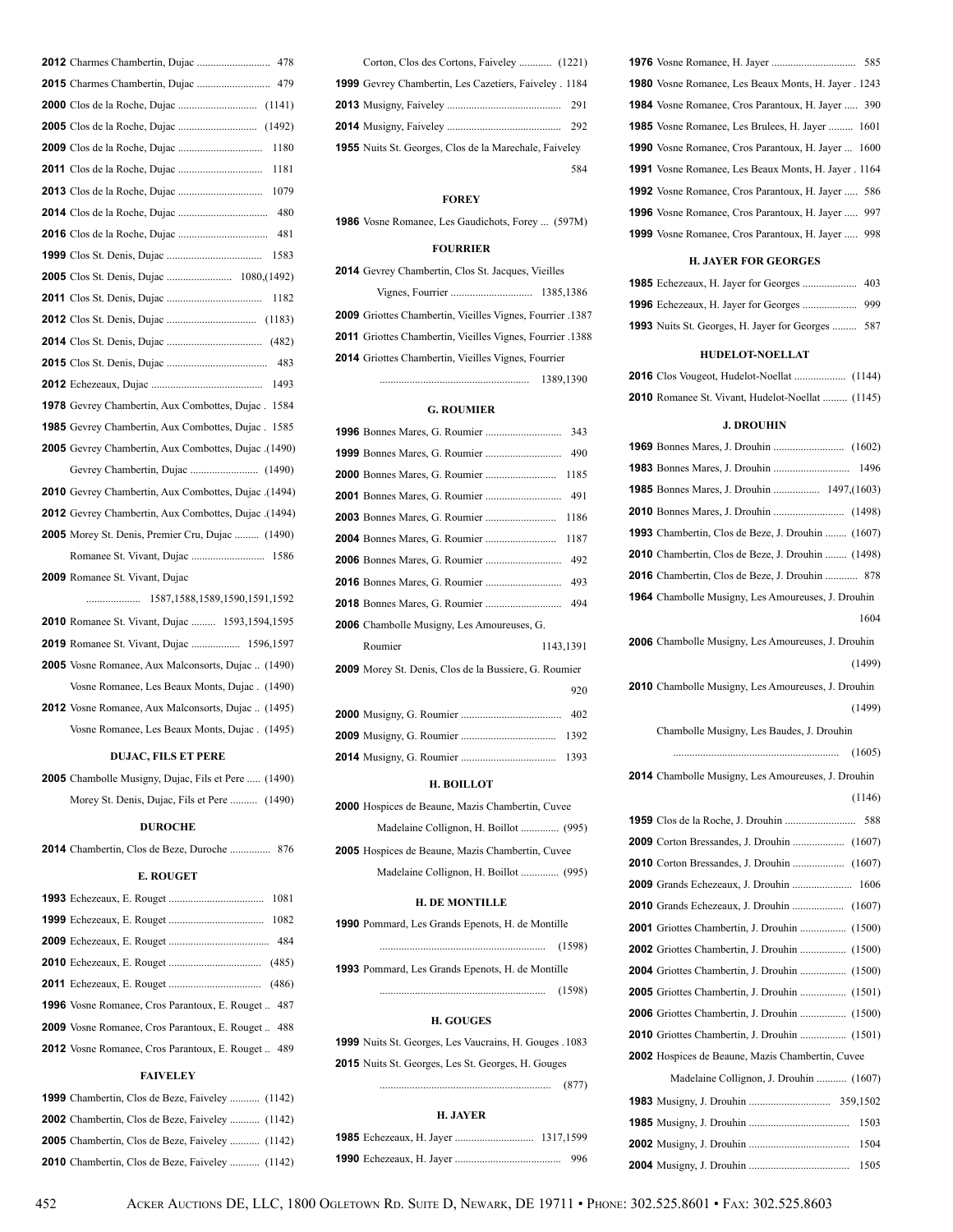| 1506                                                    |
|---------------------------------------------------------|
| 1507                                                    |
| 1508                                                    |
| 1509                                                    |
| <b>2004</b> Vosne Romanee, Les Petits Monts, J. Drouhin |
| (1510)                                                  |
| <b>2005</b> Vosne Romanee, Les Petits Monts, J. Drouhin |
| (1510)                                                  |
| 2006 Vosne Romanee, Les Petits Monts, J. Drouhin .1511  |
| <b>2010</b> Vosne Romanee, Les Petits Monts, J. Drouhin |
| 1512.1608                                               |

### **J. GRIVOT**

Vosne Romanee, Les Beaux Monts, J. Grivot . 921

### **J. GROS**

| <b>J. PRIEUR</b> |  |
|------------------|--|
|                  |  |
|                  |  |

#### **J. ROTY**

| <b>2001</b> Charmes Chambertin, Cuvee de Tres Vieilles |  |
|--------------------------------------------------------|--|
|                                                        |  |
| <b>2002</b> Charmes Chambertin, Cuvee de Tres Vieilles |  |
|                                                        |  |
| <b>2003</b> Charmes Chambertin, Cuvee de Tres Vieilles |  |
|                                                        |  |
|                                                        |  |
|                                                        |  |
|                                                        |  |
|                                                        |  |
|                                                        |  |
|                                                        |  |
|                                                        |  |
|                                                        |  |
|                                                        |  |
|                                                        |  |

## **J.F. MUGNIER**

| <b>2005</b> Chambolle Musigny, Les Fuees, J.F. Mugnier |
|--------------------------------------------------------|
|                                                        |
| <b>2016</b> Chambolle Musigny, Les Amoureuses, J.F.    |
| 377                                                    |
| Chambolle Musigny, Les Fuees, J.F. Mugnier. 378        |
|                                                        |
|                                                        |
|                                                        |
|                                                        |
|                                                        |
|                                                        |
|                                                        |

### **J.M. FOURRIER**

| Fourrier | (294) |
|----------|-------|
|----------|-------|

### **L. JADOT**

| 1999 Beaune Rouge, Clos des Ursules, L. Jadot  (362)      |
|-----------------------------------------------------------|
| (360)                                                     |
| (360)                                                     |
| (922)                                                     |
|                                                           |
|                                                           |
|                                                           |
| 1993 Chambolle Musigny, Les Amoureuses, L. Jadot          |
|                                                           |
| 1997 Chambolle Musigny, Les Amoureuses, L. Jadot          |
|                                                           |
| 2005 Chambolle Musigny, Les Amoureuses, L. Jadot          |
|                                                           |
| 2010 Chambolle Musigny, Les Amoureuses, L. Jadot          |
| (879)                                                     |
|                                                           |
|                                                           |
| <b>1999</b> Gevrey Chambertin, Clos St. Jacques, L. Jadot |
| (362)                                                     |
|                                                           |
| 2010 Gevrey Chambertin, Clos St. Jacques, L. Jadot        |
|                                                           |
| 2012 Gevrey Chambertin, Clos St. Jacques, L. Jadot        |
| (880)                                                     |
| 2015 Gevrey Chambertin, Clos St. Jacques, L. Jadot        |
|                                                           |
| (362)                                                     |
|                                                           |
| 1999 Latricieres Chambertin, L. Jadot  (362)              |
| 1517                                                      |
| (361)                                                     |
| (361)                                                     |
| (361)                                                     |
| 1999 Vosne Romanee, Les Suchots, L. Jadot<br>(362)        |

### **L. LATOUR**

|  | 2010 Romanee St. Vivant, Les Quatre Journaux, L. |  |  |  |  |  |
|--|--------------------------------------------------|--|--|--|--|--|
|--|--------------------------------------------------|--|--|--|--|--|

| Latour | 345 |
|--------|-----|
|--------|-----|

### **L. LEMOINE**

| Chambertin, Clos de Beze, L. LeMoine  (1085)       |        |
|----------------------------------------------------|--------|
| Chambolle Musigny, Les Amoureuses, L.              |        |
| LeMoine                                            | (1085) |
|                                                    |        |
|                                                    |        |
| Hospices de Beaune, Mazis Chambertin, Cuvee        |        |
| Madelaine Collignon, L. LeMoine  (1086)            |        |
| (1086). Nuits St. Georges, Les Cailles, L. LeMoine |        |

### **LAMARCHE**

|                                                            | 881  |  |
|------------------------------------------------------------|------|--|
| M. JUILLOT                                                 |      |  |
| <b>2006</b> Mercurey Blanc, Clos des Barraults, M. Juillot |      |  |
| 1000.1001.1002                                             |      |  |
| Mercurey Blanc, Les Vignes de Maillonge, M.                |      |  |
|                                                            | 1003 |  |
|                                                            |      |  |

### **M. LAFARGE**

Volnay, Clos des Chenes, M. Lafarge ............. 363

### **MAISON LEROY**

| <b>1966</b> Chapelle Chambertin, Maison Leroy  1087 |  |
|-----------------------------------------------------|--|
| <b>1985</b> Charmes Chambertin, Maison Leroy  1518  |  |
|                                                     |  |
|                                                     |  |
| 2002 Pommard, Premier Cru, Maison Leroy  (1148)     |  |

### **MARQUIS D'ANGERVILLE**

| MARQUIS D'ARGERVILLE                                     |
|----------------------------------------------------------|
| 1949 Volnay, Champans, Marquis d'Angerville  589         |
| 1990 Volnay, Clos des Ducs, Marquis d'Angerville .(415)  |
| 2002 Volnay, Taillepieds, Marquis d'Angerville  (923)    |
| 2005 Volnay, Clos des Ducs, Marquis d'Angerville . (364) |
| 2009 Volnay, Champans, Marquis d'Angerville  (923)       |
| Volnay, Clos des Ducs, Marquis d'Angerville              |
|                                                          |
| 2010 Volnay, Champans, Marquis d'Angerville  (1249)      |
| (364). Volnay, Clos des Ducs, Marquis d'Angerville       |
| <b>MEO CAMUZET</b>                                       |
|                                                          |
|                                                          |
|                                                          |
|                                                          |
| 2009 Corton, Les Perrieres, Meo Camuzet  1188            |
| 1999 Echezeaux, Les Rouges Du Bas, Meo Camuzet           |
|                                                          |
| 1520                                                     |
|                                                          |
|                                                          |
| <b>1999</b> Vosne Romanee, Les Chaumes, Meo Camuzet      |
| (1524)                                                   |
| 2000 Vosne Romanee, Aux Brulees, Meo Camuzet .1522       |
| Vosne Romanee, Les Chaumes, Meo Camuzet                  |
| (1524)                                                   |
| 2002 Vosne Romanee. Les Chaumes. Meo Camuzet             |

| <b>ZUUZ</b> VOSIIC KOMANCC, LCS CHAUMICS, IVICO CANIUZCI |        |
|----------------------------------------------------------|--------|
|                                                          | (1524) |
| <b>2006</b> Vosne Romanee, Cros Parantoux, Meo Camuzet   |        |
|                                                          | 1523   |
| <b>2010</b> Vosne Romanee. Les Chaumes. Meo Camuzet      |        |
|                                                          |        |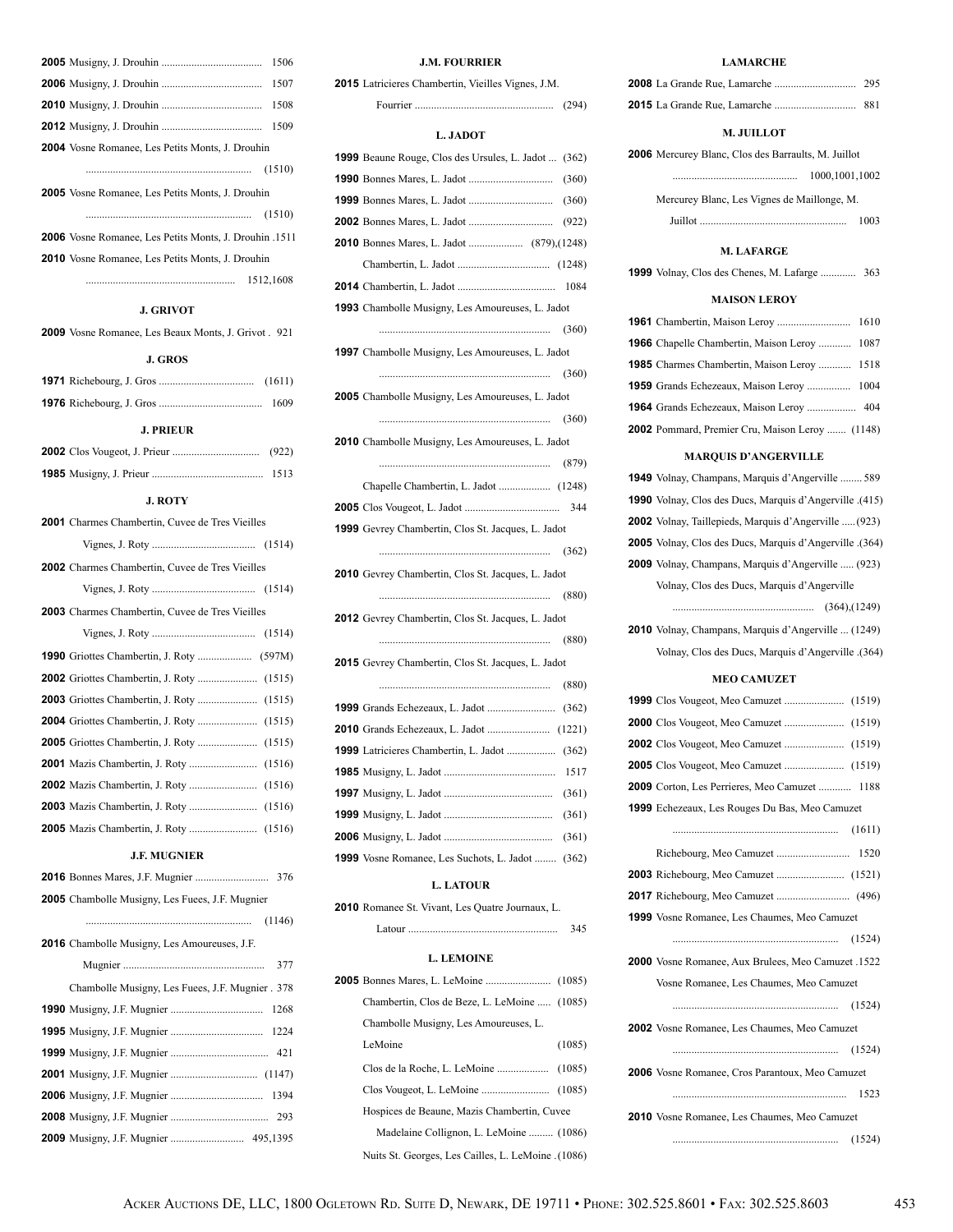#### **MOINE-HUDELOT**

**1978** Musigny, Moine-Hudelot ................................ 365

### **MUGNERET-GIBOURG**

| <b>2009</b> Chambolle Musigny, Les Feusselottes, |  |
|--------------------------------------------------|--|
|--------------------------------------------------|--|

|                                                  | 497 |
|--------------------------------------------------|-----|
| <b>2010</b> Chambolle Musigny, Les Feusselottes, |     |

| 498 |
|-----|
|-----|

### **N. POTEL**

**2005** Vosne Romanee, Les Gaudichots, N. Potel ..... 366

#### **O. BERNSTEIN**

| <b>POUSSE D'OR</b>                                           |
|--------------------------------------------------------------|
|                                                              |
|                                                              |
|                                                              |
|                                                              |
|                                                              |
|                                                              |
| <b>2011</b> Corton, Cuvee du Bourdon, Ponsot  (1013)         |
| 2010 Corton, Cuvee du Bourdon, Ponsot  (1013)                |
| <b>2009</b> Corton, Cuvee du Bourdon, Ponsot  (1013)         |
|                                                              |
| <b>2011</b> Clos Vougeot, Vieilles Vignes, Ponsot            |
| <b>2010</b> Clos Vougeot, Vieilles Vignes, Ponsot  (1012)    |
| 2009 Clos St. Denis, Tres Vieilles Vignes, Ponsot .(1091)    |
| <b>2003</b> Clos St. Denis, Vieilles Vignes, Ponsot  (298)   |
| 2018 Clos de la Roche, Vieilles Vignes, Ponsot  346          |
|                                                              |
| 2011 Clos de la Roche, Vieilles Vignes, Ponsot               |
| 2010 Clos de la Roche, Vieilles Vignes, Ponsot  1010         |
|                                                              |
| 2009 Clos de la Roche, Vieilles Vignes, Ponsot               |
|                                                              |
| 2008 Clos de la Roche, Vieilles Vignes, Ponsot               |
|                                                              |
| 2006 Clos de la Roche, Vieilles Vignes, Ponsot               |
| <b>2005</b> Clos de la Roche, Vieilles Vignes, Ponsot  1088  |
| <b>2002</b> Clos de la Roche, Vieilles Vignes, Ponsot (1152) |
| <b>1999</b> Clos de la Roche, Vieilles Vignes, Ponsot  1151  |
| 1006                                                         |
| 2010 Chambertin, Clos de Beze, Ponsot  1005                  |
| <b>PONSOT</b>                                                |
| <b>2015</b> Mazis Chambertin, O. Bernstein  (1149)           |
| <b>2017</b> Chambertin, Clos de Beze, O. Bernstein  (1150)   |
| 2016 Chambertin, Clos de Beze, O. Bernstein .296, (1149)     |
|                                                              |

| <b>1985</b> Pommard, Les Jarollieres, Pousse d'Or  (415) |  |
|----------------------------------------------------------|--|
| 1983 Volnay, Clos de la Bousse d'Or, Pousse d'Or. (415)  |  |

#### **PRIEURE-ROCH**

**2016** Chambertin, Clos de Beze, Prieure-Roch ..... (391) **2018** Chambertin, Clos de Beze, Prieure-Roch .(392),393 Clos Vougeot, Prieure-Roch ........................... 394

### **R. ARNOUX**

**1985** Romanee St. Vivant, R. Arnoux .................... 1612

### **R. CHEVILLON**

**2009** Nuits St. Georges, Les Vaucrains, R. Chevillon

**2016** Nuits St. Georges, Les St. Georges, R. Chevillon (877)

................................................................ 1250

#### **R. ENGEL**

|  | 400 |
|--|-----|
|  |     |

#### **R. GROFFIER**

| <b>1999</b> Chambertin, Clos de Beze, R. Groffier  1280 |
|---------------------------------------------------------|
| 2002 Chambolle Musigny, Les Amoureuses, R. Groffier     |
| (1153)                                                  |
| 2004 Chambolle Musigny, Les Amoureuses, R. Groffier     |
| (1153)                                                  |
| 2009 Chambolle Musigny, Les Amoureuses, R. Groffier     |
| (1153)                                                  |
|                                                         |

#### **S. CATHIARD**

| <b>2002</b> Vosne Romanee, Aux Malconsorts, S. Cathiard |        |  |
|---------------------------------------------------------|--------|--|
|                                                         | (1154) |  |

#### **TORTOCHOT**

**2002** Mazis Chambertin, Tortochot ....................... 1281

#### **RHONE**

#### **A. CLAPE**

|  | 382 |
|--|-----|
|--|-----|

#### **CHATEAU DE BEAUCASTEL**

- **1989** Chateauneuf du Pape, Chateau de Beaucastel .1334 **1990** Chateauneuf du Pape, Chateau de Beaucastel .211A
- **2001** Chateauneuf du Pape, Hommage a Jacques Perrin,

(1108),1537

- **2003** Chateauneuf du Pape, Hommage a Jacques Perrin, (212)
- **2004** Chateauneuf du Pape, Hommage a Jacques Perrin, <sup>1538</sup>
- **2005** Chateauneuf du Pape, Chateau de Beaucastel .(212) Chateauneuf du Pape, Hommage a Jacques Perrin, (1108)
- **2006** Chateauneuf du Pape, Chateau de Beaucastel .(212)
- **2007** Chateauneuf du Pape, Chateau de Beaucastel .(212) Chateauneuf du Pape, Hommage a Jacques Perrin, (1108)
- **2009** Chateauneuf du Pape, Hommage a Jacques Perrin, (1108)
- **2010** Chateauneuf du Pape, Chateau de Beaucastel .(212) Chateauneuf du Pape, Hommage a Jacques Perrin, (1108)
- **2012** Chateauneuf du Pape, Hommage a Jacques Perrin, <sup>1539</sup>

**2013** Chateauneuf du Pape, Hommage a Jacques Perrin, (1108)

#### **CHATEAU RAYAS**

| <b>2004</b> Chateauneuf du Pape, Chateau Rayas  1109 |      |
|------------------------------------------------------|------|
| 2005 Chateauneuf du Pape, Chateau Rayas  924         |      |
| <b>2006</b> Chateauneuf du Pape, Chateau Rayas  882  |      |
| <b>2007</b> Chateauneuf du Pape, Chateau Rayas  925  |      |
| 1985 Cotes du Rhone, Chateau de Fonsalette, Chateau  |      |
|                                                      | 1344 |
| 2004 Cotes du Rhone, Chateau de Fonsalette, Chateau  |      |
|                                                      | 1110 |

### **DOMAINE DE LA JANASSE**

| <b>2007</b> Chateauneuf du Pape, Vieilles Vignes, Domaine |      |
|-----------------------------------------------------------|------|
| de                                                        | 1335 |
| <b>2010</b> Chateauneuf du Pape, Vieilles Vignes, Domaine |      |
| de                                                        | 308  |

### **E. GUIGAL**

| <b>1985</b> Cote Rotie, La Landonne, E. Guigal  (1318) |  |
|--------------------------------------------------------|--|
| Cote Rotie, La Mouline, E. Guigal  (1318)              |  |
| Cote Rotie, La Turque, E. Guigal  (1318)               |  |
| <b>1996</b> Cote Rotie, La Turque, E. Guigal  (1113)   |  |
| <b>2000</b> Cote Rotie, La Turque, E. Guigal  (1114)   |  |
| <b>2001</b> Cote Rotie, La Mouline, E. Guigal  (926)   |  |
| Cote Rotie, La Turque, E. Guigal  (926)                |  |
| 2003 Cote Rotie, Chateau d'Ampuis, E. Guigal  213      |  |
| <b>2004</b> Cote Rotie, La Landonne, E. Guigal  (926)  |  |
| Cote Rotie, La Turque, E. Guigal  (1113)               |  |
|                                                        |  |
| 2006 Cote Rotie, La Landonne, E. Guigal  (1111)        |  |
| <b>2007</b> Cote Rotie, La Landonne, E. Guigal  (1111) |  |
| Cote Rotie, La Mouline, E. Guigal  (1112)              |  |
| Cote Rotie, La Turque, E. Guigal  (1114)               |  |
| 2008 Cote Rotie, La Landonne, E. Guigal  (1111)        |  |
| Cote Rotie, La Mouline, E. Guigal  (1112)              |  |
| Cote Rotie, La Turque, E. Guigal  (1113)               |  |
| 2009 Cote Rotie, La Landonne, E. Guigal  (1111)        |  |
| Cote Rotie, La Mouline, E. Guigal  (1112)              |  |
| Cote Rotie, La Turque, E. Guigal  (1114)               |  |
| 2010 Cote Rotie, La Landonne, E. Guigal                |  |
|                                                        |  |
| Cote Rotie, La Mouline, E. Guigal  (1112)              |  |
| Cote Rotie, La Turque, E. Guigal  (926),(1114)         |  |
| <b>2011</b> Cote Rotie, La Landonne, E. Guigal  (1111) |  |
| Cote Rotie, La Mouline, E. Guigal  (1112)              |  |
| Cote Rotie, La Turque, E. Guigal  (1114)               |  |
| <b>2012</b> Cote Rotie, La Landonne, E. Guigal  (1111) |  |
| Cote Rotie, La Mouline, E. Guigal  (1112)              |  |
| Cote Rotie, La Turque, E. Guigal  (1114)               |  |
|                                                        |  |

### **H. BONNEAU**

| 2000 Chateauneuf du Pape, Reserve des Celestins, H. |  |
|-----------------------------------------------------|--|
|                                                     |  |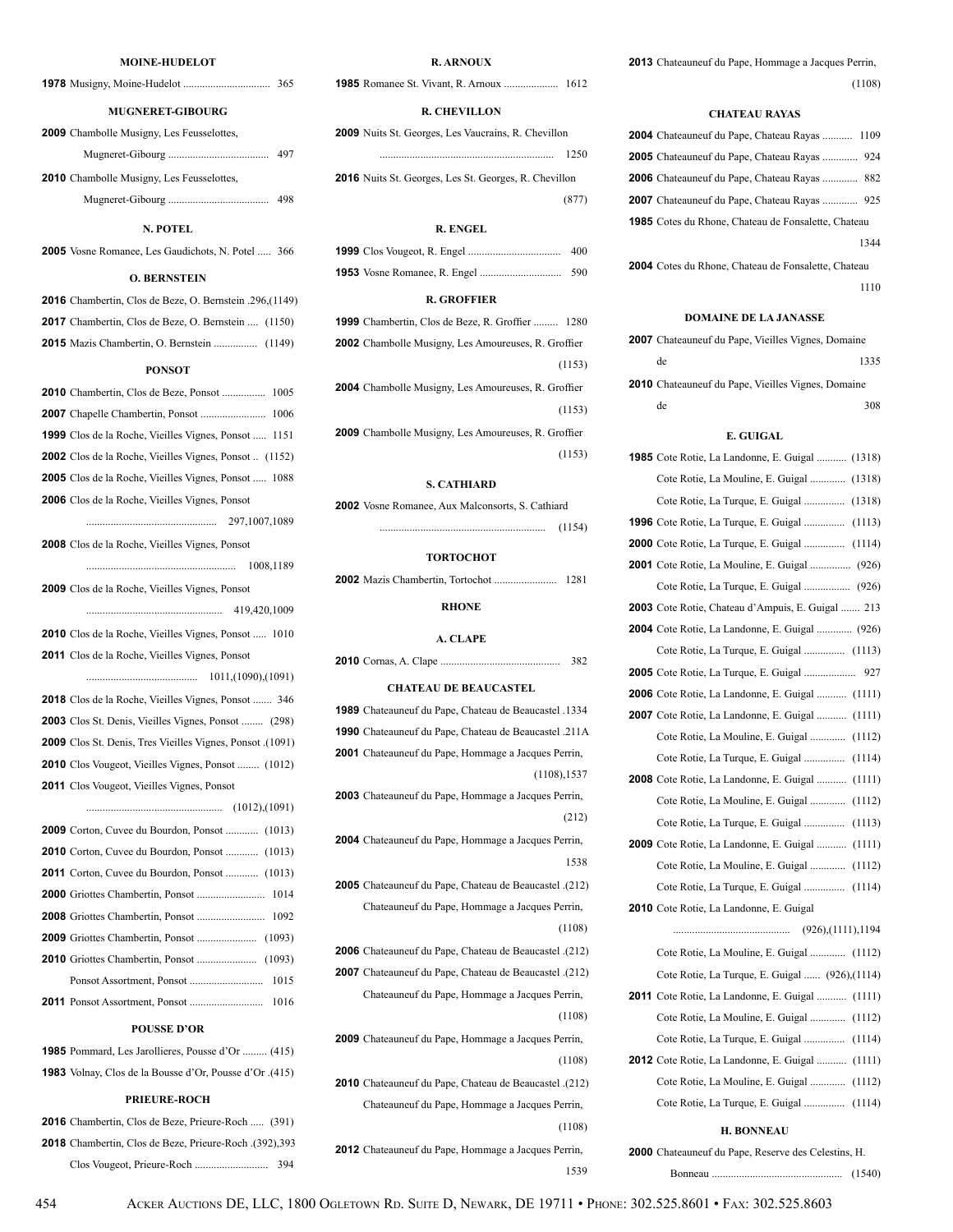| <b>2001</b> Chateauneuf du Pape, Reserve des Celestins, H. |      |
|------------------------------------------------------------|------|
|                                                            | 1115 |
| <b>2005</b> Chateauneuf du Pape, Reserve des Celestins, H. |      |
|                                                            |      |
| <b>2012</b> Chateauneuf du Pape, Reserve des Celestins, H. |      |
|                                                            | 883  |

### **J.L. CHAVE**

| 1117 |
|------|
| 1118 |
| 1119 |
| 1165 |
|      |
|      |

### **M. CHAPOUTIER**

| <b>1991</b> Cote Rotie, La Mordoree, M. Chapoutier  1336 |  |
|----------------------------------------------------------|--|
| <b>2005</b> Ermitage, Le Pavillon, M. Chapoutier  (309)  |  |
| Ermitage, L'Ermite, M. Chapoutier  (309)                 |  |

### **P. JABOULET**

| <b>1978</b> Hermitage, La Chapelle, P. Jaboulet  597P  |  |
|--------------------------------------------------------|--|
| <b>2000</b> Hermitage, La Chapelle, P. Jaboulet  (214) |  |
| <b>2001</b> Hermitage, La Chapelle, P. Jaboulet  (214) |  |

### **ROSTAING**

### **SPAIN**

### **DOMINIO DE PINGUS**

|  | 1270 |  |
|--|------|--|
|--|------|--|

### **LOPEZ DE HEREDIA**

 Rioja, Vina Tondonia, Reserva, Lopez de Heredia <sup>217</sup>

#### **VEGA SICILIA UNICO**

| <b>NV</b> Vega Sicilia Unico, Reserva Especial  (1056) |  |
|--------------------------------------------------------|--|

#### **WASHINGTON**

#### **QUILCEDA CREEK CABERNET SAUVIGNON**

| 2009 Quilceda Creek Cabernet Sauvignon  (956)        |  |
|------------------------------------------------------|--|
| 2010 Quilceda Creek Cabernet Sauvignon  (956)        |  |
| <b>2011</b> Quilceda Creek Cabernet Sauvignon  (956) |  |
| 2012 Ouilceda Creek Cabernet Sauvignon  (956)        |  |
| 2013 Quilceda Creek Cabernet Sauvignon  (956)        |  |

### **WHITE BORDEAUX**

### **CHATEAU D'YQUEM**

| <b>1955</b> Chateau d'Yquem, Sauternes  131                  |
|--------------------------------------------------------------|
|                                                              |
|                                                              |
|                                                              |
|                                                              |
|                                                              |
| <b>1995</b> Chateau d'Yquem, Sauternes  (869), (871)         |
| <b>1996</b> Chateau d'Yquem, Sauternes  (869), (871)         |
|                                                              |
|                                                              |
| <b>1999</b> Chateau d'Yquem, Sauternes  202,203,204          |
| <b>2001</b> Chateau d'Yquem, Sauternes  139, (140), 205, 206 |
| <b>2003</b> Chateau d'Yquem, Sauternes  (207), 208, (872)    |
|                                                              |
| <b>2005</b> Chateau d'Yquem, Sauternes  (207), (872)         |
|                                                              |
|                                                              |
|                                                              |
| <b>2011</b> Chateau d'Yquem, Sauternes  209, (874)           |
|                                                              |
|                                                              |

#### **CHATEAU HAUT BRION BLANC**

Chateau Haut Brion Blanc, Graves ................. 981

### **CHATEAU LAVILLE HAUT BRION**

| <b>2003</b> Chateau Laville Haut Brion, Graves  982   |  |
|-------------------------------------------------------|--|
| <b>2005</b> Chateau Laville Haut Brion, Graves  (141) |  |

### **CHATEAU SMITH HAUT LAFITTE BLANC**

Chateau Smith Haut Lafitte Blanc, Graves ...... 275

### **WHITE BURGUNDY**

#### **A. ENTE**

| <b>2013</b> Meursault, Clos des Ambres, A. Ente  347      |  |
|-----------------------------------------------------------|--|
|                                                           |  |
| <b>2016</b> Puligny Montrachet, Les Referts, A. Ente  349 |  |

#### **B. LEROUX**

|  | <b>2016</b> Meursault, Genevrieres-Dessus, B. Leroux  (370) |  |  |
|--|-------------------------------------------------------------|--|--|
|  | <b>2017</b> Meursault, Genevrieres-Dessus, B. Leroux  (370) |  |  |

#### **BONNEAU DU MARTRAY**

|  |  | <b>1992</b> Corton Charlemagne, Bonneau du Martray  (367) |  |  |  |  |  |  |
|--|--|-----------------------------------------------------------|--|--|--|--|--|--|
|--|--|-----------------------------------------------------------|--|--|--|--|--|--|

### **BOUCHARD, PERE ET FILS**

Chevalier Montrachet, Bouchard, Pere et Fils . 368

### **COCHE-DURY**

| 1999 Corton Charlemagne, Coche-Dury  1525              |
|--------------------------------------------------------|
|                                                        |
|                                                        |
|                                                        |
|                                                        |
| <b>2011</b> Corton Charlemagne, Coche-Dury  351,592    |
| <b>2013</b> Corton Charlemagne, Coche-Dury  379,593    |
| <b>1990</b> Meursault, Les Rougeots, Coche-Dury  (299) |
| <b>1992</b> Meursault, Les Rougeots, Coche-Dury  (299) |
| <b>1999</b> Meursault, Les Rougeots, Coche-Dury  1158  |
| 2001 Meursault, Les Chevalieres, Coche-Dury  1157      |
| <b>2003</b> Meursault, Les Rougeots, Coche-Dury  (299) |
| <b>2004</b> Meursault, Les Rougeots, Coche-Dury  (299) |
| 2016 Meursault, Les Caillerets, Coche-Dury  1156       |
| Meursault, Perrieres, Coche-Dury  380,594              |
|                                                        |
| 2005 Puligny Montrachet, Les Enseigneres, Coche-       |
| Dury<br>1159                                           |
|                                                        |

#### **COMTE DE VOGUE**

 Musigny Blanc, Vieilles Vignes, Comte de Vogue <sup>595</sup>

### **COMTE LAFON**

Montrachet, Comte Lafon ............................. 1269

### **COMTE LIGER-BELAIR**

 Nuits St. Georges Blanc, Clos des Grandes Vignes, 300

### **D'AUVENAY (LEROY)**

| <b>2014</b> Batard Montrachet, D'Auvenay (Leroy)  301   |  |
|---------------------------------------------------------|--|
| <b>2010</b> Bourgogne Aligote, D'Auvenay (Leroy)  596   |  |
| <b>1999</b> Meursault, Narvaux, D'Auvenay (Leroy)  1526 |  |
| 2013 Meursault, Les Narvaux, D'Auvenay (Leroy)302       |  |

#### **DOMAINE DE LA ROMANEE CONTI**

| 1991 Montrachet, Domaine de la Romanee Conti 1225         |  |
|-----------------------------------------------------------|--|
| <b>1999</b> Montrachet, Domaine de la Romanee Conti  303  |  |
| <b>2003</b> Montrachet, Domaine de la Romanee Conti  1017 |  |
| <b>2004</b> Montrachet, Domaine de la Romanee Conti  1018 |  |
| <b>2005</b> Montrachet, Domaine de la Romanee Conti  1019 |  |
| <b>2006</b> Montrachet, Domaine de la Romanee Conti  1020 |  |
| <b>2007</b> Montrachet, Domaine de la Romanee Conti       |  |
| 1160,1527                                                 |  |

Montrachet, Domaine de la Romanee Conti .... 304

### **DOMAINE DE MONTILLE**

 Puligny Montrachet, Les Caillerets, Domaine de (1613)

# **DOMAINE LEFLAIVE**

| <b>2000</b> Batard Montrachet, Domaine Leflaive  1094   |  |
|---------------------------------------------------------|--|
| <b>2005</b> Batard Montrachet, Domaine Leflaive  (1528) |  |
| 2009 Batard Montrachet, Domaine Leflaive  1095          |  |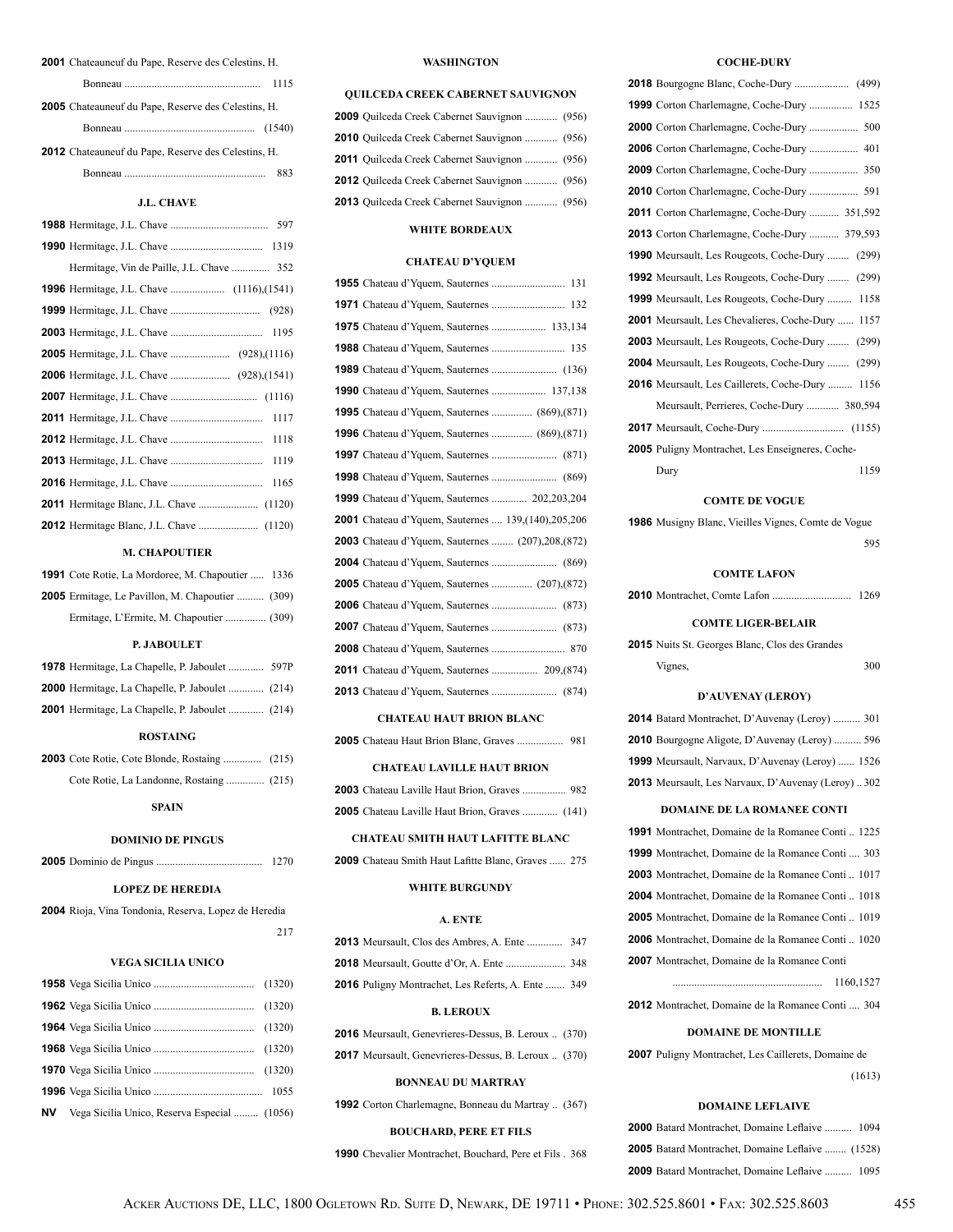| <b>2015</b> Batard Montrachet, Domaine Leflaive  (1102)    |        |
|------------------------------------------------------------|--------|
| <b>2016</b> Batard Montrachet, Domaine Leflaive  502       |        |
| <b>2018</b> Batard Montrachet, Domaine Leflaive  503       |        |
| <b>2005</b> Bienvenue Batard Montrachet, Domaine Leflaive  |        |
|                                                            | (1528) |
| <b>2010</b> Bienvenue Batard Montrachet, Domaine Leflaive  |        |
|                                                            | 1097   |
| <b>2015</b> Bienvenue Batard Montrachet, Domaine Leflaive  |        |
|                                                            | (1102) |
| 2001 Chevalier Montrachet, Domaine Leflaive  (1529)        |        |
| 2002 Chevalier Montrachet, Domaine Leflaive  1190          |        |
| <b>2005</b> Chevalier Montrachet, Domaine Leflaive  (1529) |        |
| <b>2009</b> Chevalier Montrachet, Domaine Leflaive  (1098) |        |
| 2010 Chevalier Montrachet, Domaine Leflaive .305,1099      |        |
| <b>2012</b> Chevalier Montrachet, Domaine Leflaive  1100   |        |
| <b>2013</b> Chevalier Montrachet, Domaine Leflaive  1101   |        |
| 2015 Chevalier Montrachet, Domaine Leflaive                |        |
|                                                            |        |
| 2018 Chevalier Montrachet, Domaine Leflaive  505           |        |
| <b>2005</b> Meursault, Sous le dos d'Ane, Domaine Leflaive |        |
|                                                            |        |
|                                                            |        |
| <b>2005</b> Puligny Montrachet, Clavoillon, Domaine        |        |
| Leflaive                                                   | (1530) |
| Puligny Montrachet, Domaine Leflaive  (1530)               |        |
| Puligny Montrachet, Les Pucelles, Domaine                  |        |
|                                                            |        |
| 2008 Puligny Montrachet, Les Combettes, Domaine            |        |
|                                                            |        |
| <b>2009</b> Puligny Montrachet, Les Combettes, Domaine     |        |
|                                                            |        |
| Puligny Montrachet, Les Pucelles, Domaine                  |        |
|                                                            | 1104   |
|                                                            |        |
| <b>DOMAINE LEROY</b>                                       |        |
| 2014 Bourgogne Aligote, Domaine Leroy  597N                |        |
| <b>2002</b> Corton Charlemagne, Domaine Leroy  1531        |        |
| 2004 Corton Charlemagne, Domaine Leroy  1532               |        |
| <b>2005</b> Corton Charlemagne, Domaine Leroy  1533        |        |
| <b>J. CHARTRON</b>                                         |        |
|                                                            | 1021   |
|                                                            | 1022   |
|                                                            |        |
|                                                            |        |
| <b>2018</b> Batard Montrachet, J. Chartron                 | 1025   |
|                                                            |        |
| <b>2014</b> Chevalier Montrachet, Clos des Chevaliers, J.  |        |
|                                                            | 1027   |
| <b>2015</b> Chevalier Montrachet, Clos des Chevaliers, J.  |        |
|                                                            | 1028   |
| ACKER AUCTIONS DE. LLC. 1<br>456                           |        |

**2012** Batard Montrachet, Domaine Leflaive .......... 1096 **2014** Batard Montrachet, Domaine Leflaive ............ 501

| 2016 Chevalier Montrachet, Clos des Chevaliers, J.        |      |
|-----------------------------------------------------------|------|
|                                                           | 1029 |
| <b>2017</b> Chevalier Montrachet. Clos des Chevaliers. J. |      |
|                                                           | 1030 |
| <b>2018</b> Chevalier Montrachet, Clos des Chevaliers, J. |      |
| Chartron                                                  | 1031 |
| <b>2019</b> Chevalier Montrachet, Clos des Chevaliers, J. |      |
|                                                           |      |

### **J. DROUHIN**

| <b>2009</b> Meursault, Les Perrieres, J. Drouhin  1105   |        |
|----------------------------------------------------------|--------|
| 1992 Montrachet, Marquis de Laguiche, J. Drouhin . (369) |        |
| 1999 Montrachet, Marquis de Laguiche, J. Drouhin         |        |
|                                                          |        |
| <b>2004</b> Montrachet, Marquis de Laguiche, J. Drouhin  |        |
|                                                          | (1534) |
| <b>2006</b> Montrachet, Marquis de Laguiche, J. Drouhin  |        |
|                                                          | (1534) |

### **J.M. ROULOT**

### **L. JADOT**

| <b>2011</b> Chevalier Montrachet, Les Demoiselles, L. Jadot |
|-------------------------------------------------------------|
| (1106)                                                      |
| <b>2012</b> Chevalier Montrachet, Les Demoiselles, L. Jadot |
| (1106)                                                      |
| <b>2013</b> Chevalier Montrachet, Les Demoiselles, L. Jadot |
| 1263                                                        |
|                                                             |
| 1107                                                        |
|                                                             |

### **L. LATOUR**

|--|--|--|--|--|--|

#### **M. JUILLOT**

| 2006 Corton Charlemagne, M. Juillot |  |
|-------------------------------------|--|

............................. 1034,1035,1036,1037,1038

### **MAISON LEROY**

|--|--|--|--|--|--|--|--|

### **O. LEFLAIVE**

### **PIERRE-YVES COLIN MOREY**

| 2017 Batard Montrachet, Pierre-Yves Colin Morey (508)     |            |
|-----------------------------------------------------------|------------|
| <b>2018</b> Batard Montrachet, Pierre-Yves Colin Morey    |            |
|                                                           | (508), 509 |
| <b>2017</b> Chevalier Montrachet, Pierre-Yves Colin Morey |            |
|                                                           | (510)      |
|                                                           |            |

**2018** Chevalier Montrachet, Pierre-Yves Colin Morey (510)

| <b>2014</b> Corton Charlemagne, Pierre-Yves Colin Morey |  |
|---------------------------------------------------------|--|
|                                                         |  |
| 2015 Corton Charlemagne, Pierre-Yves Colin Morey        |  |
|                                                         |  |
| 2005 Meursault, Les Genevrieres, Pierre-Yves Colin      |  |
|                                                         |  |
| <b>2009</b> Montrachet, Pierre-Yves Colin Morey  1341   |  |
| <b>2012</b> Montrachet, Pierre-Yves Colin Morey  1342   |  |
|                                                         |  |

### **RAMONET**

| <b>1989</b> Bienvenue Batard Montrachet, Ramonet  372 |  |
|-------------------------------------------------------|--|
| <b>1992</b> Bienvenue Batard Montrachet, Ramonet  373 |  |
|                                                       |  |
|                                                       |  |
|                                                       |  |
|                                                       |  |

### **RAVENEAU**

| <b>1995</b> Chablis, Montee de Tonnerre, Raveneau  (1193) |  |
|-----------------------------------------------------------|--|
|                                                           |  |
|                                                           |  |
|                                                           |  |
| Chablis, Montee de Tonnerre, Raveneau  (1535)             |  |
|                                                           |  |
|                                                           |  |
|                                                           |  |
|                                                           |  |
|                                                           |  |
|                                                           |  |
| <b>2018</b> Chablis, Montee de Tonnerre, Raveneau  519    |  |
|                                                           |  |

### **ROULOT**

| <b>2016</b> Meursault, Les Meix Chavaux, Roulot  307 |  |
|------------------------------------------------------|--|
|                                                      |  |
|                                                      |  |

### **SAUZET**

# **Large Formats**

### **CALIFORNIA CABERNETS & MERITAGE**

### **BOND**

1800 Ogletown Rd. Suite D, Newark, DE 19711 • Phone: 302.525.8601 • Fax: 302.525.8603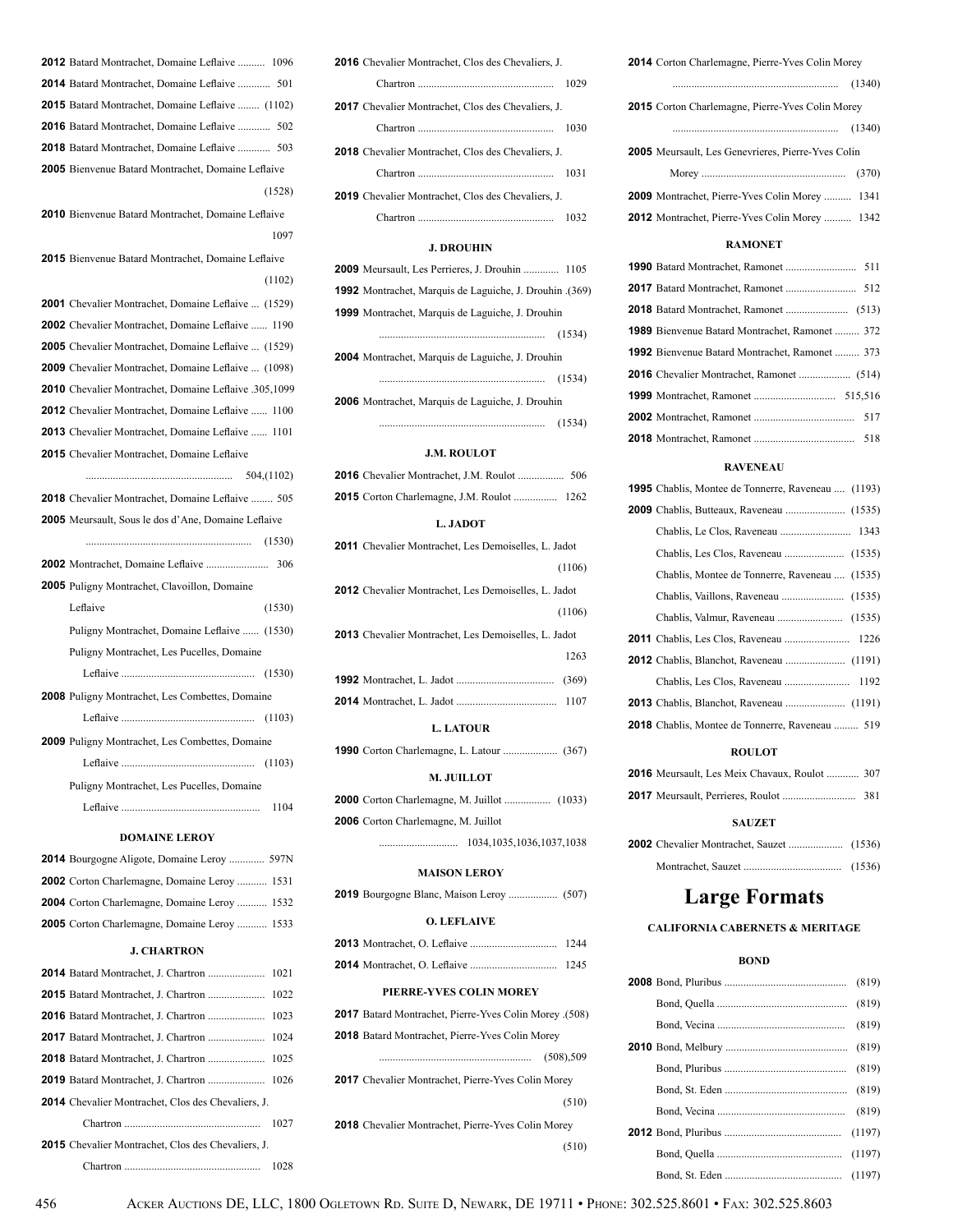| <b>DIAMOND CREEK CABERNET SAUVIGNON</b>                    |
|------------------------------------------------------------|
| <b>1984</b> Diamond Creek Cabernet Sauvignon, Gravelly     |
|                                                            |
| Diamond Creek Cabernet Sauvignon, Red Rock                 |
|                                                            |
| Diamond Creek Cabernet Sauvignon, Volcanic                 |
| Hill<br>(1294)                                             |
| 1986 Diamond Creek Cabernet Sauvignon, Red Rock            |
|                                                            |
| Diamond Creek Cabernet Sauvignon, Volcanic                 |
| (1295)<br>Hill                                             |
| DUNN VINEYARDS CABERNET SAUVIGNON                          |
| <b>1987</b> Dunn Vineyards Cabernet Sauvignon, Howell      |
|                                                            |
|                                                            |
| <b>HARLAN ESTATE RED</b>                                   |
| 1205                                                       |
| <b>HEITZ CELLARS CABERNET SAUVIGNON</b>                    |
| 1976 Heitz Cellars Cabernet Sauvignon, Martha's            |
|                                                            |
| <b>JOSEPH PHELPS WINERY</b>                                |
|                                                            |
|                                                            |
| 2007 Joseph Phelps Winery, Insignia  (1207)                |
| 2013 Joseph Phelps Winery, Insignia  (1207)                |
| LAIL VINEYARDS CABERNET SAUVIGNON                          |
| 2011 Lail Vineyards Cabernet Sauvignon, Blueprint          |
|                                                            |
|                                                            |
| Lail Vineyards Cabernet Sauvignon, J. Daniel               |
|                                                            |
| 2012 Lail Vineyards Cabernet Sauvignon, Blueprint          |
|                                                            |
| Lail Vineyards Cabernet Sauvignon, J. Daniel               |
|                                                            |
| PAUL HOBBS CABERNET SAUVIGNON                              |
| <b>2002</b> Paul Hobbs Cabernet Sauvignon, Beckstoffer     |
|                                                            |
| 2004 Paul Hobbs Cabernet Sauvignon, Beckstoffer            |
|                                                            |
|                                                            |
| 2007 Paul Hobbs Cabernet Sauvignon, Beckstoffer            |
|                                                            |
| <b>2008</b> Paul Hobbs Cabernet Sauvignon, Hyde Vineyard   |
| (1209)                                                     |
| <b>2009</b> Paul Hobbs Cabernet Sauvignon, Beckstoffer Dr. |
| (1209)                                                     |
| <b>2012</b> Paul Hobbs Cabernet Sauvignon, Beckstoffer Dr. |
| (1209)                                                     |
| Paul Hobbs Cabernet Sauvignon, Beckstoffer Las             |
| (1209)                                                     |

### **PRIDE MOUNTAIN CABERNET SAUVIGNON**

| <b>2007</b> Pride Mountain Cabernet Sauvignon  (1210) |  |
|-------------------------------------------------------|--|
| <b>2015</b> Pride Mountain Cabernet Sauvignon  (1210) |  |

### **PRIDE MOUNTAIN RESERVE CABERNET SAUVIGNON**

**2012** Pride Mountain Reserve Cabernet Sauvignon

............................................................. (1210)

### **PRIDE MOUNTAIN RESERVE CLARET**

**2012** Pride Mountain Reserve Claret .................. (1210)

#### **PROMONTORY RED**

**2010** Promontory Red ............................... (948),(1211)

#### **SCHRADER CABERNET SAUVIGNON**

 Schrader Cabernet Sauvignon, Old Sparky . (1236) Schrader Cabernet Sauvignon, Old Sparky . (1236) Schrader Cabernet Sauvignon, Old Sparky . (1236) Schrader Cabernet Sauvignon, Old Sparky . (1236) Schrader Cabernet Sauvignon, Old Sparky ..... (73) Schrader Cabernet Sauvignon, Old Sparky ..... (73)

#### **SCREAMING EAGLE CABERNET SAUVIGNON**

**2017** Screaming Eagle Cabernet Sauvignon ................. 9

#### **SILVER OAK CABERNET SAUVIGNON**

**1994** Silver Oak Cabernet Sauvignon, Napa Valley .1213

### **STAG'S LEAP WINE CELLARS CABERNET**

### **SAUVIGNON**

| <b>1997</b> Stag's Leap Wine Cellars Cabernet Sauvignon, |      |  |
|----------------------------------------------------------|------|--|
|                                                          | 1214 |  |
| <b>CALIFORNIA RED</b>                                    |      |  |
| <b>AUBERT VINEYARDS PINOT NOIR</b>                       |      |  |
| <b>2016</b> Aubert Vinevards Pinot Noir, CIX Estate      |      |  |

| <b>NEXT OF KYN RED</b> |                                                     |      |
|------------------------|-----------------------------------------------------|------|
|                        | Vineyard                                            | (74) |
|                        | <b>2019</b> Aubert Vineyards Pinot Noir, CIX Estate |      |
|                        | Vinevard                                            | (74) |
|                        | <b>2018</b> Aubert Vineyards Pinot Noir, CIX Estate |      |
|                        | Vineyard                                            | (74) |
|                        | <b>2017</b> Aubert Vineyards Pinot Noir, CIX Estate |      |
|                        | Vinevard                                            | (74) |

|  | (56) |  |
|--|------|--|
|--|------|--|

### **NEXT OF KYN TOURIGA NACIONAL**

**2018** Next of Kyn Touriga Nacional, Numero Quatro

................................................................. (56)

#### **SINE QUA NON GRENACHE**

| 2017 Sine Oua Non Grenache, Eleven Confessions         |  |
|--------------------------------------------------------|--|
|                                                        |  |
| <b>2018</b> Sine Qua Non Grenache, Profuga  (25), (63) |  |
|                                                        |  |

#### **SINE QUA NON SYRAH**

| 2017 Sine Qua Non Syrah, Eleven Confessions (62), (76)    |  |
|-----------------------------------------------------------|--|
| <b>2018</b> Sine Qua Non Syrah, Ziehharmonika  (25), (63) |  |
|                                                           |  |

#### **CHAMPAGNE**

#### **BOLLINGER VINTAGE CHAMPAGNE**

| <b>1988</b> Bollinger Vintage Champagne, RD  (374)    |        |
|-------------------------------------------------------|--------|
| <b>1996</b> Bollinger Vintage Champagne, RD  (374)    |        |
| <b>2004</b> Bollinger Vintage Champagne, Grande Annee |        |
|                                                       | (1166) |
|                                                       |        |

#### **DOM PERIGNON VINTAGE CHAMPAGNE**

| 1975 Dom Perignon Vintage Champagne  312          |  |
|---------------------------------------------------|--|
| <b>2002</b> Dom Perignon Vintage Champagne  (884) |  |
| 2004 Dom Perignon Vintage Champagne  (884)        |  |
| <b>2006</b> Dom Perignon Vintage Champagne  (885) |  |
| 2009 Dom Perignon Vintage Champagne  (885)        |  |

#### **KRUG VINTAGE CHAMPAGNE**

| <b>2000</b> Krug Vintage Champagne  890, (1396), (1397) |  |
|---------------------------------------------------------|--|

### **LOUIS ROEDERER VINTAGE CHAMPAGNE**

| 2005 Louis Roederer Vintage Champagne, Cristal . (893) |  |
|--------------------------------------------------------|--|
| 2006 Louis Roederer Vintage Champagne, Cristal         |  |
|                                                        |  |
| 2009 Louis Roederer Vintage Champagne, Cristal . (896) |  |
| PHILIPPONNAT VINTAGE CHAMPAGNE                         |  |
| <b>1989</b> Philipponnat Vintage Champagne, Clos des   |  |
| (1305)                                                 |  |
| <b>1990</b> Philipponnat Vintage Champagne, Clos des   |  |
|                                                        |  |
| <b>1999</b> Philipponnat Vintage Champagne, Clos des   |  |

Goisses ................................................. (1306)

#### **SALON VINTAGE CHAMPAGNE**

**2002** Salon Vintage Champagne, Le Mesnil . (383),1283

#### **TAITTINGER VINTAGE CHAMPAGNE**

| <b>1996</b> Taittinger Vintage Champagne, Comtes de |  |
|-----------------------------------------------------|--|
|                                                     |  |
| <b>2004</b> Taittinger Vintage Champagne, Comtes de |  |
|                                                     |  |
| <b>2005</b> Taittinger Vintage Champagne, Comtes de |  |
|                                                     |  |
| 2006 Taittinger Vintage Champagne, Comtes de        |  |
|                                                     |  |
| Taittinger Vintage Champagne, Comtes de             |  |
|                                                     |  |
|                                                     |  |

#### **ITALY**

**ALLEGRINI**

**2000** Amarone, Allegrini ....................................... (651)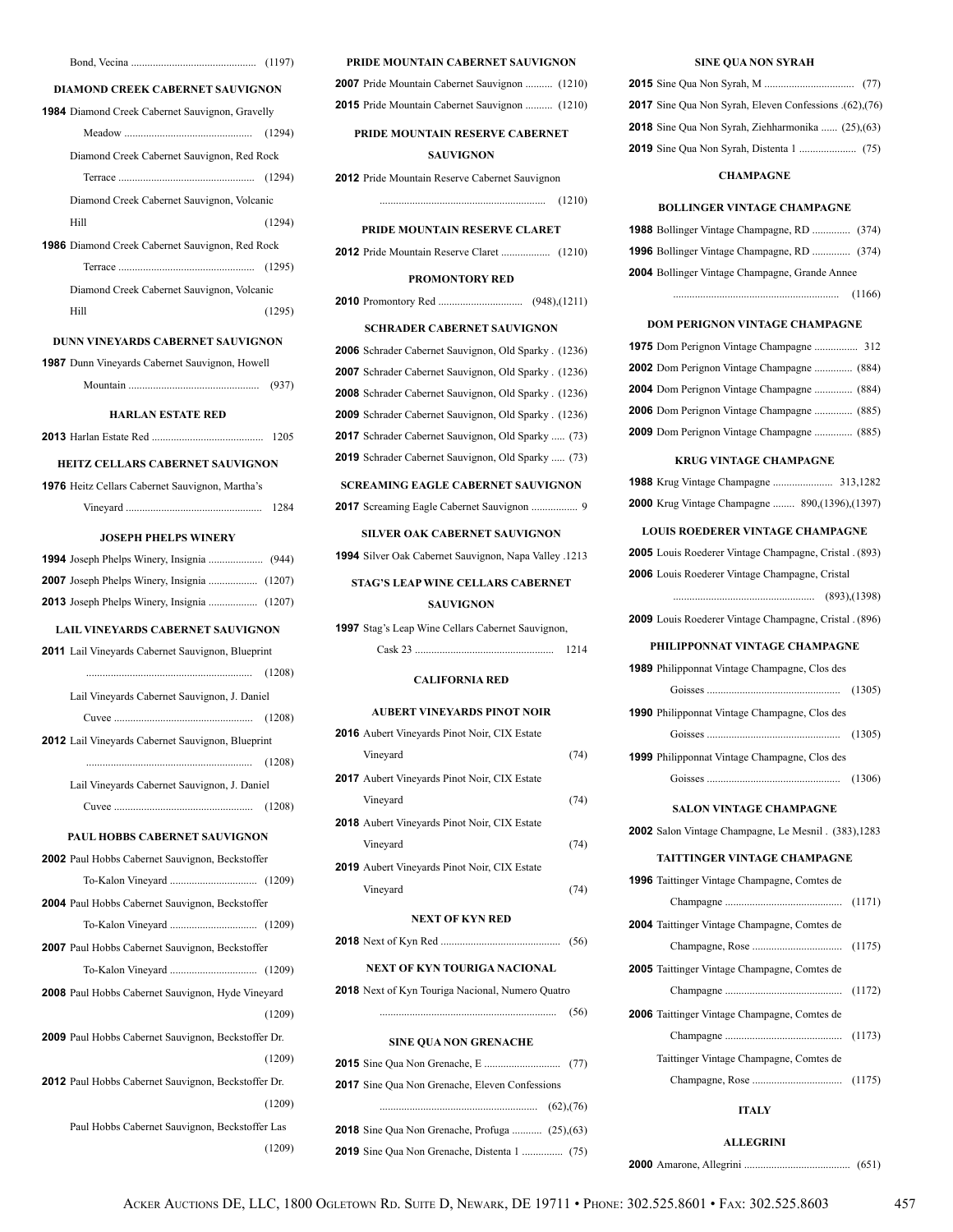### **ALTESINO**

| 1990 Brunello di Montalcino, Montosoli, Altesino . (653) |  |
|----------------------------------------------------------|--|
| 1995 Brunello di Montalcino, Montosoli, Altesino . (653) |  |

### **ANTINORI**

| Guado Al Tasso, Matarocchio, Antinori  (646)      |
|---------------------------------------------------|
|                                                   |
| 2009 Guado Al Tasso, Matarocchio, Antinori  (646) |
|                                                   |
| Guado Al Tasso, Matarocchio, Antinori  (646)      |
| 2012 Guado Al Tasso, Matarocchio, Antinori  (646) |
|                                                   |
| Guado Al Tasso, Matarocchio, Antinori  (646)      |
|                                                   |
| Guado Al Tasso, Matarocchio, Antinori  (646)      |
|                                                   |
| Guado Al Tasso, Matarocchio, Antinori  (646)      |
| 2017 Guado Al Tasso, Matarocchio, Antinori  (646) |
|                                                   |
|                                                   |
|                                                   |
| 629                                               |
|                                                   |
| 1044                                              |
| 631                                               |
| 632                                               |
| 633                                               |
| 634                                               |
|                                                   |
|                                                   |
|                                                   |
|                                                   |
|                                                   |
|                                                   |
|                                                   |
|                                                   |
| 637                                               |
| 638                                               |
| 639                                               |
| 640                                               |
| 641                                               |
| 636                                               |
| <b>ARGIANO</b>                                    |
| 1996 Solengo Argiano<br>(748)                     |

|  | (748 |
|--|------|
|  |      |

### **AVIGNONESI**

 Vino Nobile di Montepulciano, Grande Annati Riserva, Avignonesi ................................ (748)

### **B. GIACOSA**

| 2004 Barbaresco, Asili Riserva, B. Giacosa                   |
|--------------------------------------------------------------|
|                                                              |
| 2007 Barbaresco, Asili Riserva, B. Giacosa  728              |
|                                                              |
| <b>1999</b> Barolo, Le Rocche del Falletto di Serralunga, B. |
| 1548,1549                                                    |
| <b>2000</b> Barolo, Le Rocche del Falletto di Serralunga,    |
|                                                              |
| <b>2001</b> Barolo, Le Rocche del Falletto di Serralunga,    |
| 1554                                                         |
| <b>2004</b> Barolo, Le Rocche del Falletto di Serralunga,    |
| Riserva, B. Giacosa  730,732,1556,1557                       |
| <b>2007</b> Barolo, Le Rocche del Falletto di Serralunga,    |
| 732A                                                         |
| <b>2013</b> Barolo, Le Rocche del Falletto di Serralunga, B. |
| 668                                                          |
|                                                              |

### **BERTANI**

Amarone, Bertani ... (758),(759),(760),(761),(762)

#### **CAPANNELLE**

|  |  |  | (764) |
|--|--|--|-------|
|--|--|--|-------|

### **CASTELGIOCONDO (FRESCOBALDI)**

| 1990 Brunello di Montalcino, Castelgiocondo |       |  |
|---------------------------------------------|-------|--|
|                                             | (679) |  |

### **CASTELLO DI AMA**

|  |  |  |  |  |  |  | 683 |
|--|--|--|--|--|--|--|-----|
|--|--|--|--|--|--|--|-----|

### **CERETTO**

| <b>1990</b> Barolo, Bricco Rocche Brunate, Ceretto  687 |  |
|---------------------------------------------------------|--|
|                                                         |  |
|                                                         |  |
|                                                         |  |
|                                                         |  |
|                                                         |  |
|                                                         |  |
|                                                         |  |
|                                                         |  |

### **E. PIRA**

|  |  |  |  |  |  | 692,693 |
|--|--|--|--|--|--|---------|
|--|--|--|--|--|--|---------|

#### **G. CONTERNO**

| 2000 Barolo, Monfortino Riserva, G. Conterno  701        |
|----------------------------------------------------------|
| <b>2004</b> Barolo, Cascina Francia, G. Conterno  (929)  |
| <b>2006</b> Barolo, Cascina Francia, G. Conterno  (316)  |
| <b>2009</b> Barolo, Cascina Francia, G. Conterno  (1404) |
|                                                          |

### **GAJA**

### **ISOLE E OLENA**

| <b>LE PUPILLE</b>                                            |
|--------------------------------------------------------------|
|                                                              |
| <b>LUCE DELLA VITE</b>                                       |
|                                                              |
| <b>MARCHESI DI BAROLO</b>                                    |
|                                                              |
| <b>MONTEVERTINE</b>                                          |
| 1997 Le Pergole Torte, Montevertine  714,802,(932)           |
|                                                              |
|                                                              |
|                                                              |
| <b>ORNELLAIA</b>                                             |
|                                                              |
|                                                              |
|                                                              |
|                                                              |
|                                                              |
| <b>PETROLO</b><br>716                                        |
|                                                              |
| TENUTA SAN GUIDO                                             |
|                                                              |
| 1995 Sassicaia, Tenuta San Guido  1349                       |
|                                                              |
| <b>TUA RITA</b>                                              |
| <b>2012</b> Giusto di Notri, Tua Rita  (623), (624), (625)   |
| 2013 Giusto di Notri, Tua Rita  (623), (624), (625), (626)   |
|                                                              |
|                                                              |
| <b>2017</b> Giusto di Notri, Tua Rita  (623), (625)          |
|                                                              |
|                                                              |
| 2013 Redigaffi, Tua Rita  (619), (620), 621, (626)           |
|                                                              |
|                                                              |
|                                                              |
|                                                              |
|                                                              |
| VAL DI SUGA                                                  |
| <b>1996</b> Brunello di Montalcino, Val di Suga  816,817,818 |
|                                                              |

### **VIETTI**

| 2007 Barolo, Rocche di Castiglione, Vietti (742), 743, 745 |  |
|------------------------------------------------------------|--|
|                                                            |  |
|                                                            |  |
|                                                            |  |

### **RED BORDEAUX**

**CHATEAU ANGELUS**

Chateau Angelus, St. Emilion ....................... 1285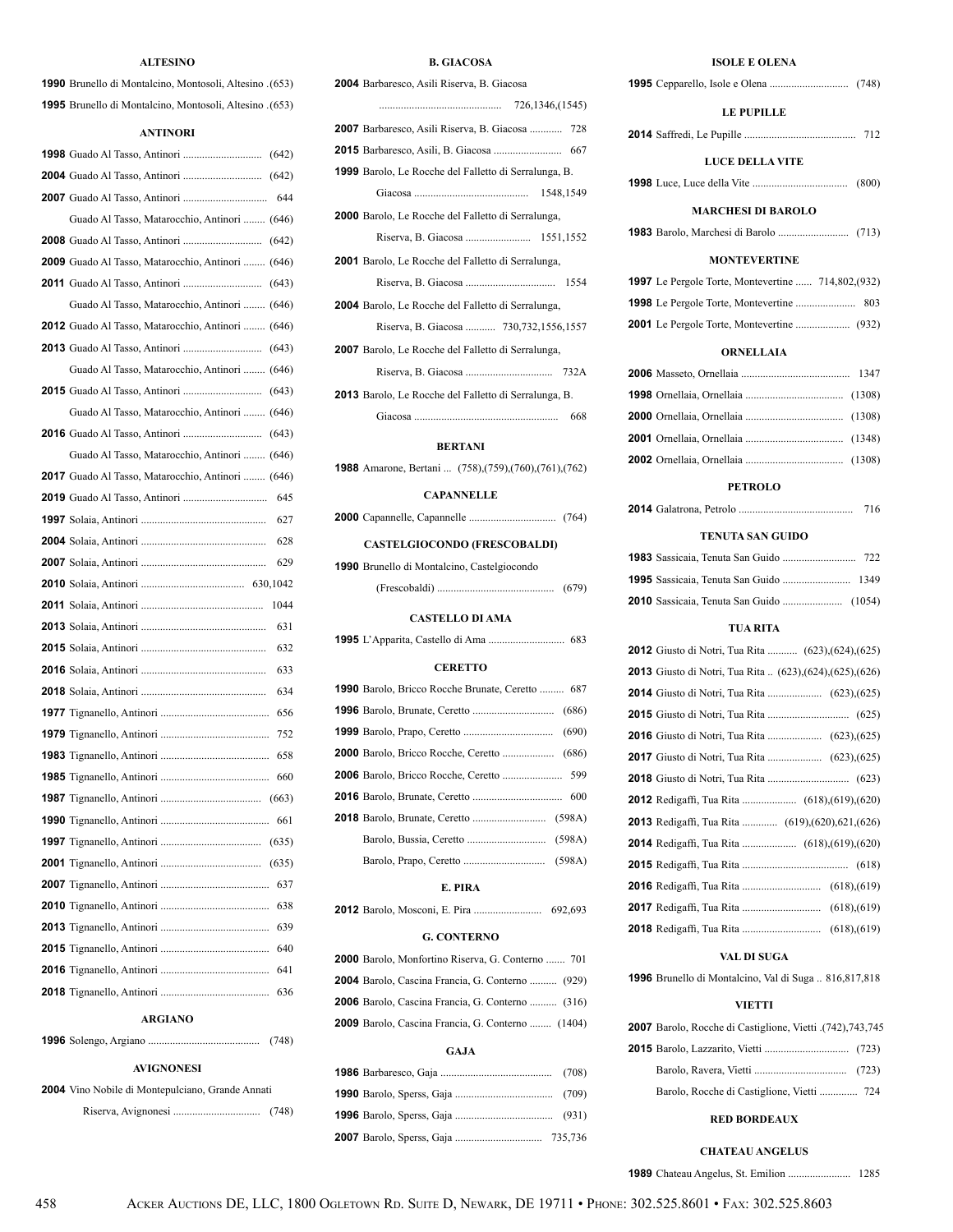| <b>CHATEAU AUSONE</b>                                  |  |
|--------------------------------------------------------|--|
|                                                        |  |
|                                                        |  |
| <b>CHATEAU CERTAN DE MAY</b>                           |  |
|                                                        |  |
| <b>CHATEAU CHEVAL BLANC</b>                            |  |
| <b>2005</b> Chateau Cheval Blanc, St. Emilion  961,962 |  |

### **CHATEAU COS D'ESTOURNEL**

| <b>2000</b> Chateau Cos d'Estournel, St. Estephe       |
|--------------------------------------------------------|
|                                                        |
| 2003 Chateau Cos d'Estournel, St. Estephe  (152), 153  |
| <b>2005</b> Chateau Cos d'Estournel, St. Estephe  154  |
| <b>2006</b> Chateau Cos d'Estournel, St. Estephe  1275 |
| 2010 Chateau Cos d'Estournel, St. Estephe  1237        |

### **CHATEAU DUCRU BEAUCAILLOU**

| <b>2003</b> Chateau Ducru Beaucaillou, St. Julien  (155)         |  |  |
|------------------------------------------------------------------|--|--|
| (1551).(1558). <b>2005</b> Chateau Ducru Beaucaillou, St. Julien |  |  |

#### **CHATEAU GRUAUD LAROSE**

| <b>2000</b> Chateau Gruaud Larose, St. Julien  (156), 157 |  |  |  |  |
|-----------------------------------------------------------|--|--|--|--|
|                                                           |  |  |  |  |

### **CHATEAU HAUT BRION**

### **CHATEAU LA CONSEILLANTE**

|  | <b>1949</b> Chateau La Conseillante, Pomerol | 597C |
|--|----------------------------------------------|------|
|  |                                              |      |

#### **CHATEAU LA MISSION HAUT BRION**

| <b>1955</b> Chateau La Mission Haut Brion, Graves  541   |  |
|----------------------------------------------------------|--|
| <b>2015</b> Chateau La Mission Haut Brion, Graves  (854) |  |
| <b>2016</b> Chateau La Mission Haut Brion, Graves  (854) |  |

#### **CHATEAU LAFITE ROTHSCHILD**

| <b>1949</b> Chateau Lafite Rothschild, Pauillac  1238    |  |
|----------------------------------------------------------|--|
| <b>1959</b> Chateau Lafite Rothschild, Pauillac  1239    |  |
|                                                          |  |
|                                                          |  |
|                                                          |  |
| <b>2003</b> Chateau Lafite Rothschild, Pauillac  167,168 |  |

### **CHATEAU LAFLEUR**

|  |  | 855 |  |
|--|--|-----|--|
|  |  |     |  |

### **CHATEAU LATOUR**

|  | 242  |
|--|------|
|  | 1297 |

### **CHATEAU LEOVILLE LAS CASES**

| <b>CHATEAU L'EVANGILE</b>                                 |
|-----------------------------------------------------------|
| <b>2016</b> Chateau Leoville Las Cases, St. Julien  (861) |
| 172, 173, (173A)                                          |
| <b>2003</b> Chateau Leoville Las Cases. St. Julien        |
| <b>1995</b> Chateau Leoville Las Cases, St. Julien  106   |

|--|--|--|--|--|

| <b>CHATEAU MARGAUX</b> |  |  |
|------------------------|--|--|
|                        |  |  |

| 2003 Chateau Margaux, Margaux  175,175A,176       |  |
|---------------------------------------------------|--|
| <b>2005</b> Chateau Margaux, Margaux  (177), 177A |  |

#### **CHATEAU MONTROSE**

### **CHATEAU MOUTON ROTHSCHILD**

| <b>1983</b> Chateau Mouton Rothschild, Pauillac  1287    |  |
|----------------------------------------------------------|--|
| <b>1986</b> Chateau Mouton Rothschild, Pauillac  119,563 |  |
| <b>1988</b> Chateau Mouton Rothschild, Pauillac  1288    |  |
|                                                          |  |

#### **CHATEAU PALMER**

| <b>2005</b> Chateau Palmer, Margaux  183,184,185 |  |
|--------------------------------------------------|--|
|                                                  |  |

#### **CHATEAU PAPE CLEMENT**

|--|--|--|--|--|--|--|

#### **CHATEAU PAVIE**

|  |                                                           | 189 |
|--|-----------------------------------------------------------|-----|
|  | <b>2005</b> Chateau Pavie, St. Emilion  (191), (192), 193 |     |

#### **CHATEAU PAVIE MACQUIN**

| <b>2005</b> Chateau Pavie Macquin, St. Emilion  (194) |  |  |  |
|-------------------------------------------------------|--|--|--|
|-------------------------------------------------------|--|--|--|

### **CHATEAU PETIT VILLAGE**

| 566 |
|-----|

#### **CHATEAU PICHON LALANDE**

### **CHATEAU PONTET CANET**

#### **CHATEAU TROPLONG MONDOT**

| <b>2000</b> Chateau Troplong Mondot, St. Emilion  199 |  |
|-------------------------------------------------------|--|
|-------------------------------------------------------|--|

### **PAVILLON ROUGE DU CHATEAU MARGAUX**

### Pavillon Rouge du Chateau Margaux, Margaux

### **RED BURGUNDY**

............................................................... (200)

#### **A. MORTET**

| 2017 Gevrey Chambertin, La Perriere, A. Mortet  (329) |  |  |  |  |  |  |  |  |
|-------------------------------------------------------|--|--|--|--|--|--|--|--|
|-------------------------------------------------------|--|--|--|--|--|--|--|--|

### **A. ROUSSEAU**

| 1129                                                       |
|------------------------------------------------------------|
| 1373                                                       |
|                                                            |
| 2010 Gevrey Chambertin, Clos St. Jacques, A.               |
| 1132<br>Rousseau                                           |
| A.F. GROS                                                  |
| 1354                                                       |
| <b>BONNEAU DU MARTRAY</b>                                  |
| 1978 Corton, Bonneau du Martray<br>577                     |
| <b>BOUCHARD, PERE ET FILS</b>                              |
| 1993 La Romanee, Bouchard, Pere et Fils  (353)             |
| <b>2005</b> La Romanee, Bouchard, Pere et Fils  354        |
| 1990 Vosne Romanee, Aux Reignots, Bouchard, Pere et        |
| (355)                                                      |
| <b>1995</b> Vosne Romanee, Aux Reignots, Bouchard, Pere et |
| (355)                                                      |
| <b>1996</b> Vosne Romanee, Aux Reignots, Bouchard, Pere et |
| (355)                                                      |
| <b>1999</b> Vosne Romanee, Aux Reignots, Bouchard, Pere et |
| (355)                                                      |
| <b>2002</b> Vosne Romanee, Aux Reignots, Bouchard, Pere et |
| (356)                                                      |
| <b>2003</b> Vosne Romanee, Aux Reignots, Bouchard, Pere et |
| (356)                                                      |
| <b>2005</b> Vosne Romanee, Aux Reignots, Bouchard, Pere et |
| (356)                                                      |
| <b>CLIMATS DU COEUR</b>                                    |
| 2009 Les Climats du Coeur, Climats du Coeur  (282)         |
| <b>COMTE DE VOGUE</b>                                      |
|                                                            |
| 2005 Bonnes Mares, Comte de Vogue<br>1065                  |
| Chambolle Musigny, Les Amoureuses, Comte de                |
| 1067                                                       |
| Chambolle Musigny, Premier Cru, Comte de                   |
| 1068                                                       |
| Musigny, Vieilles Vignes, Comte de Vogue                   |
|                                                            |

### **COMTE LIGER-BELAIR**

La Romanee, Comte Liger-Belair ................. 1135

### **COSSON**

Clos des Lambrays, Cosson ............................ 375

#### **DOMAINE BIZOT**

Bourgogne Rouge, Le Chapitre, Domaine Bizot

|                                                        | 283 |
|--------------------------------------------------------|-----|
|                                                        |     |
| <b>2015</b> Marsannay, Clos du Roy, Domaine Bizot  285 |     |

### **DOMAINE DE LA ROMANEE CONTI**

| <b>1993</b> Echezeaux, Domaine de la Romanee Conti 1356 |  |  |  |
|---------------------------------------------------------|--|--|--|
| <b>2009</b> Echezeaux, Domaine de la Romanee Conti 1376 |  |  |  |

ACKER AUCTIONS DE, LLC, 1800 OGLETOWN RD. SUITE D, NEWARK, DE 19711 • PHONE: 302.525.8601 • FAX: 302.525.8603 459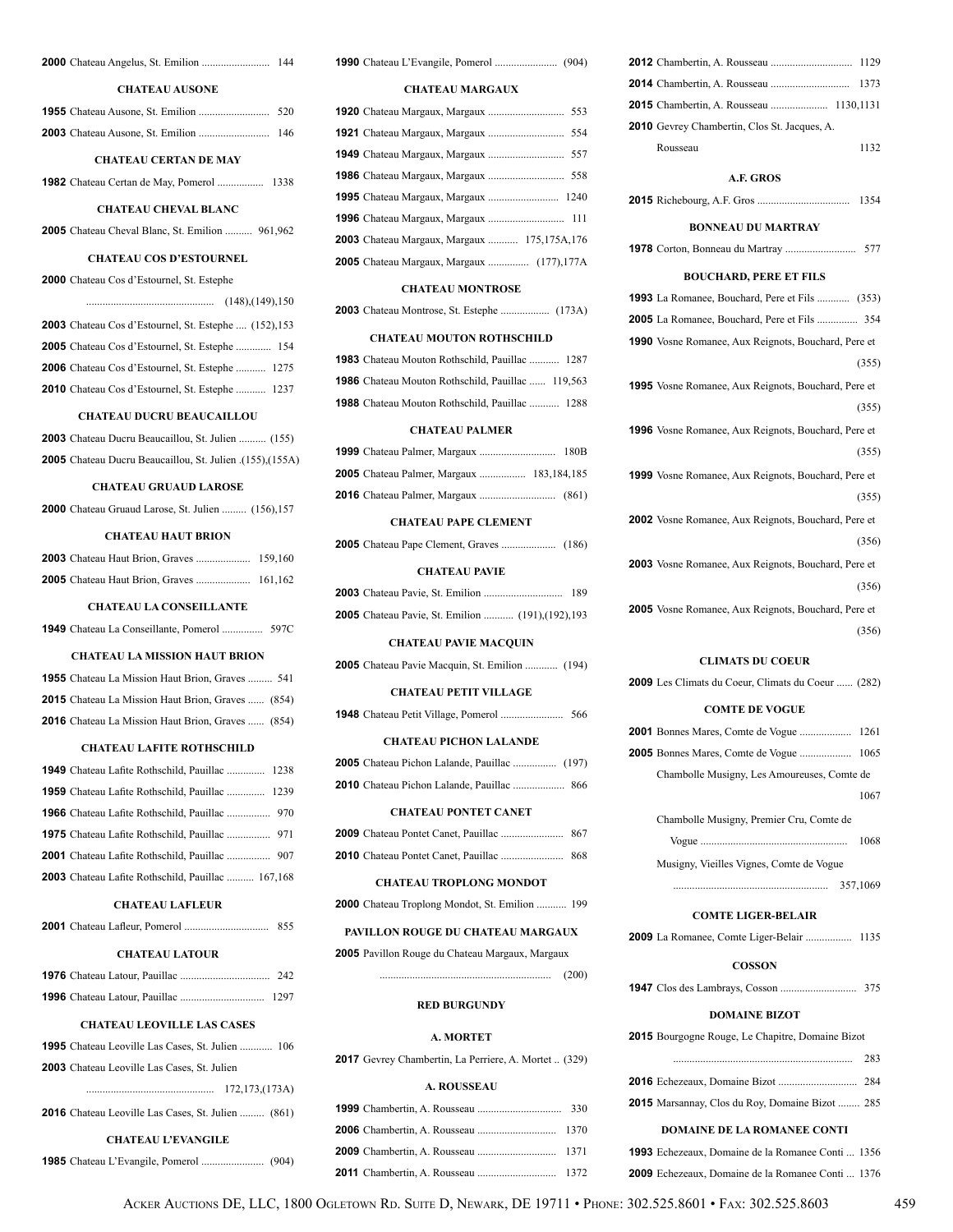| <b>1985</b> Grands Echezeaux, Domaine de la Romanee Conti |
|-----------------------------------------------------------|
| 1561                                                      |
| 1999 Grands Echezeaux, Domaine de la Romanee Conti        |
| 1357                                                      |
| 2009 Grands Echezeaux, Domaine de la Romanee Conti        |
| 1137                                                      |
| 2010 Grands Echezeaux, Domaine de la Romanee Conti        |
| 1377                                                      |
| <b>2003</b> La Tache, Domaine de la Romanee Conti<br>1378 |
| <b>2006</b> La Tache, Domaine de la Romanee Conti  1379   |
| <b>2009</b> La Tache, Domaine de la Romanee Conti  1380   |
| <b>2010</b> La Tache, Domaine de la Romanee Conti  1564   |
| <b>2014</b> La Tache, Domaine de la Romanee Conti  399    |
| <b>2010</b> Richebourg, Domaine de la Romanee Conti       |
|                                                           |
| 2017 Richebourg, Domaine de la Romanee Conti 406          |
| <b>2006</b> Romanee Conti, Domaine de la Romanee Conti    |
| 1383                                                      |
|                                                           |
| 1999 Romanee St. Vivant, Domaine de la Romanee            |
|                                                           |
| 2004 Romanee St. Vivant, Domaine de la Romanee            |
| 340                                                       |
| <b>2009</b> Romanee St. Vivant, Domaine de la Romanee     |
|                                                           |
| 2016 Romanee St. Vivant, Domaine de la Romanee            |
| 1138                                                      |
| <b>2017</b> Romanee St. Vivant, Domaine de la Romanee     |
| 407                                                       |
| <b>DOMAINE DU CLOS DE TART</b>                            |
| <b>1969</b> Clos de Tart, Domaine du Clos de Tart  1576   |
| <b>2012</b> Clos de Tart, Domaine du Clos de Tart<br>1071 |
| DUJAC                                                     |
| 1581                                                      |
| 478                                                       |
| 1079                                                      |
| 1583                                                      |
| 1493                                                      |
| 1586                                                      |
|                                                           |

 Romanee St. Vivant, Dujac ......... 1590,1591,1592 Romanee St. Vivant, Dujac ......... 1593,1594,1595 Romanee St. Vivant, Dujac .................. 1596,1597 **FOURRIER** Gevrey Chambertin, Clos St. Jacques, Vieilles

 Vignes, Fourrier .............................. 1385,1386 **2011** Griottes Chambertin, Vieilles Vignes, Fourrier .1388 **2014** Griottes Chambertin, Vieilles Vignes, Fourrier

....................................................... 1389,1390

**G. ROUMIER 2009** Musigny, G. Roumier ................................... 1392 **2014** Musigny, G. Roumier ................................... 1393

### **H. JAYER**

| Vosne Romanee, Les Brulees, H. Jayer  1601                |  |
|-----------------------------------------------------------|--|
| <b>1990</b> Vosne Romanee, Cros Parantoux, H. Jayer  1600 |  |
| <b>HUDELOT-NOELLAT</b>                                    |  |
|                                                           |  |
|                                                           |  |

### **J. DROUHIN**

| <b>1964</b> Chambolle Musigny, Les Amoureuses, J. Drouhin |        |
|-----------------------------------------------------------|--------|
|                                                           | 1604   |
| 2010 Chambolle Musigny, Les Baudes, J. Drouhin            |        |
|                                                           | (1605) |
|                                                           |        |
|                                                           |        |

#### **J.M. FOURRIER**

**2015** Latricieres Chambertin, Vieilles Vignes, J.M.

| (294)<br>Fourner |  |  |  |  |  |  |  |
|------------------|--|--|--|--|--|--|--|
|------------------|--|--|--|--|--|--|--|

### **L. JADOT**

| L. JADVI                                                    |       |
|-------------------------------------------------------------|-------|
| <b>1999</b> Beaune Rouge, Clos des Ursules, L. Jadot  (362) |       |
|                                                             |       |
|                                                             |       |
| <b>1993</b> Chambolle Musigny, Les Amoureuses, L. Jadot     |       |
|                                                             | (360) |
| <b>1997</b> Chambolle Musigny, Les Amoureuses, L. Jadot     |       |
|                                                             |       |
| <b>2005</b> Chambolle Musigny, Les Amoureuses, L. Jadot     |       |
|                                                             |       |
| 1999 Gevrey Chambertin, Clos St. Jacques, L. Jadot          |       |
|                                                             |       |
| 2010 Gevrey Chambertin, Clos St. Jacques, L. Jadot          |       |
|                                                             | (880) |
| 2015 Gevrey Chambertin, Clos St. Jacques, L. Jadot          |       |
|                                                             | (880) |
|                                                             |       |
|                                                             |       |
|                                                             | (361) |
|                                                             | (361) |
|                                                             | (361) |
| 1999 Vosne Romanee, Les Suchots, L. Jadot                   | (362) |

### **L. LATOUR**

**2010** Romanee St. Vivant, Les Quatre Journaux, L.

### Latour ....................................................... 345

### **M. JUILLOT**

| <b>2006</b> Mercurey Blanc, Clos des Barraults, M. Juillot |                                             |                |
|------------------------------------------------------------|---------------------------------------------|----------------|
|                                                            |                                             | 1000.1001.1002 |
|                                                            | Mercurey Blanc, Les Vignes de Maillonge, M. |                |
|                                                            |                                             | 1003           |

#### **M. LAFARGE**

**1999** Volnay, Clos des Chenes, M. Lafarge ............. 363

### **MARQUIS D'ANGERVILLE**

**2005** Volnay, Clos des Ducs, Marquis d'Angerville .(364) **2009** Volnay, Clos des Ducs, Marquis d'Angerville .(364) **2010** Volnay, Clos des Ducs, Marquis d'Angerville .(364)

#### **MEO CAMUZET**

**2009** Corton, Les Perrieres, Meo Camuzet ............ 1188

#### **MOINE-HUDELOT**

**1978** Musigny, Moine-Hudelot ................................ 365

### **O. BERNSTEIN**

| <b>2016</b> Chambertin, Clos de Beze, O. Bernstein  (1149) |  |
|------------------------------------------------------------|--|
| <b>2015</b> Mazis Chambertin, O. Bernstein  (1149)         |  |

#### **PONSOT**

| <b>1999</b> Clos de la Roche, Vieilles Vignes, Ponsot  1151 |  |
|-------------------------------------------------------------|--|
| <b>2003</b> Clos St. Denis, Vieilles Vignes, Ponsot  (298)  |  |
|                                                             |  |

#### **POUSSE D'OR**

**1983** Volnay, Clos de la Bousse d'Or, Pousse d'Or .(415)

#### **PRIEURE-ROCH**

| <b>2016</b> Chambertin, Clos de Beze, Prieure-Roch  (391) |     |
|-----------------------------------------------------------|-----|
| <b>2018</b> Chambertin. Clos de Beze. Prieure-Roch  393   |     |
|                                                           | 394 |

#### **TORTOCHOT**

**2002** Mazis Chambertin, Tortochot ....................... 1281

#### **RHONE**

### **A. CLAPE**

**2010** Cornas, A. Clape ............................................ 382

#### **CHATEAU DE BEAUCASTEL**

| 1989 Chateauneuf du Pape, Chateau de Beaucastel .1334 |
|-------------------------------------------------------|
| 1990 Chateauneuf du Pape, Chateau de Beaucastel .211A |
| 2001 Chateauneuf du Pape, Hommage a Jacques Perrin,   |
| 1537                                                  |
| 2003 Chateauneuf du Pape, Hommage a Jacques Perrin,   |
| (212)                                                 |
| 2004 Chateauneuf du Pape, Hommage a Jacques Perrin,   |
| 1538                                                  |
| 2012 Chateauneuf du Pape, Hommage a Jacques Perrin,   |
| 1539                                                  |
|                                                       |

### **J.L. CHAVE**

**2005** Hermitage, J.L. Chave ................................. (928)

### **WHITE BORDEAUX**

### **CHATEAU D'YQUEM**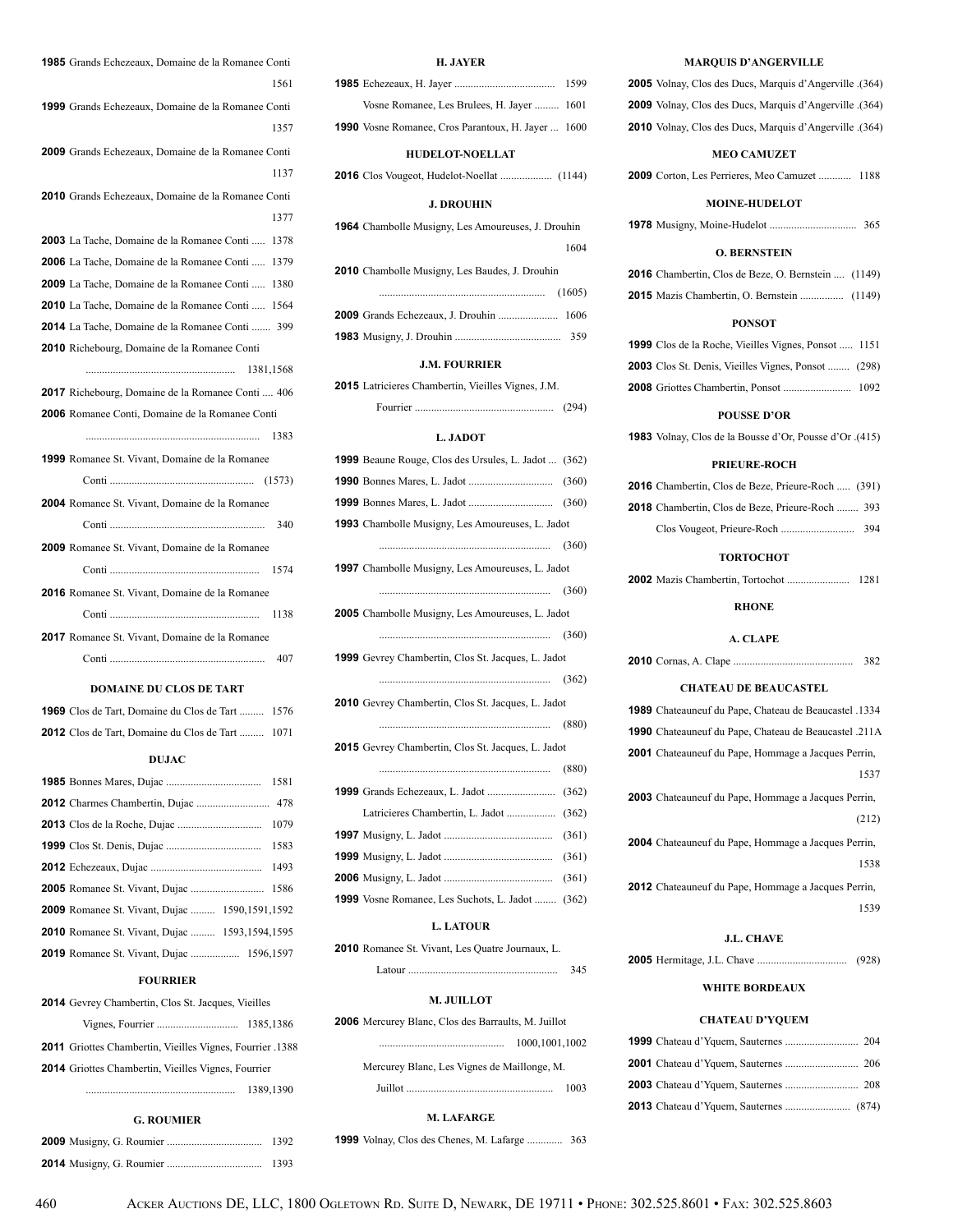### **WHITE BURGUNDY**

### **A. ENTE**

| <b>2013</b> Meursault, Clos des Ambres, A. Ente  347      |  |
|-----------------------------------------------------------|--|
|                                                           |  |
| <b>2016</b> Pulieny Montrachet, Les Referts, A. Ente  349 |  |

### **B. LEROUX**

**2016** Meursault, Genevrieres-Dessus, B. Leroux .. (370) **2017** Meursault, Genevrieres-Dessus, B. Leroux .. (370)

### **BONNEAU DU MARTRAY**

**1992** Corton Charlemagne, Bonneau du Martray .. (367)

### **BOUCHARD, PERE ET FILS 1990** Chevalier Montrachet, Bouchard, Pere et Fils . 368

#### **DOMAINE DE MONTILLE**

**2007** Puligny Montrachet, Les Caillerets, Domaine de (1613)

### **DOMAINE LEFLAIVE**

| <b>2002</b> Chevalier Montrachet, Domaine Leflaive  1190 |  |  |
|----------------------------------------------------------|--|--|
| <b>2010</b> Chevalier Montrachet, Domaine Leflaive  305  |  |  |

### **J. DROUHIN**

**1992** Montrachet, Marquis de Laguiche, J. Drouhin .(369)

### **J.M. ROULOT**

| <b>2015</b> Corton Charlemagne, J.M. Roulot  1262 |
|---------------------------------------------------|
| L. JADOT                                          |
|                                                   |
| <b>L. LATOUR</b>                                  |
|                                                   |
| <b>M. JUILLOT</b>                                 |
|                                                   |
| <b>2006</b> Corton Charlemagne, M. Juillot        |
|                                                   |
| DIEDDE VVES COLIN MODEV                           |

#### **PIERRE-YVES COLIN MOREY**

| <b>2018</b> Batard Montrachet, Pierre-Yves Colin Morey 509 |       |
|------------------------------------------------------------|-------|
| <b>2005</b> Meursault, Les Genevrieres, Pierre-Yves Colin  |       |
|                                                            | (370) |

#### **RAMONET**

| <b>1989</b> Bienvenue Batard Montrachet, Ramonet  372  |     |
|--------------------------------------------------------|-----|
| <b>1992</b> Bienvenue Batard Montrachet, Ramonet  373  |     |
|                                                        | 516 |
| <b>RAVENEAU</b>                                        |     |
| <b>2018</b> Chablis. Montee de Tonnerre. Raveneau  519 |     |
|                                                        |     |

### **ROULOT**

**2016** Meursault, Les Meix Chavaux, Roulot ............ 307

# **OWC / OCB**

### **CALIFORNIA CABERNETS & MERITAGE**

### **ARAUJO ESTATE CABERNET SAUVIGNON**

**2014** Araujo Estate Cabernet Sauvignon, Eisele

#### **BOND**

Vineyard ...................................................... 32

|  | (819) |      |
|--|-------|------|
|  | (819) |      |
|  | (819) |      |
|  |       |      |
|  |       | (33) |
|  |       | (33) |
|  |       | (33) |
|  |       | (33) |
|  |       | (33) |
|  |       | (33) |
|  |       | (33) |
|  |       | (33) |
|  |       | (33) |
|  |       | (33) |
|  |       |      |

### **COLGIN RED**

#### **DIAMOND CREEK CABERNET SAUVIGNON**

| 1984 Diamond Creek Cabernet Sauvignon, Gravelly |        |
|-------------------------------------------------|--------|
|                                                 | (1294) |
| 1986 Diamond Creek Cabernet Sauvignon, Red Rock |        |
|                                                 |        |
| Diamond Creek Cabernet Sauvignon, Volcanic      |        |
| Hill                                            | (1295) |

#### **DOMINUS**

### **HARLAN ESTATE RED**

### **HUNDRED ACRE CABERNET SAUVIGNON**

| <b>2005</b> Hundred Acre Cabernet Sauvignon, Kayli            |       |
|---------------------------------------------------------------|-------|
| Morgan                                                        | (943) |
| <b>2007</b> Hundred Acre Cabernet Sauvignon, Kayli            |       |
| Morgan                                                        | (943) |
| <b>2008</b> Hundred Acre Cabernet Sauvignon, The Ark          |       |
|                                                               | (943) |
|                                                               |       |
| <b>JOSEPH PHELPS WINERY</b>                                   |       |
|                                                               |       |
| PRIDE MOUNTAIN CABERNET SAUVIGNON                             |       |
| <b>2015</b> Pride Mountain Cabernet Sauvignon  (1210)         |       |
| <b>PROMONTORY RED</b>                                         |       |
|                                                               |       |
|                                                               |       |
|                                                               |       |
| <b>SCARECROW CABERNET SAUVIGNON</b>                           |       |
|                                                               |       |
|                                                               |       |
|                                                               |       |
|                                                               |       |
| <b>SCHRADER CABERNET SAUVIGNON</b>                            |       |
| <b>2006</b> Schrader Cabernet Sauvignon, Old Sparky . (1236)  |       |
| 2007 Schrader Cabernet Sauvignon, Old Sparky . (1236)         |       |
| <b>2008</b> Schrader Cabernet Sauvignon, Old Sparky . (1236)  |       |
| <b>2009</b> Schrader Cabernet Sauvignon, Old Sparky . (1236)  |       |
| 2017 Schrader Cabernet Sauvignon, Old Sparky  (73)            |       |
| <b>2019</b> Schrader Cabernet Sauvignon, Old Sparky  (73)     |       |
| <b>SCREAMING EAGLE CABERNET SAUVIGNON</b>                     |       |
|                                                               |       |
|                                                               |       |
| <b>2016</b> Screaming Eagle Cabernet Sauvignon  8,384         |       |
|                                                               |       |
| 2018 Screaming Eagle Cabernet Sauvignon  1,10                 |       |
| 2019 Screaming Eagle Cabernet Sauvignon  2,78                 |       |
| <b>SECOND FLIGHT OF EAGLES</b>                                |       |
|                                                               | 11    |
| Mν                                                            | 12    |
| <b>SHAFER CABERNET SAUVIGNON</b>                              |       |
| 2006 Shafer Cabernet Sauvignon, Hillside Select (822)         |       |
| <b>2010</b> Shafer Cabernet Sauvignon, Hillside Select  (822) |       |
|                                                               |       |
| <b>SLOAN RED</b>                                              |       |
|                                                               |       |
| <b>CALIFORNIA RED</b>                                         |       |
| NEXT OF KYN RED                                               |       |
|                                                               |       |

| <b>OVID RED</b> |  |
|-----------------|--|
|                 |  |
|                 |  |
|                 |  |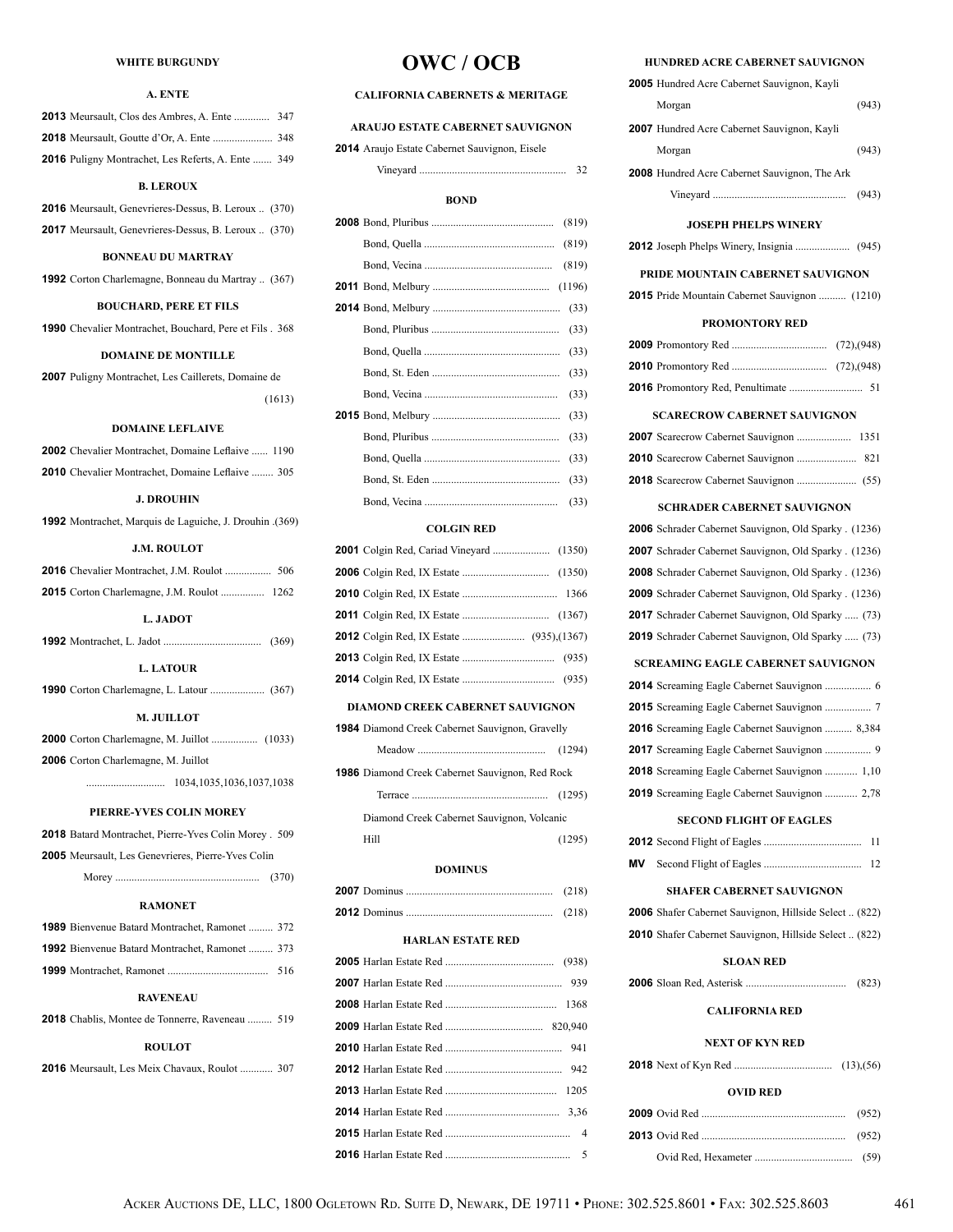| (57)                                                      |    |  |
|-----------------------------------------------------------|----|--|
| (57)                                                      |    |  |
| (58)                                                      |    |  |
| (58)                                                      |    |  |
|                                                           |    |  |
| (57)                                                      |    |  |
| (58)                                                      |    |  |
| (57)                                                      |    |  |
|                                                           |    |  |
| (59)                                                      |    |  |
| <b>SINE QUA NON GRENACHE</b>                              |    |  |
|                                                           |    |  |
| <b>2016</b> Sine Qua Non Grenache, Pajarito Del Amor      |    |  |
|                                                           |    |  |
| <b>2017</b> Sine Qua Non Grenache, Eleven Confessions     |    |  |
|                                                           |    |  |
| <b>2018</b> Sine Qua Non Grenache, Profuga  (25), (63)    |    |  |
|                                                           |    |  |
| <b>SINE QUA NON SYRAH</b>                                 |    |  |
| <b>2005</b> Sine Qua Non Syrah, The 17th Nail In My       |    |  |
| (953)                                                     |    |  |
| 2018 Sine Qua Non Syrah, Ziehharmonika  (25), (63)        |    |  |
| THE THIRD TWIN GRACIANO                                   |    |  |
|                                                           |    |  |
|                                                           |    |  |
| THE THIRD TWIN MOURVEDRE                                  |    |  |
| <b>2016</b> The Third Twin Mourvedre, Nuestra Senora del  |    |  |
|                                                           |    |  |
| <b>2017</b> The Third Twin Mourvedre, Nuestra Senora del  |    |  |
|                                                           |    |  |
| 2018 The Third Twin Mourvedre, Nuestra Senora del         |    |  |
|                                                           | 30 |  |
| THE THIRD TWIN RED                                        |    |  |
| <b>2017</b> The Third Twin Red, Nuestra Senora del Tercer |    |  |
| (70)                                                      |    |  |
| <b>CHAMPAGNE</b>                                          |    |  |

### **BOLLINGER VINTAGE CHAMPAGNE**

| 2004 Bollinger Vintage Champagne, Grande Annee |  |
|------------------------------------------------|--|
|------------------------------------------------|--|

| (1166) |
|--------|
|        |

### **DOM PERIGNON VINTAGE CHAMPAGNE**

|  | 2002 Dom Perignon Vintage Champagne, Rose  (1303) |  |  |
|--|---------------------------------------------------|--|--|
|--|---------------------------------------------------|--|--|

### **KRUG VINTAGE CHAMPAGNE**

| <b>1981</b> Krug Vintage Champagne, Clos du Mesnil  1542 |  |
|----------------------------------------------------------|--|
|                                                          |  |
| <b>2000</b> Krug Vintage Champagne  (1396), (1397)       |  |

### **LOUIS ROEDERER VINTAGE CHAMPAGNE**

| (1398). <b>2006</b> Louis Roederer Vintage Champagne, Cristal |  |
|---------------------------------------------------------------|--|
| <b>2008</b> Louis Roederer Vintage Champagne, Cristal  894    |  |
| 2009 Louis Roederer Vintage Champagne, Cristal. (896)         |  |

| PHILIPPONNAT VINTAGE CHAMPAGNE                      |        |
|-----------------------------------------------------|--------|
| 1999 Philipponnat Vintage Champagne, Clos des       |        |
|                                                     |        |
| POL ROGER VINTAGE CHAMPAGNE                         |        |
| 2008 Pol Roger Vintage Champagne, Cuvee Sir         |        |
| Winston                                             | (1168) |
| <b>SALON VINTAGE CHAMPAGNE</b>                      |        |
| 1996 Salon Vintage Champagne, Le Mesnil             |        |
|                                                     |        |
| 2002 Salon Vintage Champagne, Le Mesnil  1283       |        |
| <b>TAITTINGER VINTAGE CHAMPAGNE</b>                 |        |
| <b>1969</b> Taittinger Vintage Champagne, Comtes de |        |
|                                                     |        |
| <b>1996</b> Taittinger Vintage Champagne, Comtes de |        |
|                                                     |        |
| <b>2002</b> Taittinger Vintage Champagne, Comtes de |        |
|                                                     |        |
| <b>2004</b> Taittinger Vintage Champagne, Comtes de |        |
|                                                     | (1175) |
| <b>2005</b> Taittinger Vintage Champagne, Comtes de |        |
|                                                     |        |
| 2006 Taittinger Vintage Champagne, Comtes de        |        |
|                                                     |        |
| Taittinger Vintage Champagne, Comtes de             |        |
|                                                     |        |
| <b>FORTIFIED</b>                                    |        |
| <b>DOW'S VINTAGE PORT</b>                           |        |
|                                                     |        |
|                                                     |        |
| QUINTA DO VESUVIO VINTAGE PORT                      |        |

#### **TAYLOR FLADGATE VINTAGE PORT**

**1997** Taylor Fladgate Vintage Port ...................... (1296)

### **GERMANY**

### **DONNHOFF**

**2001** Riesling Auslese, Niederhauser Hermannshohle,

# (405)

# **ITALY**

### **A. CONTERNO**

| <b>2006</b> Barolo, Granbussia Riserva, A. Conterno  1345 |  |
|-----------------------------------------------------------|--|
| <b>ALLEGRINI</b>                                          |  |
|                                                           |  |

#### **1995** Brunello di Montalcino, Montosoli, Altesino

...................................................... (653),(655)

#### **ANTINORI**

| 644                                                      |
|----------------------------------------------------------|
| Guado Al Tasso, Matarocchio, Antinori  (646)             |
|                                                          |
| 2009 Guado Al Tasso, Matarocchio, Antinori  (646)        |
|                                                          |
| Guado Al Tasso, Matarocchio, Antinori  (646)             |
| <b>2012</b> Guado Al Tasso, Matarocchio, Antinori  (646) |
|                                                          |
| Guado Al Tasso, Matarocchio, Antinori  (646)             |
|                                                          |
| Guado Al Tasso, Matarocchio, Antinori  (646)             |
|                                                          |
| Guado Al Tasso, Matarocchio, Antinori  (646)             |
| 2017 Guado Al Tasso, Matarocchio, Antinori  (646)        |
| 645                                                      |
| 627                                                      |
| 628                                                      |
| 629                                                      |
|                                                          |
|                                                          |
|                                                          |
| 631                                                      |
| 632                                                      |
| 633                                                      |
| 634                                                      |
| 658                                                      |
|                                                          |
| (663)                                                    |
|                                                          |
| 662                                                      |
| (635)                                                    |
| (635)                                                    |
| 637                                                      |
| 638                                                      |
| 639                                                      |
| 640                                                      |
| 641                                                      |
| 636                                                      |
| <b>ARGIANO</b>                                           |
|                                                          |

### **2010** Brunello di Montalcino, Riserva, Argiano ....... 664 **1996** Solengo, Argiano ......................................... (748)

### **AVIGNONESI**

| <b>1993</b> Vin Santo di Montepulciano, Avignonesi  (665) |  |
|-----------------------------------------------------------|--|
| 2004 Vino Nobile di Montepulciano, Grande Annati          |  |
|                                                           |  |

**ALTESINO**

**1990** Brunello di Montalcino, Montosoli, Altesino .(653)

462 Acker Auctions DE, LLC, 1800 Ogletown Rd. Suite D, Newark, DE 19711 • Phone: 302.525.8601 • Fax: 302.525.8603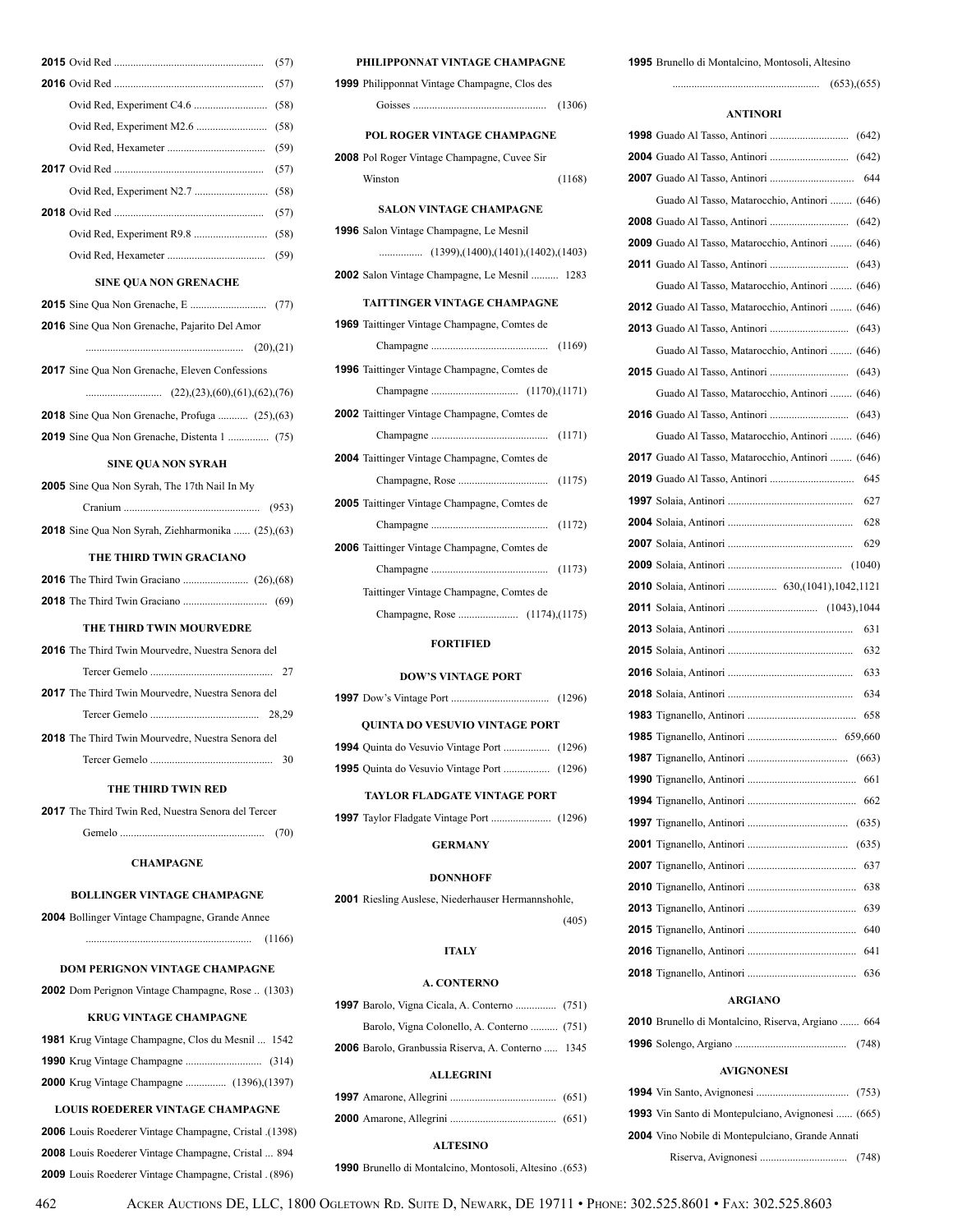### **B. GIACOSA**

| <b>2004</b> Barbaresco, Asili Riserva, B. Giacosa  726       |
|--------------------------------------------------------------|
| 2007 Barbaresco, Asili Riserva, B. Giacosa  728              |
| 666                                                          |
| 667                                                          |
| <b>1999</b> Barolo, Le Rocche del Falletto di Serralunga, B. |
| 1549                                                         |
| <b>2000</b> Barolo, Le Rocche del Falletto di Serralunga,    |
| 1552                                                         |
| <b>2004</b> Barolo, Le Rocche del Falletto di Serralunga,    |
| Riserva, B. Giacosa  730,732,1556,1557                       |
| <b>2007</b> Barolo, Le Rocche del Falletto di Serralunga,    |
|                                                              |
| <b>2013</b> Barolo, Le Rocche del Falletto di Serralunga, B. |
| 668                                                          |

### **BERTANI**

| <b>1988</b> Amarone, Bertani  (758), (759), (760), (761), (762) |  |
|-----------------------------------------------------------------|--|

### **CAPANNELLE**

| <b>CAPARZO</b>                                 |  |  |  |  |  |
|------------------------------------------------|--|--|--|--|--|
| <b>1990</b> Brunello di Montalcino Caparzo 677 |  |  |  |  |  |

| <b>1995</b> Brunello di Montalcino, La Casa, Caparzo |                                                 |
|------------------------------------------------------|-------------------------------------------------|
|                                                      | $(765)$ , $(766)$ , $(767)$ , $(768)$ , $(769)$ |

#### **CASANOVA DI NERI**

|  |  |  | <b>2010</b> Brunello di Montalcino, Casanova di Neri  315 |  |  |  |  |
|--|--|--|-----------------------------------------------------------|--|--|--|--|
|--|--|--|-----------------------------------------------------------|--|--|--|--|

### **CASTELGIOCONDO (FRESCOBALDI)**

| 1990 Brunello di Montalcino, Castelgiocondo |     |
|---------------------------------------------|-----|
|                                             | 680 |

### **CASTELLO DEI RAMPOLLA**

| 2003 Vigna d'Alceo, Castello Dei Rampolla  681 |  |
|------------------------------------------------|--|
|------------------------------------------------|--|

# **CASTELLO DI AMA**

## **CERETTO**

| <b>1990</b> Barolo, Bricco Rocche Brunate, Ceretto  687 |
|---------------------------------------------------------|
|                                                         |
| 1997 Barolo, Bricco Rocche Brunate, Ceretto  688        |
| 689                                                     |
| Barolo, Vigneto Grignore, Ceretto                       |
|                                                         |
|                                                         |
|                                                         |
|                                                         |

### **E. PIRA**

| 692,693 |
|---------|

#### **FELSINA**

|  |  |  | 694 |
|--|--|--|-----|
|--|--|--|-----|

### **G. CONTERNO**

| <b>2000</b> Barolo, Monfortino Riserva, G. Conterno  701     |
|--------------------------------------------------------------|
| 2006 Barolo, Cascina Francia, G. Conterno  (316)             |
| <b>2009</b> Barolo, Cascina Francia, G. Conterno. 317.(1404) |
| 2010 Barolo, Monfortino Riserva, G. Conterno  319            |
|                                                              |
|                                                              |

### **G. MASCARELLO**

Barolo, Monprivato, G. Mascarello ................ 320

## **G. QUINTARELLI**

|  |  |  |  | 702 |
|--|--|--|--|-----|
|--|--|--|--|-----|

#### **GAJA**

| 2002 Ca'marcanda, Magari, Gaja .(824), (825), (826), (827) |  |
|------------------------------------------------------------|--|
|                                                            |  |
|                                                            |  |
| <b>1999</b> Langhe Chardonnay, Rossi Bass, Gaja            |  |
|                                                            |  |

#### **GRATTAMACCO**

### **ISOLE E OLENA**

|--|--|--|

### **LE PUPILLE**

### **LUCE DELLA VITE**

### **MONSANTO**

|  |  | 1964 Chianti Classico, Il Poggio Riserva, Monsanto .616 |  |
|--|--|---------------------------------------------------------|--|
|  |  | 1967 Chianti Classico, Il Poggio Riserva, Monsanto .615 |  |
|  |  | 1968 Chianti Classico, Il Poggio Riserva, Monsanto .614 |  |
|  |  | 1969 Chianti Classico, Il Poggio Riserva, Monsanto .613 |  |
|  |  | 1970 Chianti Classico, Il Poggio Riserva, Monsanto .612 |  |
|  |  | 1972 Chianti Classico, Il Poggio Riserva, Monsanto .611 |  |
|  |  | 1974 Chianti Classico, Il Poggio Riserva, Monsanto .610 |  |
|  |  | 1977 Chianti Classico, Il Poggio Riserva, Monsanto .609 |  |
|  |  | 1978 Chianti Classico, Il Poggio Riserva, Monsanto .608 |  |
|  |  | 1980 Chianti Classico, Il Poggio Riserva, Monsanto .607 |  |

 Chianti Classico, Il Poggio Riserva, Monsanto .606 Chianti Classico, Il Poggio Riserva, Monsanto .605 Chianti Classico, Il Poggio Riserva, Monsanto .604 Chianti Classico, Il Poggio Riserva, Monsanto .603 Chianti Classico, Il Poggio Riserva, Monsanto .602

|            | <b>MONTEVERTINE</b>                                                               |
|------------|-----------------------------------------------------------------------------------|
|            | 1997 Le Pergole Torte, Montevertine  714,802                                      |
|            | <b>1998</b> Le Pergole Torte, Montevertine                                        |
|            |                                                                                   |
|            |                                                                                   |
|            | <b>ORNELLAIA</b>                                                                  |
|            | 321                                                                               |
|            | 322                                                                               |
|            |                                                                                   |
|            |                                                                                   |
|            | P. SCAVINO                                                                        |
|            | 2008 Barolo, Rocche dell Annunziata, Riserva, P.                                  |
|            | 323                                                                               |
|            | <b>PETROLO</b>                                                                    |
|            | 716                                                                               |
|            |                                                                                   |
|            | PIEVE SANTA RESTITUTA (GAJA)<br>2000 Brunello di Montalcino, Rennina, Pieve Santa |
|            | Restituta (Gaja) .835,836,837,838,839,840,841,(842),(8                            |
| 43), (844) |                                                                                   |
|            | Brunello di Montalcino, Sugarille, Pieve Santa                                    |
|            | Restituta (Gaja) .(845),(846),(847),(848),(849),(850)                             |
|            | <b>SCARPA</b>                                                                     |
|            | 1982 Barbaresco, Podere Barberis, Scarpa  809                                     |
|            |                                                                                   |
|            | <b>1990</b> Barolo, Tettimorra, Scarpa  812,813,814                               |
|            | <b>TENUTA SAN GUIDO</b>                                                           |
|            | <b>1995</b> Sassicaia, Tenuta San Guido  1349                                     |
|            | 2010 Sassicaia, Tenuta San Guido. (1052), (1053), (1054)                          |
|            | TUA RITA                                                                          |
|            | <b>2012</b> Giusto di Notri, Tua Rita  (622), (623), (624), (625)                 |
|            | 2013 Giusto di Notri, Tua Rita                                                    |
|            |                                                                                   |
|            | <b>2014</b> Giusto di Notri, Tua Rita  (622), (623), (625)                        |
|            |                                                                                   |
|            | 2016 Giusto di Notri, Tua Rita  (622), (623), (625)                               |
|            | 2017 Giusto di Notri, Tua Rita  (622), (623), (625)                               |
|            |                                                                                   |
|            | 2012 Redigaffi, Tua Rita  (617), (618), (619), (620)                              |
|            | <b>2013</b> Redigaffi, Tua Rita  (617), (619), (620), 621, (626)                  |
|            | <b>2014</b> Redigaffi, Tua Rita  (617), (618), (619), (620)                       |
|            |                                                                                   |
|            | <b>2016</b> Redigaffi, Tua Rita  (617), (618), (619)                              |
|            |                                                                                   |
|            |                                                                                   |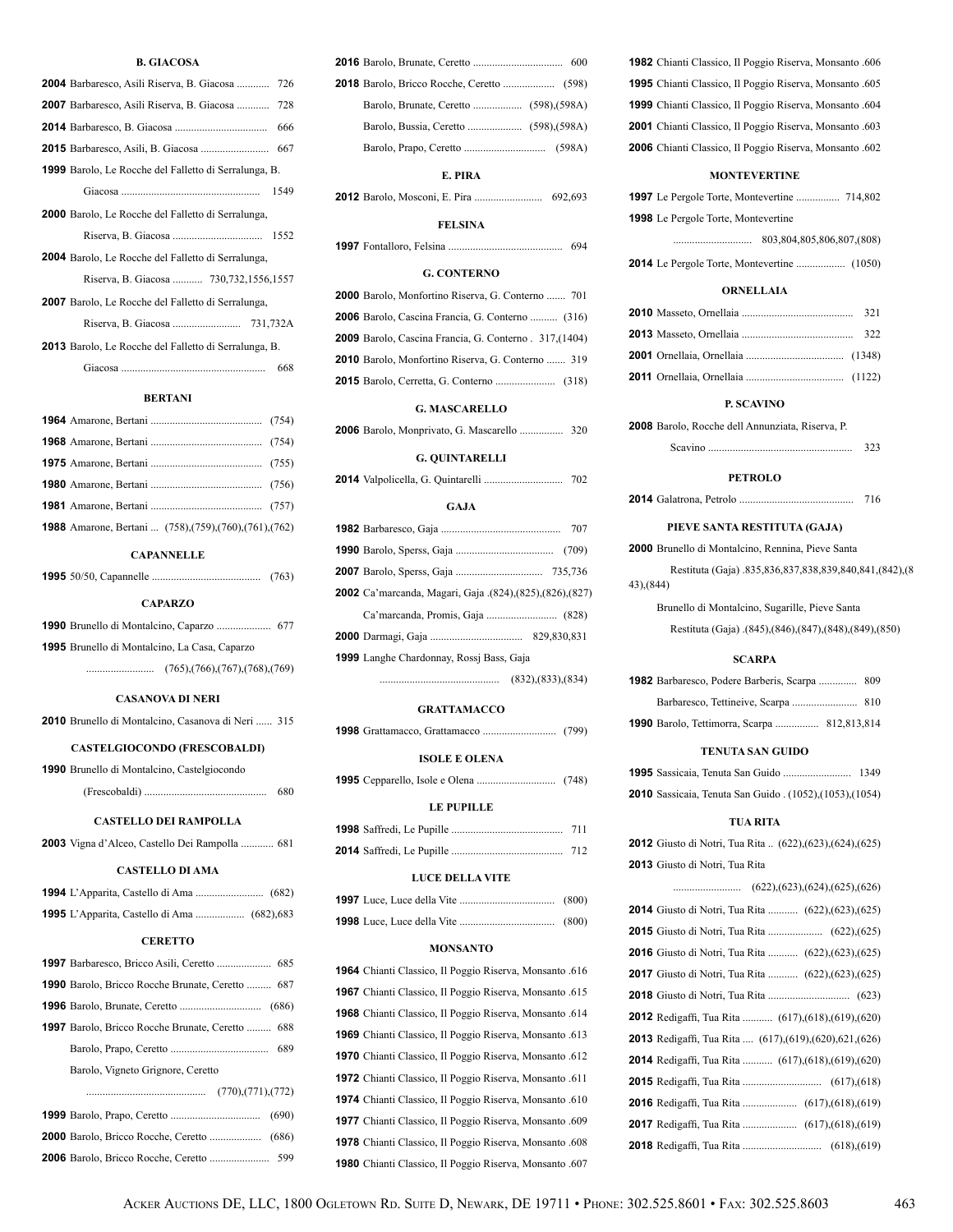### **VAL DI SUGA**

| <b>1996</b> Brunello di Montalcino, Val di Suga  816,817,818  |
|---------------------------------------------------------------|
| <b>VALDICAVA</b>                                              |
| 2004 Brunello di Montalcino, Madonna del Piano,               |
|                                                               |
| <b>VIETTI</b>                                                 |
|                                                               |
|                                                               |
| 2007 Barolo, Rocche di Castiglione, Vietti .(742), 743, 745   |
| 2010 Barolo, Rocche di Castiglione, Vietti  326               |
|                                                               |
|                                                               |
| Barolo, Rocche di Castiglione, Vietti  724                    |
|                                                               |
|                                                               |
| <b>RED BORDEAUX</b>                                           |
| <b>CHATEAU AUSONE</b>                                         |
|                                                               |
| <b>CHATEAU BEAUSEJOUR DUFFAU LAGARROSSE</b>                   |
| <b>2005</b> Chateau Beausejour Duffau Lagarrosse, St.         |
| (79)                                                          |
| 2009 Chateau Beausejour Duffau Lagarrosse, St.                |
|                                                               |
|                                                               |
| <b>CHATEAU BELAIR-MONANGE</b>                                 |
| <b>2010</b> Chateau Belair-Monange, St. Emilion  (248)        |
| <b>CHATEAU BELLEVUE MONDOTTE</b>                              |
| <b>2003</b> Chateau Bellevue Mondotte, St. Emilion  80,81     |
| <b>CHATEAU BRANAIRE DUCRU</b>                                 |
| 2005 Chateau Branaire Ducru, St. Julien  82,83                |
| <b>CHATEAU BRANON</b>                                         |
| 249                                                           |
| <b>CHATEAU CALON SEGUR</b>                                    |
| 2003 Chateau Calon Segur, St. Estephe  (147)                  |
| <b>CHATEAU CANON</b>                                          |
|                                                               |
| 2015 Chateau Canon, St. Emilion  250,251                      |
| <b>CHATEAU CHEVAL BLANC</b>                                   |
|                                                               |
| <b>2005</b> Chateau Cheval Blanc, St. Emilion .86,960,961,962 |
| <b>CHATEAU CLINET</b>                                         |
|                                                               |
| <b>CHATEAU COS D'ESTOURNEL</b>                                |
| <b>2002</b> Chateau Cos d'Estournel, St. Estephe  151         |
| 2003 Chateau Cos d'Estournel, St. Estephe  153                |
| 2005 Chateau Cos d'Estournel, St. Estephe  87                 |
| 2009 Chateau Cos d'Estournel, St. Estephe  (88)               |

Chateau Cos d'Estournel, St. Estephe ......... 89,235

#### **CHATEAU DUCRU BEAUCAILLOU**

| <b>CHATEAU DUHART MILON</b>                                   |  |
|---------------------------------------------------------------|--|
| <b>2010</b> Chateau Ducru Beaucaillou, St. Julien  236        |  |
| <b>2009</b> Chateau Ducru Beaucaillou, St. Julien  253        |  |
| <b>2005</b> Chateau Ducru Beaucaillou, St. Julien  90, (155A) |  |

Chateau Duhart Milon, Pauillac ...................... 254

### **CHATEAU FIGEAC**

Chateau Figeac, St. Emilion ......................... 91,92

### **CHATEAU GRAND PUY LACOSTE**

| <b>2009</b> Chateau Grand Puy Lacoste, Pauillac  255 |  |
|------------------------------------------------------|--|

### **CHATEAU HAUT BAILLY**

|--|--|--|--|--|

#### **CHATEAU HAUT BRION**

| <b>2005</b> Chateau Haut Brion, Graves  96,162,965 |  |
|----------------------------------------------------|--|

#### **CHATEAU HOSANNA**

|--|--|--|--|

### **CHATEAU LA CONSEILLANTE**

#### **CHATEAU LA FLEUR DE GAY**

|--|--|--|--|--|--|--|--|

### **CHATEAU LA GAFFELIERE**

Chateau La Gaffeliere, St. Emilion ............... (100)

#### **CHATEAU LA GAFFELIERE NAUDES**

Chateau La Gaffeliere Naudes, St. Emilion ..... 537

#### **CHATEAU LA LAGUNE**

Chateau La Lagune, Medoc ......................... (260)

### **CHATEAU LAFITE ROTHSCHILD**

| 2003 Chateau Lafite Rothschild, Pauillac |  |
|------------------------------------------|--|

|                                                       | 168.237.238.239 |
|-------------------------------------------------------|-----------------|
| <b>2008</b> Chateau Lafite Rothschild, Pauillac  1322 |                 |

# **CHATEAU LAFLEUR**

Chateau Lafleur, Pomerol ............................. (856)

#### **CHATEAU LAGRANGE**

Chateau Lagrange, St. Julien ........................... 101

### **CHATEAU LARCIS DUCASSE**

|  |  | <b>2005</b> Chateau Larcis Ducasse, St. Emilion  102 |  |
|--|--|------------------------------------------------------|--|
|  |  | <b>2010</b> Chateau Larcis Ducasse, St. Emilion  261 |  |

#### **CHATEAU LASCOMBES**

|  |  |  |  |  | 169 |
|--|--|--|--|--|-----|
|--|--|--|--|--|-----|

#### **CHATEAU LATOUR**

### **CHATEAU LE GAY**

### **CHATEAU LEOVILLE BARTON**

| <b>1995</b> Chateau Leoville Barton, St. Julien  104 |  |
|------------------------------------------------------|--|
|                                                      |  |
|                                                      |  |

### **CHATEAU LEOVILLE LAS CASES**

| <b>1995</b> Chateau Leoville Las Cases, St. Julien  105,106  |  |
|--------------------------------------------------------------|--|
| <b>2003</b> Chateau Leoville Las Cases, St. Julien , 172.173 |  |
| <b>2005</b> Chateau Leoville Las Cases, St. Julien  107,108  |  |

### **CHATEAU LEOVILLE POYFERRE**

Chateau Leoville Poyferre, St. Julien ....... 264,265

### **CHATEAU L'EVANGILE**

### **CHATEAU LYNCH BAGES**

| <b>2000</b> Chateau Lynch Bages, Pauillac  (174), 973, 974 |  |
|------------------------------------------------------------|--|
|                                                            |  |
|                                                            |  |

### **CHATEAU MALESCOT ST. EXUPERY**

Chateau Malescot St. Exupery, Margaux ...... (110)

### **CHATEAU MARGAUX**

| <b>2003</b> Chateau Margaux, Margaux  176,975 |  |
|-----------------------------------------------|--|
|                                               |  |
| <b>2005</b> Chateau Margaux, Margaux          |  |

...................... 112,113,(177),177A,977,(1352)

### **CHATEAU MONTROSE**

| <b>2003</b> Chateau Montrose, St. Estephe  115, (178), 179 |  |  |
|------------------------------------------------------------|--|--|
|                                                            |  |  |

### **CHATEAU MOUTON ROTHSCHILD**

| <b>1986</b> Chateau Mouton Rothschild, Pauillac       |
|-------------------------------------------------------|
|                                                       |
| <b>1988</b> Chateau Mouton Rothschild, Pauillac  1288 |
| <b>1989</b> Chateau Mouton Rothschild, Pauillac  243  |
| <b>1990</b> Chateau Mouton Rothschild, Pauillac  244  |
| <b>1996</b> Chateau Mouton Rothschild. Pauillac       |
|                                                       |
| <b>1998</b> Chateau Mouton Rothschild, Pauillac  180  |
| <b>2000</b> Chateau Mouton Rothschild, Pauillac  233  |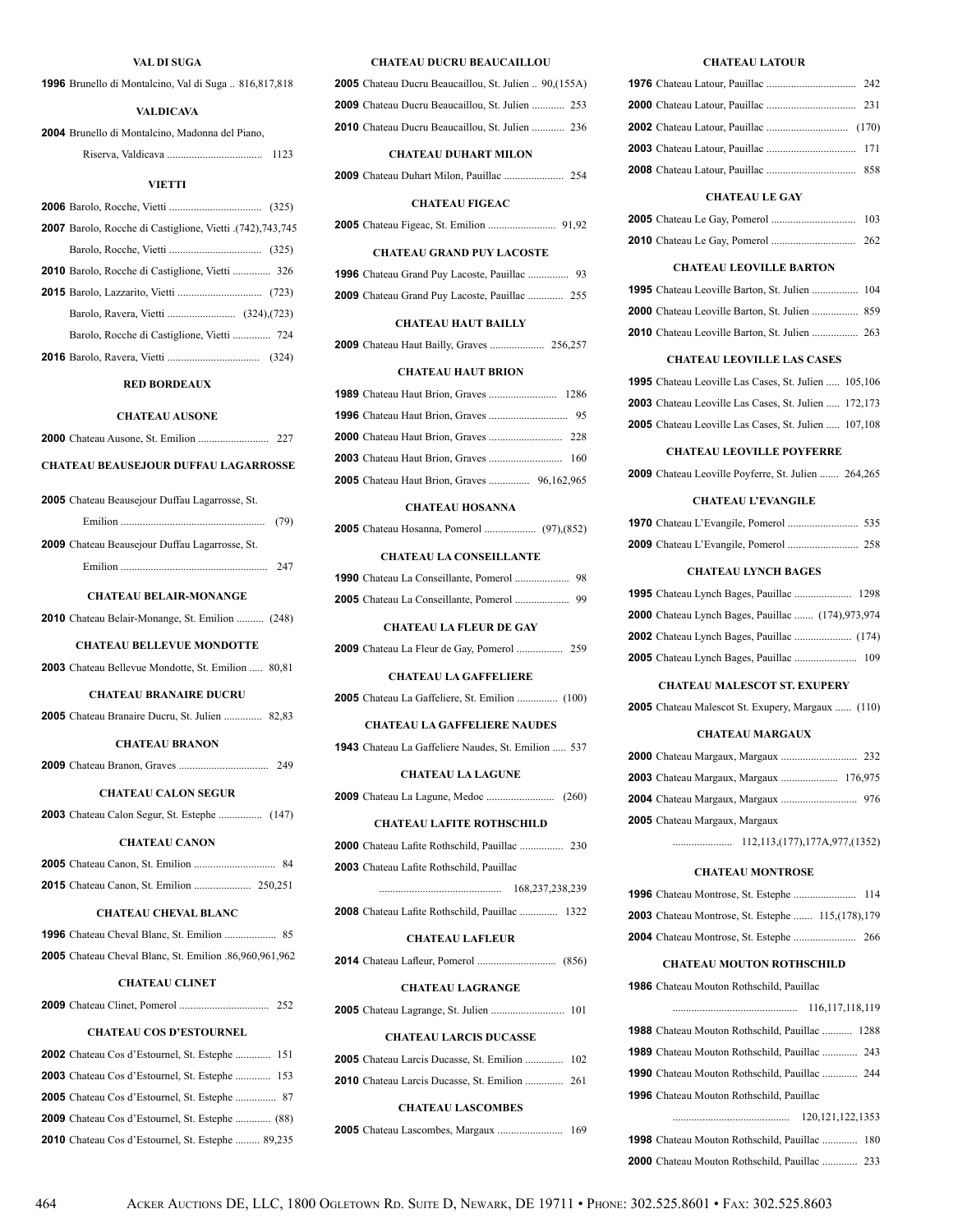#### **2002** Chateau Mouton Rothschild, Pauillac .......... 180A

#### **CHATEAU PALMER**

| <b>CHATEAU PAPE CLEMENT</b>                                     |  |
|-----------------------------------------------------------------|--|
| <b>2005</b> Chateau Pape Clement, Graves . 123, 124, 125, (186) |  |

### **CHATEAU PAVIE**

|  |  |                                                                | 189 |
|--|--|----------------------------------------------------------------|-----|
|  |  | <b>2005</b> Chateau Pavie, St. Emilion  126, (191), (192), 193 |     |

### **CHATEAU PAVIE MACQUIN**

| <b>2005</b> Chateau Pavie Macquin, St. Emilion  (194)  |  |  |  |
|--------------------------------------------------------|--|--|--|
| <b>2009</b> Chateau Pavie Macquin, St. Emilion  (1323) |  |  |  |

### **CHATEAU PETRUS**

|  |  |  |  |  | 246 |
|--|--|--|--|--|-----|
|--|--|--|--|--|-----|

### **CHATEAU PICHON LALANDE**

| <b>2003</b> Chateau Pichon Lalande, Pauillac  (196),864 |  |
|---------------------------------------------------------|--|
|                                                         |  |
| <b>2006</b> Chateau Pichon Lalande, Pauillac  197A      |  |

### **CHATEAU PONTET CANET**

| <b>CHATEAU SAINT-PIERRE</b>                                |  |
|------------------------------------------------------------|--|
|                                                            |  |
| <b>2009</b> Chateau Pontet Canet, Pauillac  266A,867       |  |
| <b>2005</b> Chateau Pontet Canet, Pauillac  127,128, (198) |  |

### **CHATEAU SMITH HAUT LAFITTE**

|--|--|--|

### **CHATEAU TROPLONG MONDOT**

| <b>2000</b> Chateau Troplong Mondot, St. Emilion  199   |  |
|---------------------------------------------------------|--|
| <b>2008</b> Chateau Troplong Mondot, St. Emilion  (270) |  |

#### **CHATEAU TROTANOY**

| <b>CLOS L'EGLISE</b> |  |  |  |  |  |
|----------------------|--|--|--|--|--|

#### **DOMAINE DE CHEVALIER**

### **VIEUX CHATEAU CERTAN**

### **RED BURGUNDY**

#### **A. ROUSSEAU**

| Chambertin, Clos de Beze, A. Rousseau  (396) |  |
|----------------------------------------------|--|
|                                              |  |

| Chambertin, Clos de Beze, A. Rousseau  278 |  |
|--------------------------------------------|--|
| A.F. GROS                                  |  |

**2015** Richebourg, A.F. Gros .................................. 1354

#### **CLIMATS DU COEUR**

**2009** Les Climats du Coeur, Climats du Coeur ...... (282)

#### **COMTE DE VOGUE**

| Chambolle Musigny, Les Amoureuses, Comte de                |      |
|------------------------------------------------------------|------|
|                                                            | 1067 |
| Chambolle Musigny, Premier Cru, Comte de                   |      |
|                                                            | 1068 |
| <b>2006</b> Chambolle Musigny, Comte de Vogue  (1064)      |      |
| <b>2000</b> Musigny, Vieilles Vignes, Comte de Vogue  1355 |      |

**2001** Musigny, Vieilles Vignes, Comte de Vogue ..... 440

### **COMTE LIGER-BELAIR**

**2012** Golden Dragon Collection, Comte Liger-Belair .983

### **DOMAINE BIZOT**

| 2015 Bourgogne Rouge, Le Chapitre, Domaine Bizot          |
|-----------------------------------------------------------|
| 283                                                       |
|                                                           |
| 2015 Marsannay, Clos du Roy, Domaine Bizot  285           |
| DOMAINE DE LA ROMANEE CONTI                               |
| <b>2001</b> Echezeaux, Domaine de la Romanee Conti  984   |
| 2009 Echezeaux, Domaine de la Romanee Conti               |
|                                                           |
| <b>2012</b> Echezeaux, Domaine de la Romanee Conti  398   |
| <b>2014</b> Echezeaux, Domaine de la Romanee Conti  287   |
| <b>2015</b> Echezeaux, Domaine de la Romanee Conti  288   |
| <b>1999</b> Grands Echezeaux, Domaine de la Romanee Conti |
| 1357                                                      |
| La Tache, Domaine de la Romanee Conti  1358               |
| <b>2000</b> La Tache, Domaine de la Romanee Conti         |
|                                                           |
| <b>2001</b> La Tache, Domaine de la Romanee Conti  1360   |
| 2002 La Tache, Domaine de la Romanee Conti  1563          |
| 2009 La Tache, Domaine de la Romanee Conti                |
|                                                           |
| 2010 La Tache, Domaine de la Romanee Conti                |
|                                                           |
| <b>2014</b> La Tache, Domaine de la Romanee Conti  399    |
| <b>2009</b> Richebourg, Domaine de la Romanee Conti 1364  |
| <b>2010</b> Richebourg, Domaine de la Romanee Conti 1381  |
| 2006 Romanee Conti, Domaine de la Romanee Conti           |
|                                                           |
| 2010 Romanee Conti, Domaine de la Romanee Conti           |
|                                                           |
| 2013 Romanee St. Vivant, Domaine de la Romanee            |
|                                                           |

### **DOMAINE DU CLOS DE TART**

| <b>2011</b> Clos de Tart, Domaine du Clos de Tart  1070 |  |
|---------------------------------------------------------|--|
| <b>2012</b> Clos de Tart, Domaine du Clos de Tart  1071 |  |
| <b>2014</b> Clos de Tart, Domaine du Clos de Tart  1072 |  |

### **DUJAC**

| 2009 Romanee St. Vivant, Dujac  1590,1591,1592        |  |
|-------------------------------------------------------|--|
| <b>2010</b> Romanee St. Vivant, Dujac  1593,1594,1595 |  |
| <b>2019</b> Romanee St. Vivant, Dujac  1596,1597      |  |

### **FAIVELEY**

| 1999 Gevrey Chambertin, Les Cazetiers, Faiveley . 1184 |     |
|--------------------------------------------------------|-----|
|                                                        |     |
|                                                        | 292 |

#### **FOURRIER**

| <b>2014</b> Gevrey Chambertin, Clos St. Jacques, Vieilles |           |  |
|-----------------------------------------------------------|-----------|--|
|                                                           |           |  |
| 2009 Griottes Chambertin, Vieilles Vignes, Fourrier .1387 |           |  |
| 2011 Griottes Chambertin, Vieilles Vignes, Fourrier .1388 |           |  |
| 2014 Griottes Chambertin, Vieilles Vignes, Fourrier       |           |  |
|                                                           | 1389.1390 |  |

#### **G. ROUMIER**

| J.E. MUGNIER                                    |  |
|-------------------------------------------------|--|
|                                                 |  |
| Chambolle Musigny, Les Fuees, J.F. Mugnier. 378 |  |
|                                                 |  |
|                                                 |  |
|                                                 |  |

#### **J.M. FOURRIER**

**2015** Latricieres Chambertin, Vieilles Vignes, J.M. Fourrier ................................................... (294)

#### **L. JADOT**

**2014** Chambertin, L. Jadot .................................... 1084

#### **LAMARCHE**

**2008** La Grande Rue, Lamarche .............................. 295

#### **M. JUILLOT**

**2006** Mercurey Blanc, Clos des Barraults, M. Juillot .............................................. 1000,1001,1002 Mercurey Blanc, Les Vignes de Maillonge, M. Juillot ...................................................... 1003

### **O. BERNSTEIN**

**2016** Chambertin, Clos de Beze, O. Bernstein ......... 296

#### **PONSOT**

|  | <b>2006</b> Clos de la Roche, Vieilles Vignes, Ponsot |           |  |
|--|-------------------------------------------------------|-----------|--|
|  |                                                       | 1007.1089 |  |

**2008** Clos de la Roche, Vieilles Vignes, Ponsot ..... 1008

ACKER AUCTIONS DE, LLC, 1800 OGLETOWN RD. SUITE D, NEWARK, DE 19711 • PHONE: 302.525.8601 • FAX: 302.525.8603 465